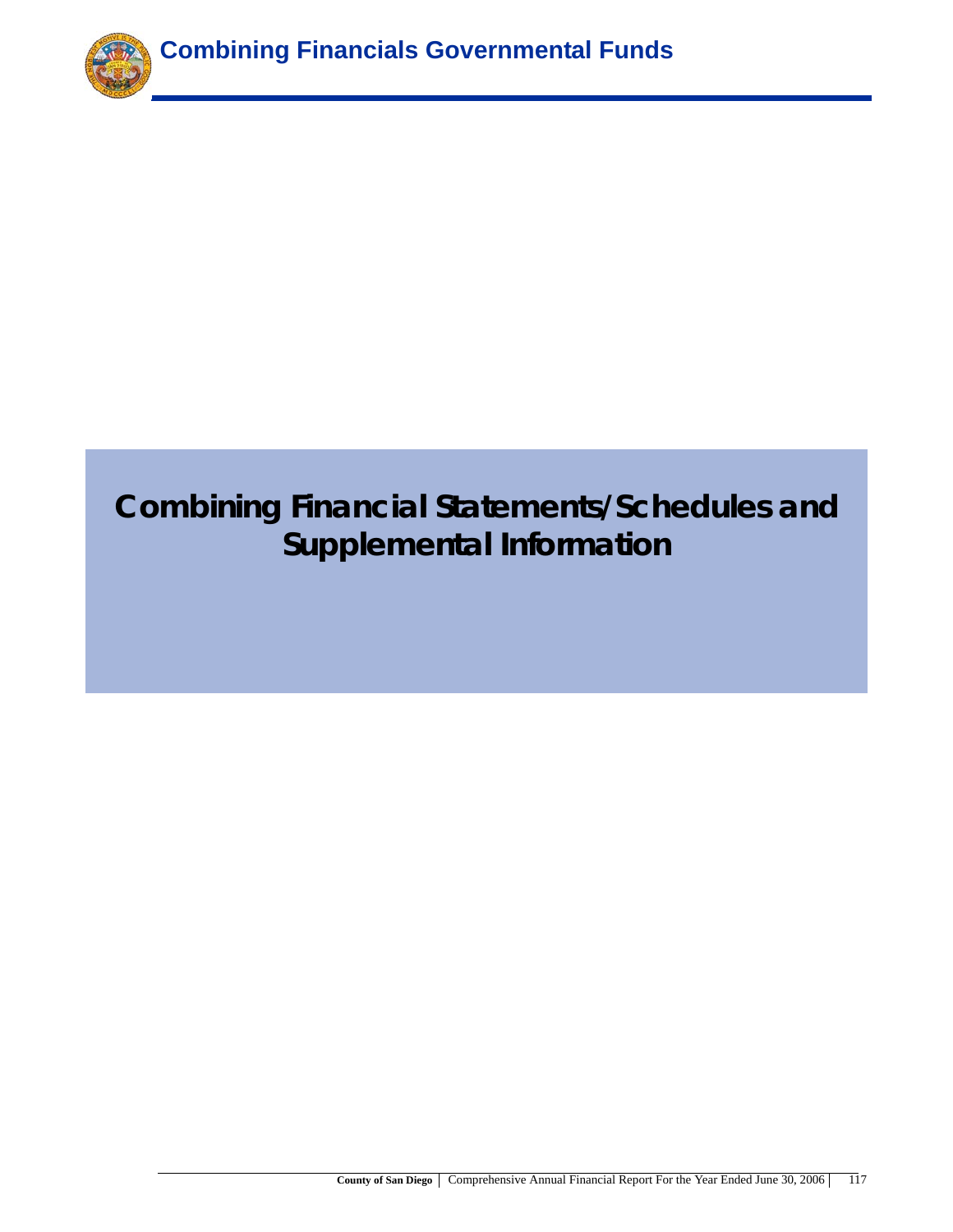

## **NONMAJOR GOVERNMENTAL FUNDS**

## **SPECIAL REVENUE FUNDS**

Special revenue funds are used to account for the proceeds of specific revenue sources (other than for major capital projects) that are legally restricted to expenditure for specific purposes.

## **ROAD FUND**

This fund was established to provide for maintenance and construction of roadways and for specialized engineering services to other governmental units and the public. Revenues consist primarily of the County's share of state highway user taxes and are supplemented by federal funds, vehicle code fines, and fees and reimbursements for engineering services provided.

## **HCD FUND**

The Housing and Community Development Fund was established to receive federal community development block grants as well as state grants. Expenditures are for special projects related to various housing programs within the County.

## **AIR POLLUTION FUND**

This fund was established to provide for control of air pollution from motor vehicles and other sources in order to attain health based air quality standards. Revenue sources include license and permit fees, fines, state and federal funds, charges to property owners and vehicle registration fees.

## **LIGHTING MAINTENANCE DISTRICT FUND**

This fund was established to provide street and road lighting services to specified areas of the County. Revenue sources include ad valorem taxes, benefit fees, state funding and charges to property owners.

## **COUNTY LIBRARY FUND**

This fund was established to provide library services for the unincorporated area as well as 11 of the incorporated cities within the county. The County Library now operates a headquarters, 32 branches and 2 bookmobiles. Property taxes provide most of the fund's revenues; federal aid, state aid and fines provide the remaining revenues.

## **ASSET FORFEITURE PROGRAM FUND**

This fund was established to account for assets which have been seized by law enforcement agencies during the investigation of criminal activities. These monies and the interest derived therefrom are used for the prevention, investigation, apprehension and prosecution of drug and other criminal law violators.

## **INMATE WELFARE PROGRAM FUND**

This fund was established to receive telephone and other vending commissions and profits from stores operated in connection with the county jail and probation facilities. Fund expenditures, by law, must be solely for the benefit, education and welfare of confined inmates.

## **INACTIVE WASTESITES FUND**

This fund was established to receive one-time homeowner association deposits and residual funds from the sale of the County's Solid Waste System. Expenditures include repairs, maintenance and care for the County's inactive landfill sites in accordance with all applicable governmental regulations, laws and guidelines.

## **CABLE TV FUND**

This fund was established to account for revenue earned and expenditures made for cable television related projects appropriated for the benefit of the cable subscribers who have paid the user fees for this fund.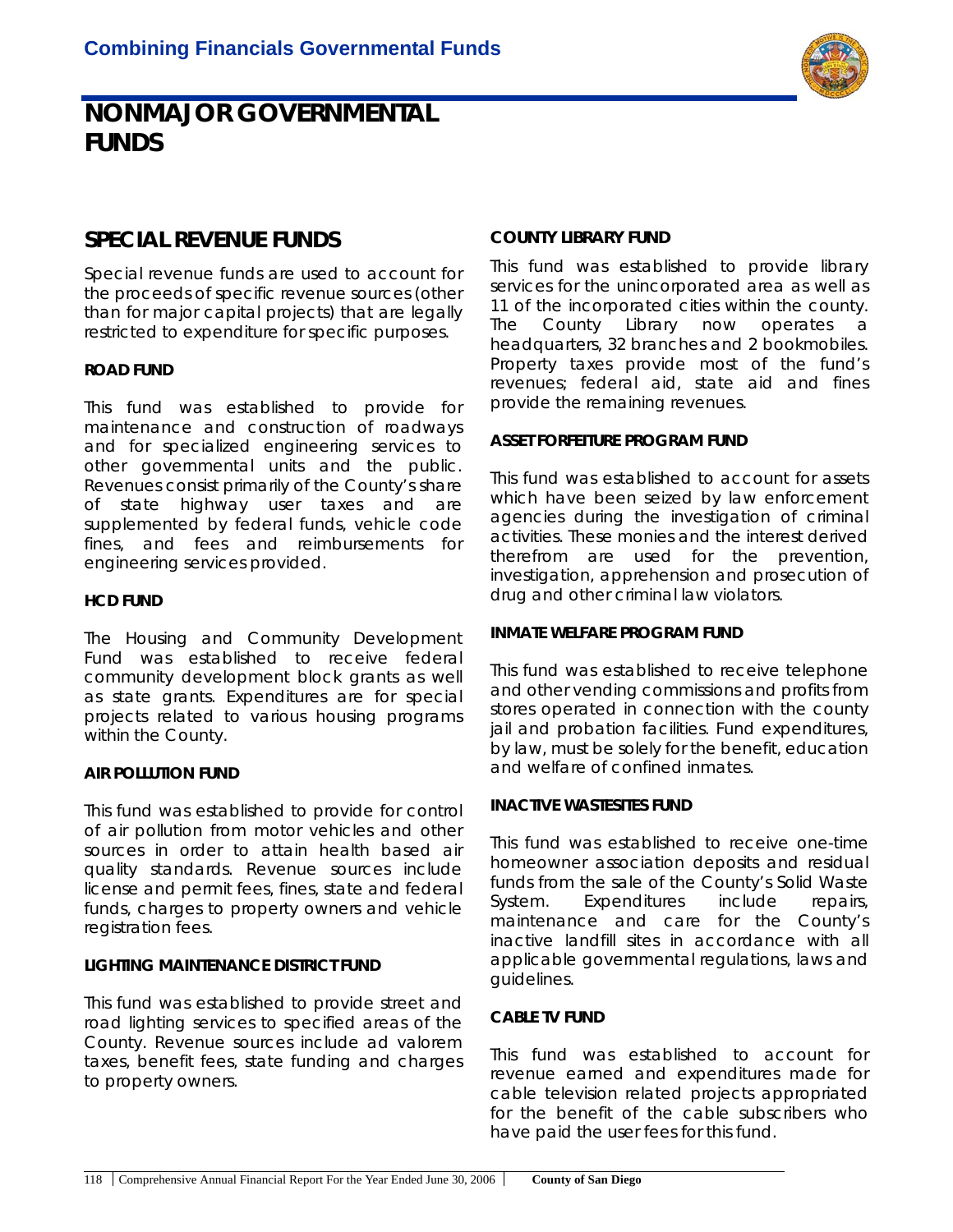

## **PARKLAND DEDICATION FUND**

This fund was established to receive and expend special park land dedication fees to developers of land as a condition for approval of any development. The fees are then used for the purchase of land and the development of land for park or recreational facilities. These facilities serve the future residents of such developments. In lieu of the payment of these fees, the developer may dedicate land for park or recreational facilities.

## **SANCAL FUND**

The nonprofit corporation fund, San Diego County Capital Asset Leasing Corporation, was established as a cost-effective means of financing the purchase of necessary equipment and the acquisition and construction of permanent buildings on behalf of the County through the sale of tax exempt certificates of participation.

## **COUNTY SERVICE DISTRICT FUNDS**

These special district funds were established to provide authorized services such as road, park, lighting maintenance, fire protection or ambulance service to specific areas in the County. They are financed by ad valorem property taxes in the area benefited or by special assessments levied on specific properties.

## **FLOOD CONTROL DISTRICT FUND**

This fund was established to account for revenues and expenditures related to providing flood control in the county. It is financed primarily by ad valorem property taxes and federal grants.

## **HOUSING AUTHORITY FUND**

This fund was established to account for revenues and expenditures related to providing decent housing in a suitable environment for individuals who cannot afford standard private housing. Contracts with the U.S. Department of Housing and Urban Development provide the major funding sources.

## **REALIGNMENT FUND**

This fund was established to account for revenues and expenditures related to providing health, mental health and public assistance programs to qualifying individuals. It is based upon the state health and welfare realignment act of 1991. The financing is provided by a onehalf cent sales tax as provided in the State's Revenue and Taxation Code.

## **PUBLIC SAFETY FUND**

This fund was established to account for revenues and expenditures related to providing public safety services such as sheriffs, fire protection, county district attorneys and county corrections. It does not include courts, but provides for an allocation to cities. It is financed by a one-half sales and use tax passed through a voter approved state proposition.

## **IN HOME SUPPORT SERVICES (IHSS) PUBLIC AUTHORITY FUND**

This authority was established for the administration of the IHSS registry, investigation of the qualifications and background of potential registry personnel, referral of registry personnel to IHSS recipients and the provision for training of providers and recipients. Financing is provided by the Social Services realignment fund, federal and state programs.

## **OTHER SPECIAL DISTRICTS FUNDS**

These funds were established to receive user fees, and land lease revenues, fines and state funding. Expenditures include retracement or remonument surveys, improvements for grazing lands, wildlife propagation and aviation purpose capital improvements and repairs.

## **TOBACCO SECURITIZATION JOINT SPECIAL REVENUE FUNDS**

The Tobacco Securitization Joint Special Revenue Fund accounts for the transactions of the San Diego County Tobacco Asset Securitization Corporation and Tobacco Securitization Joint Powers Authority, two component units, that are blended into the County's financial statements.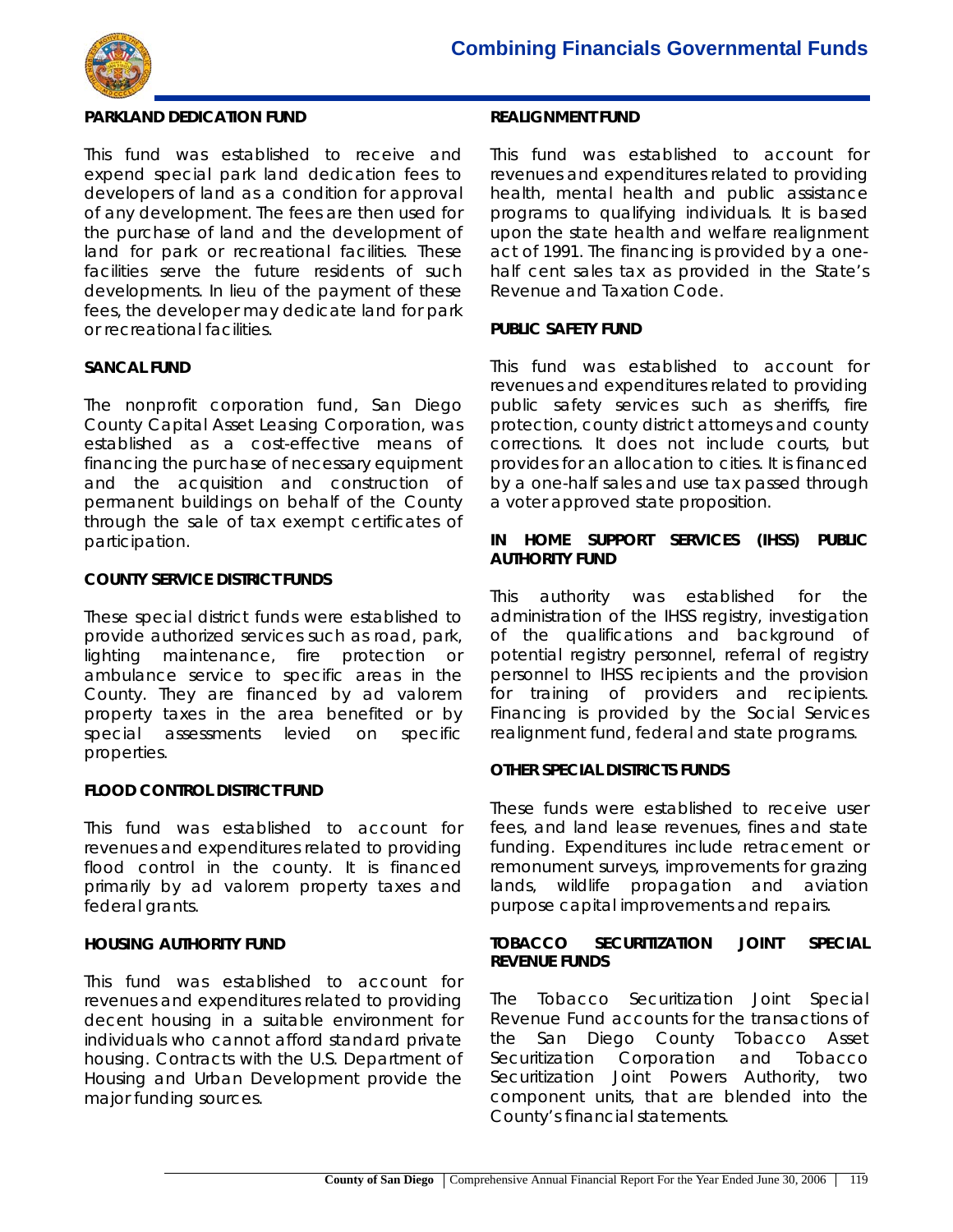

## **DEBT SERIVICE FUNDS**

Debts service funds are used to account for the accumulation of resources for, and the payment of, general long-term debt principal and interest.

## **PENSION OBLIGATION BONDS FUND**

This fund receives payments from the County and other agencies for payment of principal and interest due on taxable pension obligation bonds. The debt issue was used to satisfy the County's requirement to amortize the unfunded actuarial accrued liability with respect to retirement benefits accruing to members of the association.

## **SANCAL FUND**

This fund receives rental payments based on lease purchase agreements from the capital outlay fund and the general fund for payment of principal and interest due on certificates of participation. These debt issuances are legal obligations of a nonprofit corporation and were issued to finance the purchasing of necessary equipment and the acquisition and construction of permanent buildings by the County. Debt is secured by the lease purchase payments from the County.

## **REDEVELOPMENT AGENCY FUND**

This fund receives proceeds of redevelopment area incremental taxes and interest revenues based on a trust agreement between the agency and a trustee bank for payment of principal and interest due on revenue bonds. Pledged installments from the county airport system are deposited with a trustee and are available if taxes and interest are insufficient to pay debt service payments. In addition to the pledged amounts, a bond reserve was funded with bond proceeds.

## **CAPITAL PROJECTS FUNDS**

Capital projects funds are used to account for financial resources to be used for the acquisition or construction of major capital facilities (other than those financed by proprietary funds and trust funds)

## **CAPITAL OUTLAY FUND**

This fund is used exclusively to finance the acquisition, construction and completion of permanent public improvements including public buildings and for the costs of acquiring land and permanent improvements. The fund may also be used to make annual payments on bond indebtedness for the construction of public facilities and to acquire public facilities through lease purchases. Revenues are obtained from the sale of fixed assets, from lease or rental of county-owned facilities, and from other funds such as grants and contributions when allocated by the Board of Supervisors to the fund.

## **EDGEMOOR DEVELOPMENT FUND**

This fund is exclusively for assisting in the development of the Edgemoor property. The Edgemoor property represents approximately 375 acres of county owned land and 50 acres owned by the Grossmont Union High School District in the Santee area. Future development may include parks, a library, housing, a fire station, post office and others. Revenues are derived from the sale or lease of land within the Edgemoor property.

## **SANCAL FUND**

This fund is used to account for the expenditures of the proceeds from the sale of nonprofit corporation certificates of participation for the purchase of various types of equipment and the acquisition and construction of permanent buildings by the County.

## **REDEVELOPMENT AGENCY FUND**

This fund is used to count for the proceeds of redevelopment area incremental taxes, interest revenues and temporary loans. Redevelopment project expenditures, in accordance with California community redevelopment law, include redevelopment planning, design, improvement cost, professional services and administrative costs.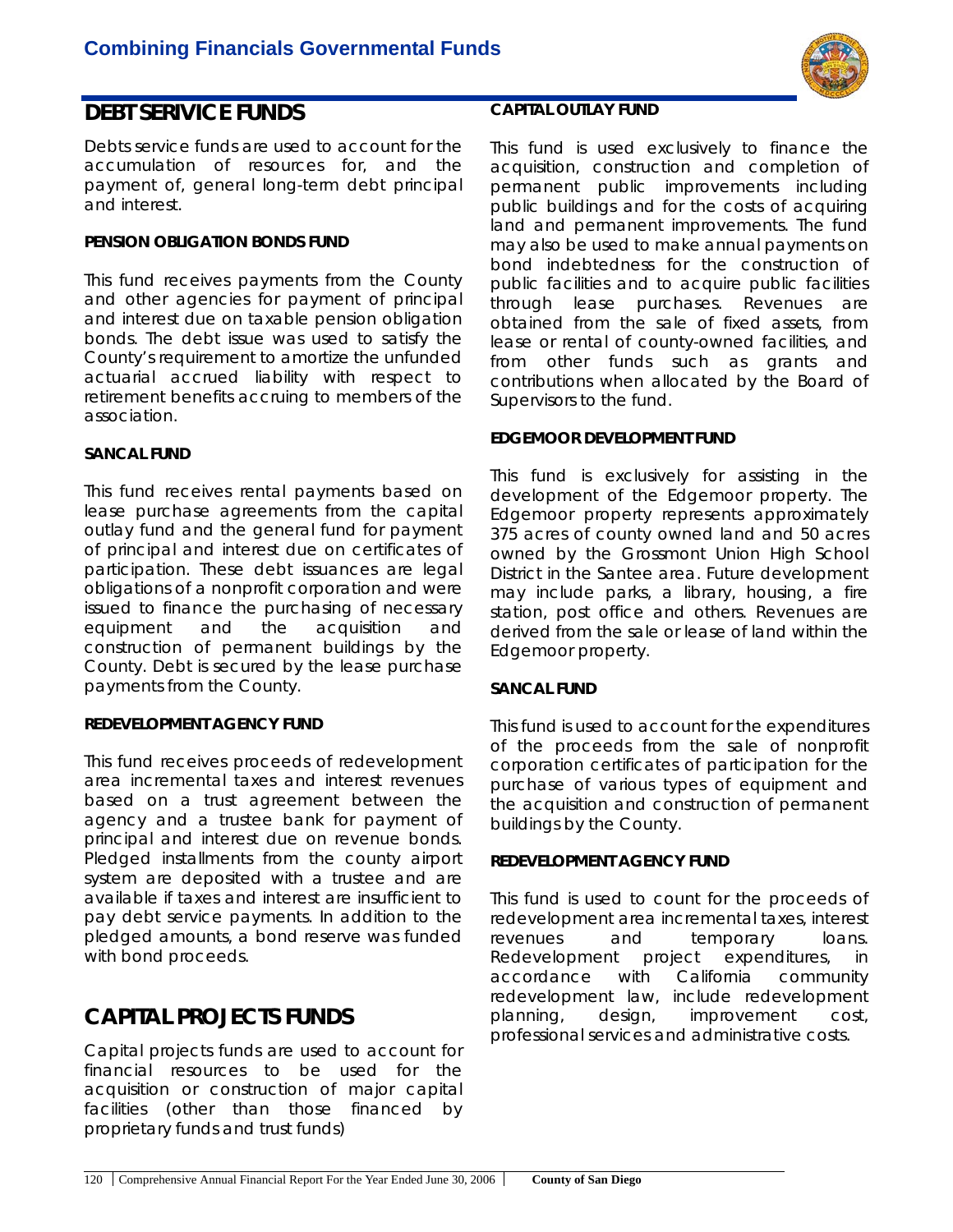

#### **COMBINING BALANCE SHEET NONMAJOR GOVERNMENTAL FUNDS June 30, 2006 (In Thousands)**

|                                                                          | <b>Special Revenue</b><br><b>Funds</b> | <b>Debt Service Funds</b> | <b>Capital Projects</b><br>Funds | <b>Total Nonmajor</b><br>Governmental<br><b>Funds</b> |
|--------------------------------------------------------------------------|----------------------------------------|---------------------------|----------------------------------|-------------------------------------------------------|
| <b>ASSETS</b>                                                            |                                        |                           |                                  |                                                       |
| Pooled cash and investments                                              | $\mathbf{s}$<br>213,716                | 3,677                     | 26,002                           | 243,395                                               |
| Cash with fiscal agents                                                  | 996                                    |                           | 2,189                            | 3,185                                                 |
| Investments with fiscal agents                                           | 69,018                                 |                           |                                  | 69,018                                                |
| Receivables, net                                                         | 108,023                                | 323                       | 9,526                            | 117,872                                               |
| Property taxes receivables, net                                          | 710                                    | 45                        | 73                               | 828                                                   |
| Due from other funds                                                     | 10,000                                 | 4,272                     | 2,520                            | 16,792                                                |
| Advances to other funds                                                  |                                        | 83                        |                                  | 83                                                    |
| Inventory of materials and supplies                                      | 1,765                                  |                           |                                  | 1,765                                                 |
| Deposits with others                                                     | 2,885                                  |                           |                                  | 2,885                                                 |
| Prepaid items                                                            | 2                                      |                           | 825                              | 827                                                   |
| Restricted assets:                                                       |                                        |                           |                                  |                                                       |
| Cash with fiscal agents                                                  | 3,525                                  | 33,793                    | 227                              | 37,545                                                |
| Investments with fiscal agents                                           | 45,582                                 | 42,062                    | 49,080                           | 136,724                                               |
| <b>Total assets</b>                                                      | 456,222                                | 84,255                    | 90,442                           | 630,919                                               |
| <b>LIABILITIES AND FUND BALANCES</b>                                     |                                        |                           |                                  |                                                       |
| Liabilities:                                                             |                                        |                           |                                  |                                                       |
| Accounts payable                                                         | 12,834                                 |                           | 7,317                            | 20,151                                                |
| Accrued payroll                                                          | 1,294                                  |                           |                                  | 1,294                                                 |
| Due to other funds                                                       | 50,057                                 | 1,328                     | 5,870                            | 57,255                                                |
| Advances from other funds                                                | 294                                    |                           | 4,289                            | 4,583                                                 |
| Deferred revenues                                                        | 1,081                                  | 38                        | 124                              | 1,243                                                 |
| Unearned revenue                                                         | 8,129                                  | 22                        | 420                              | 8,571                                                 |
| <b>Total liabilities</b>                                                 | 73,689                                 | 1,388                     | 18,020                           | 93,097                                                |
| Fund balances:                                                           |                                        |                           |                                  |                                                       |
| Reserved fund balance:                                                   |                                        |                           |                                  |                                                       |
| Reserved for encumbrances                                                | 29,448                                 | 990                       | 4,895                            | 35,333                                                |
| Reserved for notes receivable and advances                               | 41,195                                 | 83                        | 1,000                            | 42,278                                                |
| Reserved for inventory of materials and supplies                         | 1,765                                  |                           |                                  | 1,765                                                 |
| Reserved for debt service                                                | 45,801                                 | 81,794                    |                                  | 127,595                                               |
| Reserved for other purposes                                              | 70,832                                 |                           | 1,075                            | 71,907                                                |
| Unreserved:                                                              |                                        |                           |                                  |                                                       |
| Designated for landfill postclosure and inactive<br>landfill maintenance | 72,280                                 |                           |                                  | 72,280                                                |
| Undesignated                                                             | 121,212                                |                           | 65,452                           | 186,664                                               |
| <b>Total fund balances</b>                                               | 382,533                                | 82.867                    | 72,422                           | 537,822                                               |
| Total liabilities and fund balances                                      | 456,222<br>$\overline{\mathbb{S}}$     | 84,255                    | 90,442                           | 630,919                                               |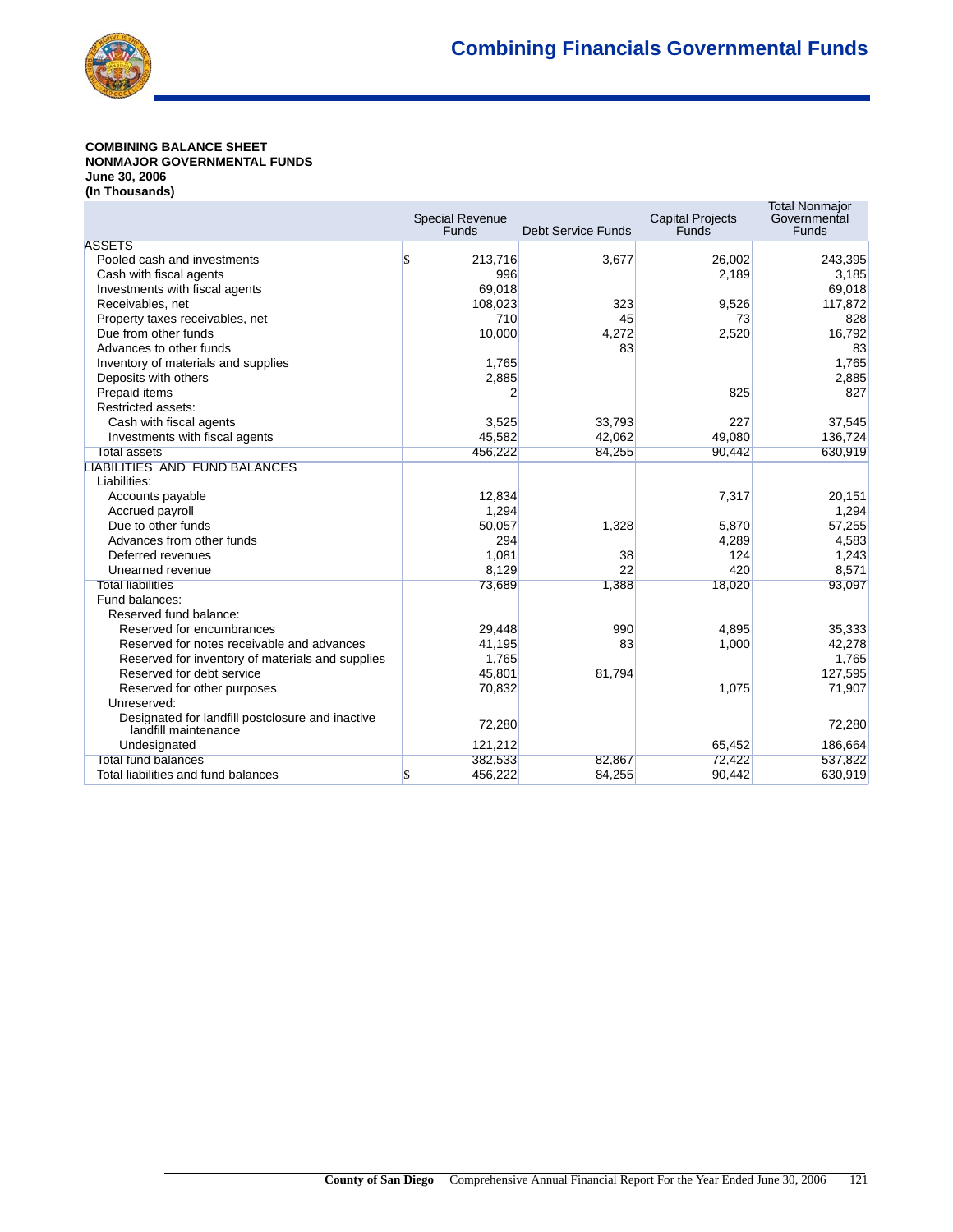

|                                                                          |                        | Housing and                   |                           | Lighting                     |
|--------------------------------------------------------------------------|------------------------|-------------------------------|---------------------------|------------------------------|
|                                                                          | Road Fund              | Community<br>Development Fund | <b>Air Pollution Fund</b> | Maintenance District<br>Fund |
| <b>ASSETS</b>                                                            |                        |                               |                           |                              |
| Pooled cash and investments                                              | \$<br>68,047           | 3,677                         | 17,825                    | 616                          |
| Cash with fiscal agents                                                  | 248                    |                               |                           |                              |
| Investments with fiscal agents                                           |                        |                               |                           |                              |
| Receivables, net                                                         | 17,746                 | 34,045                        | 2,704                     | 22                           |
| Property taxes receivables, net                                          |                        |                               |                           | 28                           |
| Due from other funds                                                     | 7,146                  | 208                           | 77                        | 5                            |
| Inventory of materials and supplies                                      | 1,470                  |                               | 98                        |                              |
| Deposits with others                                                     | 2,800                  |                               |                           |                              |
| Prepaid items                                                            |                        |                               |                           |                              |
| <b>Restricted assets:</b>                                                |                        |                               |                           |                              |
| Cash with fiscal agents                                                  |                        |                               |                           |                              |
| Investments with fiscal agents                                           |                        |                               |                           |                              |
| <b>Total assets</b>                                                      | 97,457                 | 37,930                        | 20,704                    | 671                          |
| <b>LIABILITIES AND FUND BALANCES</b>                                     |                        |                               |                           |                              |
| Liabilities:                                                             |                        |                               |                           |                              |
| Accounts payable                                                         | 3,735                  | 1,302                         | 1,683                     | 121                          |
| Accrued payroll                                                          | 639                    |                               | 236                       |                              |
| Due to other funds                                                       | 2,955                  | 4,540                         | 238                       | 8                            |
| Advances from other funds                                                |                        |                               |                           |                              |
| Deferred revenues                                                        | 470                    |                               |                           | 14                           |
| Unearned revenue                                                         | 1,577                  | 55                            | 824                       | 15                           |
| <b>Total liabilities</b>                                                 | 9,376                  | 5,897                         | 2,981                     | 158                          |
| Fund balances:                                                           |                        |                               |                           |                              |
| Reserved fund balance:                                                   |                        |                               |                           |                              |
| Reserved for encumbrances                                                | 16,011                 |                               | 9,148                     |                              |
| Reserved for notes receivable and advances                               |                        | 32,052                        |                           |                              |
| Reserved for inventory of materials and supplies                         | 1,470                  |                               | 98                        |                              |
| Reserved for debt service                                                |                        |                               |                           |                              |
| Reserved for other purposes                                              | 52,426                 |                               |                           | 16                           |
| Unreserved:                                                              |                        |                               |                           |                              |
| Designated for landfill postclosure and inactive<br>landfill maintenance |                        |                               |                           |                              |
| Undesignated                                                             | 18,174                 | (19)                          | 8,477                     | 490                          |
| <b>Total fund balances</b>                                               | 88,081                 | 32,033                        | 17,723                    | 513                          |
| Total liabilities and fund balances                                      | 97,457<br><sup>S</sup> | 37,930                        | 20,704                    | 671                          |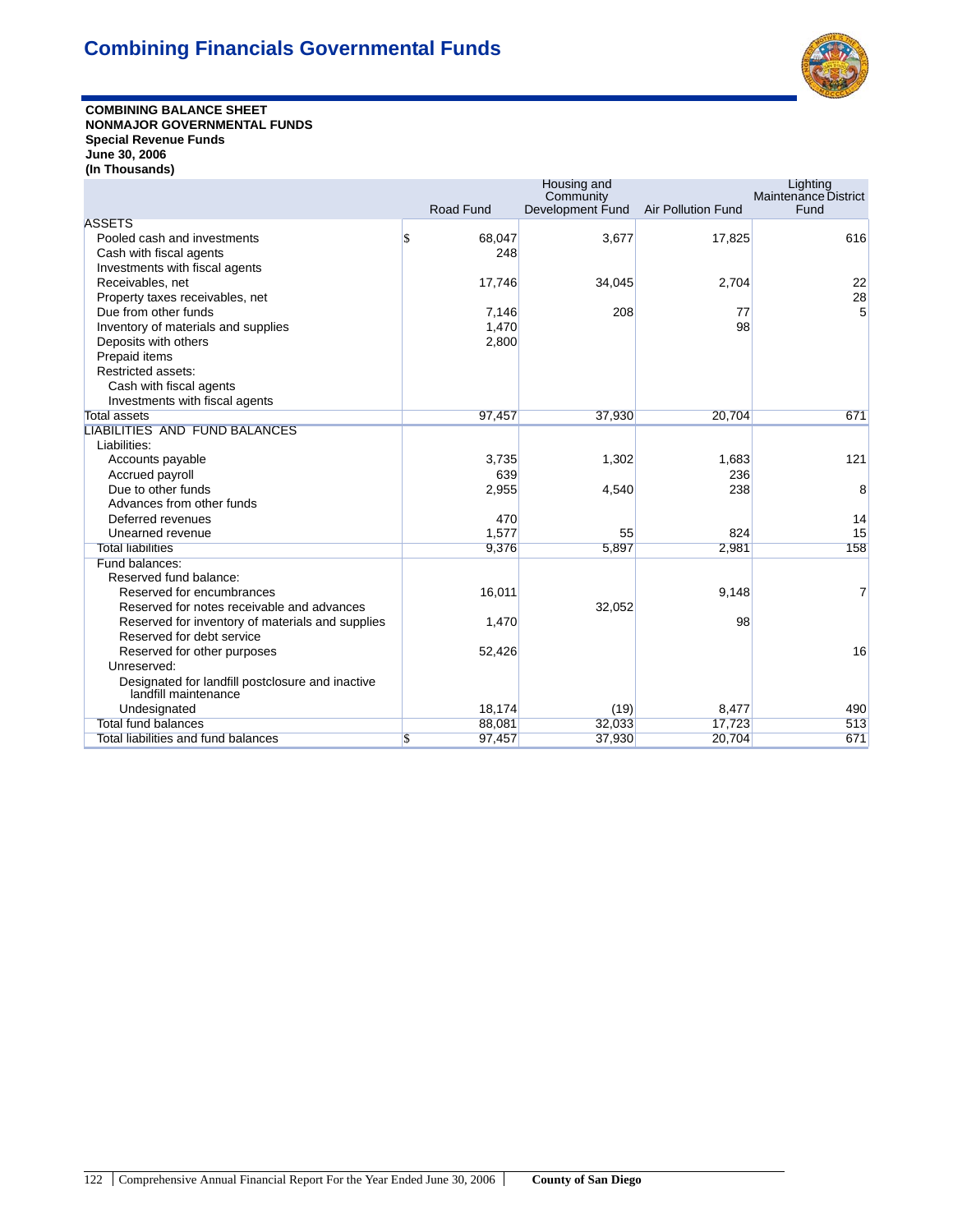

| (Continued)                                                              | <b>County Library Fund</b> | <b>Asset Forfeiture</b><br>Program Fund | Inmate Welfare<br>Program Fund | <b>Inactive Wastesites</b><br>Fund |
|--------------------------------------------------------------------------|----------------------------|-----------------------------------------|--------------------------------|------------------------------------|
| <b>ASSETS</b>                                                            |                            |                                         |                                |                                    |
| Pooled cash and investments                                              | 10,726<br>\$               | 5,930                                   | 5,070                          | 4,989                              |
| Cash with fiscal agents                                                  |                            |                                         |                                |                                    |
| Investments with fiscal agents                                           |                            |                                         |                                | 69,018                             |
| Receivables, net                                                         | 137                        | 63                                      | 1,096                          | 163                                |
| Property taxes receivables, net                                          | 564                        |                                         |                                |                                    |
| Due from other funds                                                     |                            |                                         | 27                             |                                    |
| Inventory of materials and supplies                                      | 68                         | 27                                      | 101                            |                                    |
| Deposits with others                                                     |                            |                                         |                                |                                    |
| Prepaid items                                                            |                            |                                         |                                |                                    |
| Restricted assets:                                                       |                            |                                         |                                |                                    |
| Cash with fiscal agents                                                  |                            |                                         |                                |                                    |
| Investments with fiscal agents                                           |                            |                                         |                                |                                    |
| <b>Total assets</b>                                                      | 11,495                     | 6,020                                   | 6,294                          | 74,171                             |
| <b>LIABILITIES AND FUND BALANCES</b>                                     |                            |                                         |                                |                                    |
| Liabilities:                                                             |                            |                                         |                                |                                    |
| Accounts payable                                                         | 1,136                      | 143                                     | 176                            | 621                                |
| Accrued payroll                                                          | 351                        |                                         |                                | 29                                 |
| Due to other funds                                                       | 375                        | 52                                      | 169                            | 224                                |
| Advances from other funds                                                |                            |                                         |                                |                                    |
| Deferred revenues                                                        | 425                        |                                         |                                |                                    |
| Unearned revenue                                                         | 399                        |                                         |                                | 962                                |
| <b>Total liabilities</b>                                                 | 2,686                      | 195                                     | 345                            | 1,836                              |
| Fund balances:                                                           |                            |                                         |                                |                                    |
| Reserved fund balance:                                                   |                            |                                         |                                |                                    |
| Reserved for encumbrances                                                | 409                        | 239                                     | 308                            | 55                                 |
| Reserved for notes receivable and advances                               |                            |                                         |                                |                                    |
| Reserved for inventory of materials and supplies                         | 68                         | 27                                      | 101                            |                                    |
| Reserved for debt service                                                |                            |                                         |                                |                                    |
| Reserved for other purposes                                              | 87                         |                                         |                                |                                    |
| Unreserved:                                                              |                            |                                         |                                |                                    |
| Designated for landfill postclosure and inactive<br>landfill maintenance |                            |                                         |                                | 72,280                             |
| Undesignated                                                             | 8,245                      | 5,559                                   | 5,540                          |                                    |
| <b>Total fund balances</b>                                               | 8,809                      | 5,825                                   | 5,949                          | 72,335                             |
| <b>Total liabilities and fund balances</b>                               | 11,495<br>\$               | 6,020                                   | 6,294                          | 74,171                             |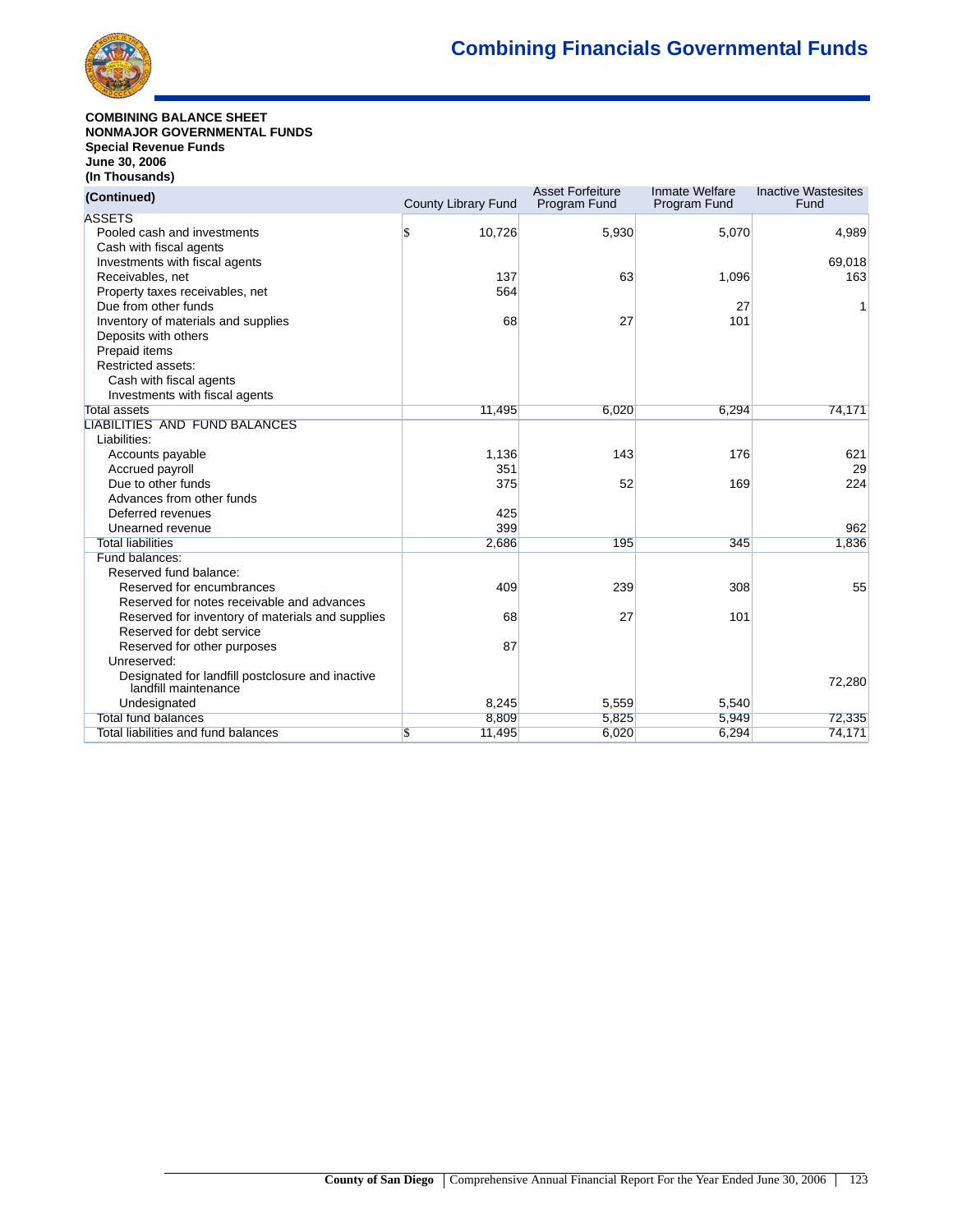

| (Continued)                                                              | Cable TV Fund | <b>Parkland Dedication</b><br>Fund | <b>SANCAL Fund</b> | <b>County Service</b><br><b>District Funds</b> |
|--------------------------------------------------------------------------|---------------|------------------------------------|--------------------|------------------------------------------------|
| <b>ASSETS</b>                                                            |               |                                    |                    |                                                |
| Pooled cash and investments                                              | 2,289<br>\$   | 9,425                              | 117                | 17,083                                         |
| Cash with fiscal agents                                                  |               |                                    |                    |                                                |
| Investments with fiscal agents                                           |               |                                    |                    |                                                |
| Receivables, net                                                         | 24            | 102                                |                    | 693                                            |
| Property taxes receivables, net                                          |               |                                    |                    | 60                                             |
| Due from other funds                                                     | 5             | 16                                 | 191                | 251                                            |
| Inventory of materials and supplies                                      |               |                                    |                    |                                                |
| Deposits with others                                                     |               |                                    |                    |                                                |
| Prepaid items                                                            |               |                                    |                    |                                                |
| Restricted assets:                                                       |               |                                    |                    |                                                |
| Cash with fiscal agents                                                  |               |                                    | 2,292              |                                                |
| Investments with fiscal agents                                           |               |                                    |                    |                                                |
| <b>Total assets</b>                                                      | 2,319         | 9,543                              | 2,600              | 18,087                                         |
| <b>LIABILITIES AND FUND BALANCES</b>                                     |               |                                    |                    |                                                |
| Liabilities:                                                             |               |                                    |                    |                                                |
| Accounts payable                                                         | 34            |                                    | 20                 | 1,077                                          |
| Accrued payroll                                                          | 35            |                                    |                    | 4                                              |
| Due to other funds                                                       | 12            | 109                                | 13                 | 337                                            |
| Advances from other funds                                                |               |                                    |                    | 294                                            |
| Deferred revenues                                                        |               |                                    |                    | 53                                             |
| Unearned revenue                                                         |               |                                    |                    | 484                                            |
| <b>Total liabilities</b>                                                 | 81            | 109                                | 33                 | 2,249                                          |
| Fund balances:                                                           |               |                                    |                    |                                                |
| Reserved fund balance:                                                   |               |                                    |                    |                                                |
| Reserved for encumbrances                                                | 68            | 1,218                              |                    |                                                |
| Reserved for notes receivable and advances                               |               |                                    |                    |                                                |
| Reserved for inventory of materials and supplies                         |               |                                    |                    |                                                |
| Reserved for debt service                                                |               |                                    |                    |                                                |
| Reserved for other purposes                                              |               |                                    |                    | 1,366                                          |
| Unreserved:                                                              |               |                                    |                    |                                                |
| Designated for landfill postclosure and inactive<br>landfill maintenance |               |                                    |                    |                                                |
| Undesignated                                                             | 2,169         | 8,216                              | 2,567              | 14,472                                         |
| <b>Total fund balances</b>                                               | 2,238         | 9,434                              | 2,567              | 15,838                                         |
| Total liabilities and fund balances                                      | 2,319<br>\$   | 9,543                              | 2,600              | 18,087                                         |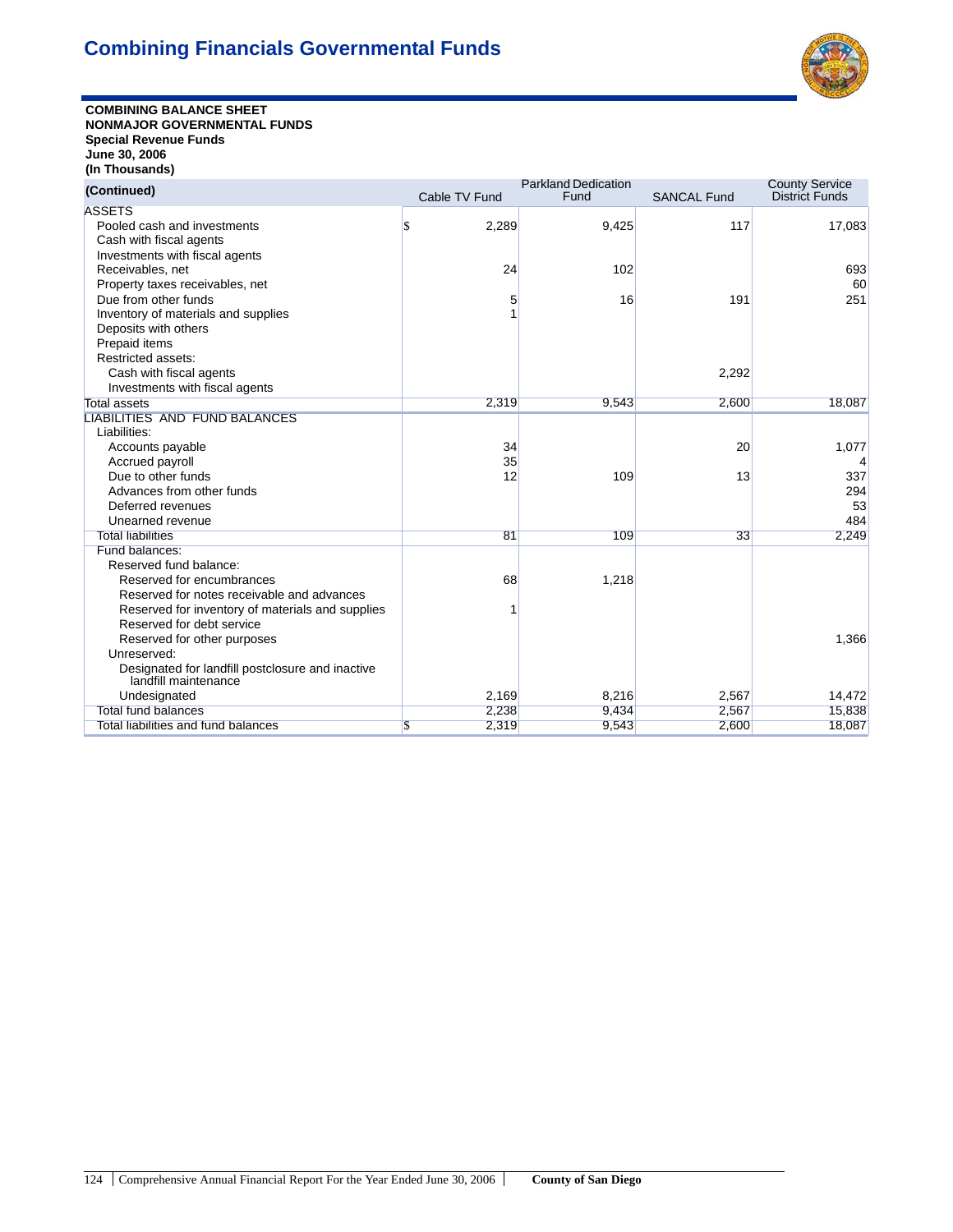

#### **COMBINING BALANCE SHEET NONMAJOR GOVERNMENTAL FUNDS Special Revenue Funds June 30, 2006**

| (Continued)                                                              | <b>Flood Control</b><br><b>District Fund</b> | <b>Housing Authority</b><br>Fund | <b>Public Safety Fund</b> | In Home Support<br>Services Fund |
|--------------------------------------------------------------------------|----------------------------------------------|----------------------------------|---------------------------|----------------------------------|
| <b>ASSETS</b>                                                            |                                              |                                  |                           |                                  |
| Pooled cash and investments                                              | \$<br>19,175                                 | 26,287                           | 21,413                    | 524                              |
| Cash with fiscal agents                                                  |                                              | 748                              |                           |                                  |
| Investments with fiscal agents                                           |                                              |                                  |                           |                                  |
| Receivables, net                                                         | 257                                          | 9,601                            | 41,094                    | 19                               |
| Property taxes receivables, net                                          | 58                                           |                                  |                           |                                  |
| Due from other funds                                                     | 700                                          | 40                               | 1,319                     |                                  |
| Inventory of materials and supplies                                      |                                              |                                  |                           |                                  |
| Deposits with others                                                     |                                              | 85                               |                           |                                  |
| Prepaid items                                                            |                                              | 2                                |                           |                                  |
| Restricted assets:                                                       |                                              |                                  |                           |                                  |
| Cash with fiscal agents                                                  |                                              |                                  |                           |                                  |
| Investments with fiscal agents                                           |                                              |                                  |                           |                                  |
| <b>Total assets</b>                                                      | 20,190                                       | 36,763                           | 63,826                    | 543                              |
| <b>LIABILITIES AND FUND BALANCES</b>                                     |                                              |                                  |                           |                                  |
| Liabilities:                                                             |                                              |                                  |                           |                                  |
| Accounts payable                                                         | 450                                          | 1,239                            |                           | 139                              |
| Accrued payroll                                                          |                                              |                                  |                           |                                  |
| Due to other funds                                                       | 309                                          | 958                              | 39,290                    | 374                              |
| Advances from other funds                                                |                                              |                                  |                           |                                  |
| Deferred revenues                                                        | 51                                           | 68                               |                           |                                  |
| Unearned revenue                                                         | 56                                           | 3,757                            |                           |                                  |
| <b>Total liabilities</b>                                                 | 866                                          | 6,022                            | 39,290                    | 513                              |
| Fund balances:                                                           |                                              |                                  |                           |                                  |
| Reserved fund balance:                                                   |                                              |                                  |                           |                                  |
| Reserved for encumbrances                                                |                                              |                                  | 1,957                     | 28                               |
| Reserved for notes receivable and advances                               |                                              | 9,143                            |                           |                                  |
| Reserved for inventory of materials and supplies                         |                                              |                                  |                           |                                  |
| Reserved for debt service                                                |                                              |                                  |                           |                                  |
| Reserved for other purposes                                              | 16,626                                       | 81                               |                           |                                  |
| Unreserved:                                                              |                                              |                                  |                           |                                  |
| Designated for landfill postclosure and inactive<br>landfill maintenance |                                              |                                  |                           |                                  |
| Undesignated                                                             | 2,698                                        | 21,517                           | 22,579                    | 2                                |
| <b>Total fund balances</b>                                               | 19,324                                       | 30,741                           | 24,536                    | 30                               |
| Total liabilities and fund balances                                      | 20,190<br>\$                                 | 36,763                           | 63,826                    | 543                              |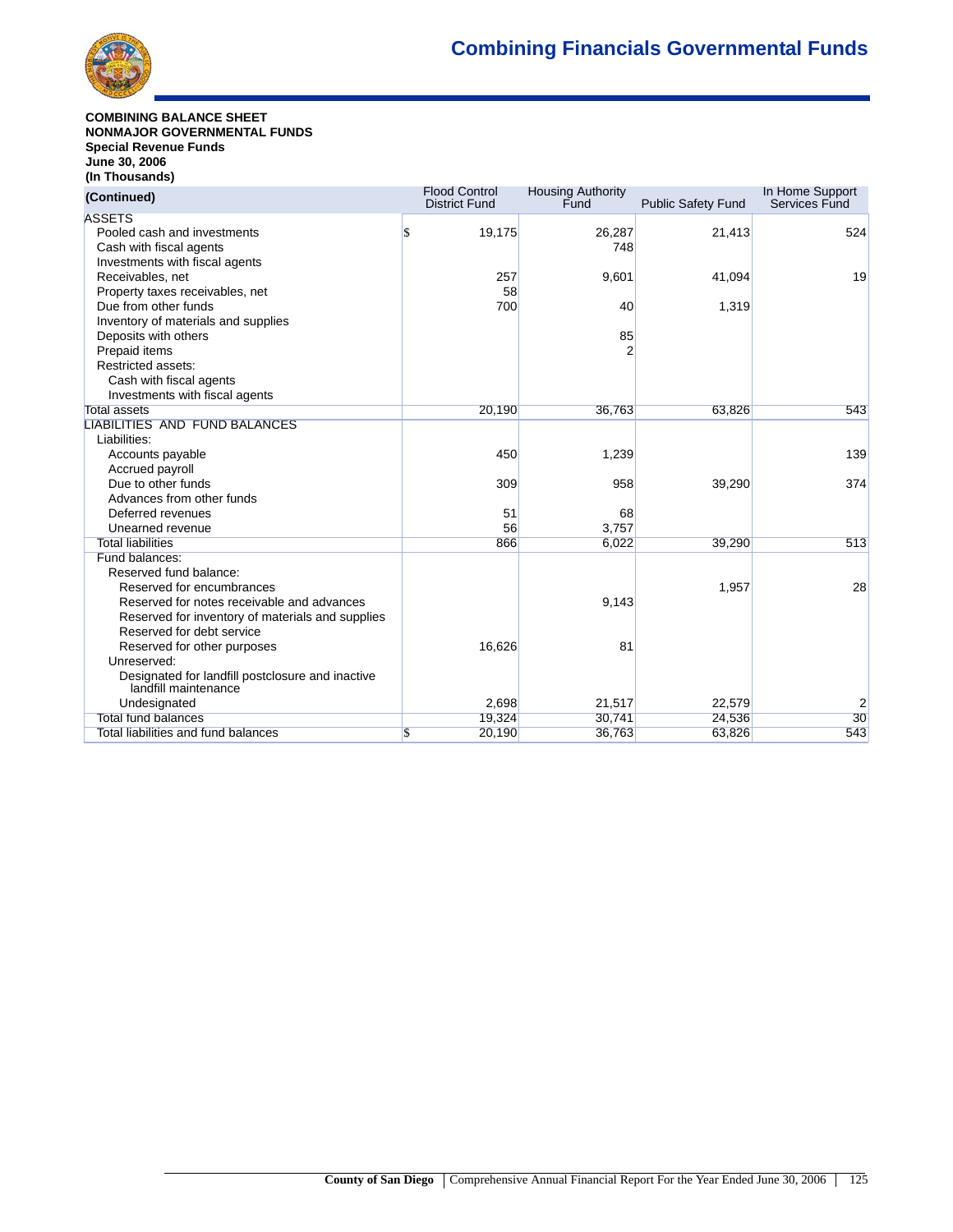

| (Continued)                                                           | <b>Other Special</b><br><b>Districts Funds</b> | Tobacco<br>Securitization Joint<br>Special Revenue<br><b>Funds</b> | <b>Total Special</b><br><b>Revenue Funds</b> |
|-----------------------------------------------------------------------|------------------------------------------------|--------------------------------------------------------------------|----------------------------------------------|
| <b>ASSETS</b>                                                         |                                                |                                                                    |                                              |
| Pooled cash and investments                                           | \$<br>523                                      |                                                                    | 213,716                                      |
| Cash with fiscal agents                                               |                                                |                                                                    | 996                                          |
| Investments with fiscal agents                                        |                                                |                                                                    | 69,018                                       |
| Receivables, net                                                      | 83                                             | 174                                                                | 108,023                                      |
| Property taxes receivables, net                                       |                                                |                                                                    | 710                                          |
| Due from other funds                                                  | 14                                             |                                                                    | 10,000                                       |
| Inventory of materials and supplies                                   |                                                |                                                                    | 1,765                                        |
| Deposits with others                                                  |                                                |                                                                    | 2,885                                        |
| Prepaid items                                                         |                                                |                                                                    | 2                                            |
| <b>Restricted assets:</b>                                             |                                                |                                                                    |                                              |
| Cash with fiscal agents                                               |                                                | 1,233                                                              | 3,525                                        |
| Investments with fiscal agents                                        |                                                | 45,582                                                             | 45,582                                       |
| <b>Total assets</b>                                                   | 620                                            | 46,989                                                             | 456,222                                      |
| <b>LIABILITIES AND FUND BALANCES</b>                                  |                                                |                                                                    |                                              |
| Liabilities:                                                          |                                                |                                                                    |                                              |
| Accounts payable                                                      |                                                | 958                                                                | 12,834                                       |
| Accrued payroll                                                       |                                                |                                                                    | 1,294                                        |
| Due to other funds<br>Advances from other funds                       | 94                                             |                                                                    | 50,057<br>294                                |
|                                                                       |                                                |                                                                    |                                              |
| Deferred revenues<br>Unearned revenue                                 |                                                |                                                                    | 1,081<br>8,129                               |
| <b>Total liabilities</b>                                              | 94                                             | 958                                                                | 73,689                                       |
| Fund balances:                                                        |                                                |                                                                    |                                              |
| Reserved fund balance:                                                |                                                |                                                                    |                                              |
| Reserved for encumbrances                                             |                                                |                                                                    | 29,448                                       |
| Reserved for notes receivable and advances                            |                                                |                                                                    | 41,195                                       |
| Reserved for inventory of materials and supplies                      |                                                |                                                                    | 1,765                                        |
| Reserved for debt service                                             |                                                | 45,801                                                             | 45,801                                       |
| Reserved for other purposes                                           |                                                | 230                                                                | 70,832                                       |
| Unreserved:                                                           |                                                |                                                                    |                                              |
| Designated for landfill postclosure and inactive landfill maintenance |                                                |                                                                    | 72,280                                       |
| Undesignated                                                          | 526                                            |                                                                    | 121,212                                      |
| <b>Total fund balances</b>                                            | 526                                            | 46,031                                                             | 382,533                                      |
| Total liabilities and fund balances                                   | 620<br>$\mathbf{s}$                            | 46,989                                                             | 456,222                                      |
|                                                                       |                                                |                                                                    |                                              |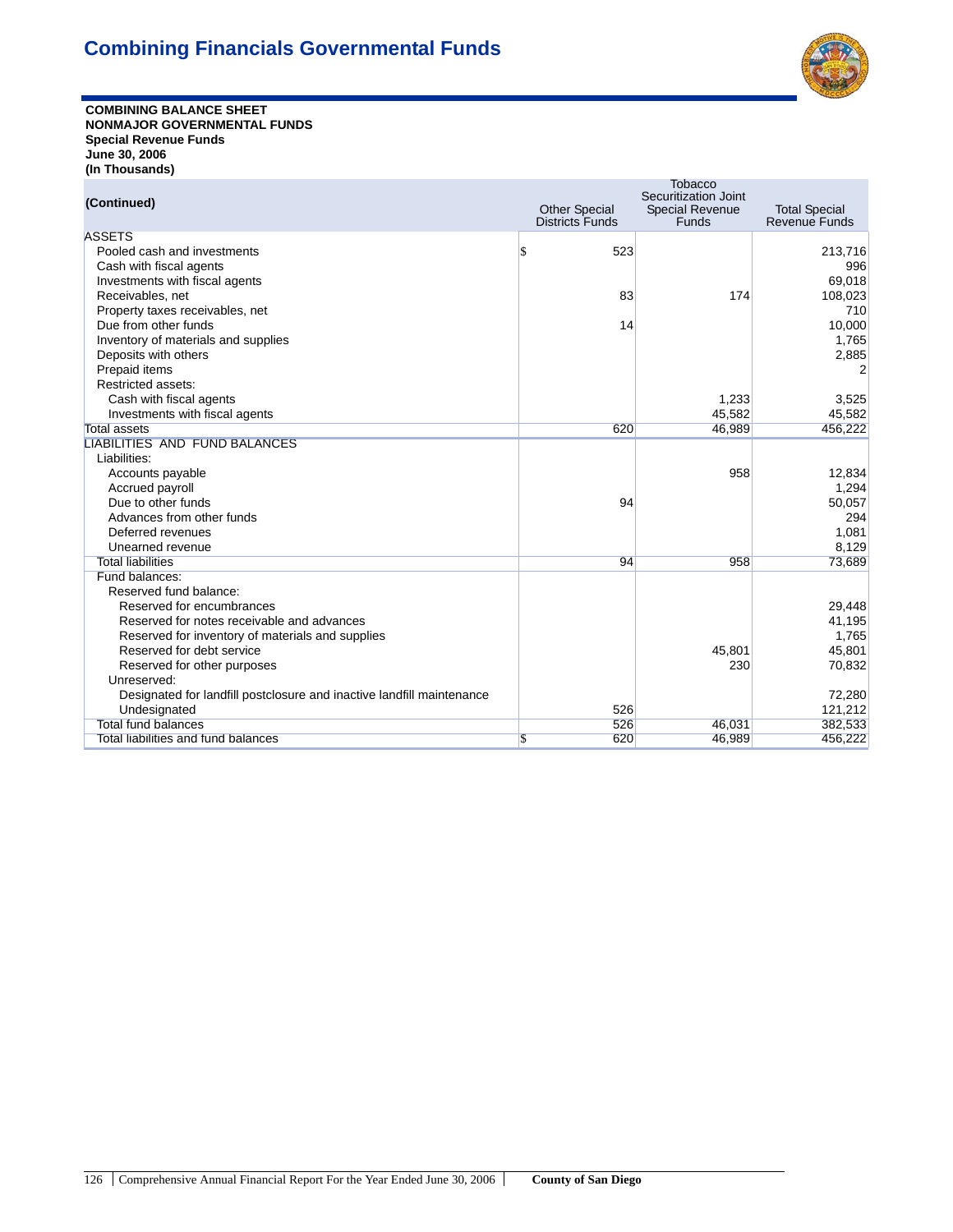

|                                            | Pension Obligation |                    | Redevelopment      | <b>Total Debt Service</b> |
|--------------------------------------------|--------------------|--------------------|--------------------|---------------------------|
|                                            | Bonds Fund         | <b>SANCAL Fund</b> | <b>Agency Fund</b> | <b>Funds</b>              |
| <b>ASSETS</b>                              |                    |                    |                    |                           |
| Pooled cash and investments                | 558                | 1,005              | 2,114              | 3,677                     |
| Receivables, net                           | 13                 | 290                | 20                 | 323                       |
| Property taxes receivables, net            |                    |                    | 45                 | 45                        |
| Due from other funds                       | 4,255              | 14                 |                    | 4,272                     |
| Advances to other funds                    |                    | 83                 |                    | 83                        |
| Restricted assets:                         |                    |                    |                    |                           |
| Cash with fiscal agents                    | 27,882             | 4,729              | 1,182              | 33,793                    |
| Investments with fiscal agents             | 18,114             | 23,948             |                    | 42,062                    |
| Total assets                               | 50,822             | 30,069             | 3,364              | 84,255                    |
| <b>LIABILITIES AND FUND BALANCES</b>       |                    |                    |                    |                           |
| Liabilities:                               |                    |                    |                    |                           |
| Due to other funds                         |                    | 689                | 639                | 1,328                     |
| Deferred revenues                          |                    |                    | 38                 | 38                        |
| Unearned revenue                           |                    |                    | 22                 | 22                        |
| <b>Total liabilities</b>                   |                    | 689                | 699                | 1,388                     |
| Fund balances:                             |                    |                    |                    |                           |
| Reserved fund balance:                     |                    |                    |                    |                           |
| Reserved for encumbrances                  | 990                |                    |                    | 990                       |
| Reserved for notes receivable and advances |                    | 83                 |                    | 83                        |
| Reserved for debt service                  | 49,832             | 29,297             | 2,665              | 81,794                    |
| <b>Total fund balances</b>                 | 50,822             | 29,380             | 2,665              | 82,867                    |
| Total liabilities and fund balances        | 50,822             | 30,069             | 3,364              | 84,255                    |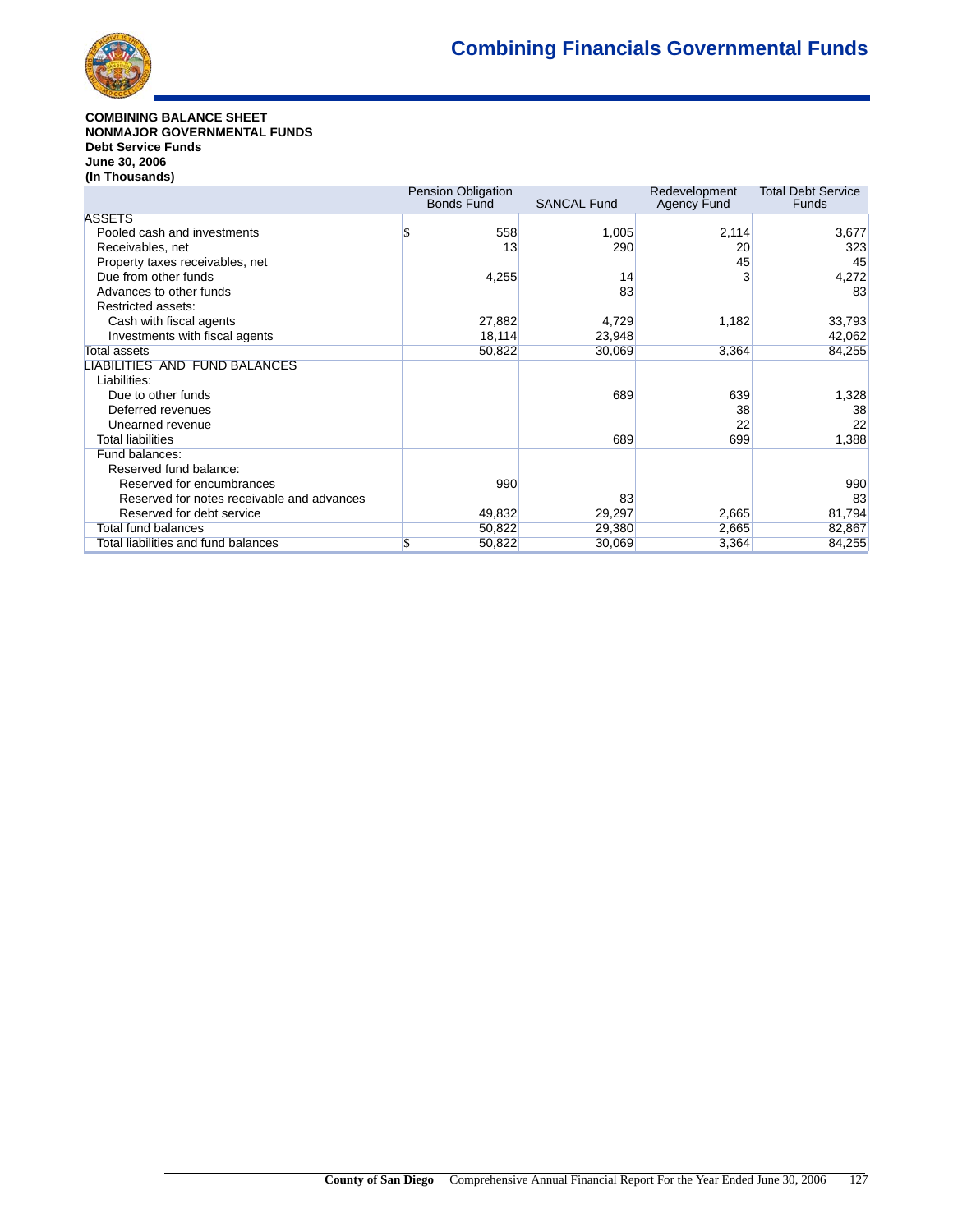

|                                               |                        | Edgemoor            |                    |                                     |                                               |
|-----------------------------------------------|------------------------|---------------------|--------------------|-------------------------------------|-----------------------------------------------|
|                                               | Capital Outlay<br>Fund | Development<br>Fund | <b>SANCAL Fund</b> | Redevelopment<br><b>Agency Fund</b> | <b>Total Capital</b><br><b>Projects Funds</b> |
| <b>ASSETS</b>                                 |                        |                     |                    |                                     |                                               |
| Pooled cash and investments                   | 6,850<br>\$            | 14,254              |                    | 4,898                               | 26,002                                        |
| Cash with fiscal agents                       | 2,189                  |                     |                    |                                     | 2,189                                         |
| Receivables, net                              | 7,303                  | 204                 | 811                | 1,208                               | 9,526                                         |
| Property taxes receivables, net               |                        |                     |                    | 73                                  | 73                                            |
| Due from other funds                          | 1,364                  |                     | 518                | 638                                 | 2,520                                         |
| Prepaid items                                 |                        |                     |                    | 825                                 | 825                                           |
| Restricted assets:                            |                        |                     |                    |                                     |                                               |
| Cash with fiscal agents                       |                        |                     | 227                |                                     | 227                                           |
| Investments with fiscal agents                |                        |                     | 49,080             |                                     | 49.080                                        |
| <b>Total assets</b>                           | 17,706                 | 14,458              | 50,636             | 7,642                               | 90,442                                        |
| <b>LIABILITIES AND FUND BALANCES</b>          |                        |                     |                    |                                     |                                               |
| Liabilities:                                  |                        |                     |                    |                                     |                                               |
| Accounts payable                              | 4,012                  |                     | 1,926              | 1,379                               | 7,317                                         |
| Due to other funds                            | 5,387                  | 9                   |                    | 474                                 | 5,870                                         |
| Advances from other funds                     |                        |                     |                    | 4,289                               | 4,289                                         |
| Deferred revenues                             |                        |                     |                    | 124                                 | 124                                           |
| Unearned revenue                              | 396                    |                     |                    | 24                                  | 420                                           |
| <b>Total liabilities</b>                      | 9,795                  | 9                   | 1,926              | 6,290                               | 18,020                                        |
| Fund balances:                                |                        |                     |                    |                                     |                                               |
| Reserved fund balance:                        |                        |                     |                    |                                     |                                               |
| Reserved for encumbrances                     |                        | 4,894               |                    |                                     | 4,895                                         |
| Reserved for notes receivable and<br>advances |                        |                     |                    | 1,000                               | 1,000                                         |
| Reserved for other purposes                   |                        | 250                 |                    | 825                                 | 1,075                                         |
| Unreserved:                                   |                        |                     |                    |                                     |                                               |
| Undesignated                                  | 7,911                  | 9,305               | 48,710             | (474)                               | 65,452                                        |
| <b>Total fund balances</b>                    | 7,911                  | 14,449              | 48,710             | 1,352                               | 72,422                                        |
| Total liabilities and fund balances           | 17,706<br>S            | 14,458              | 50,636             | 7,642                               | 90,442                                        |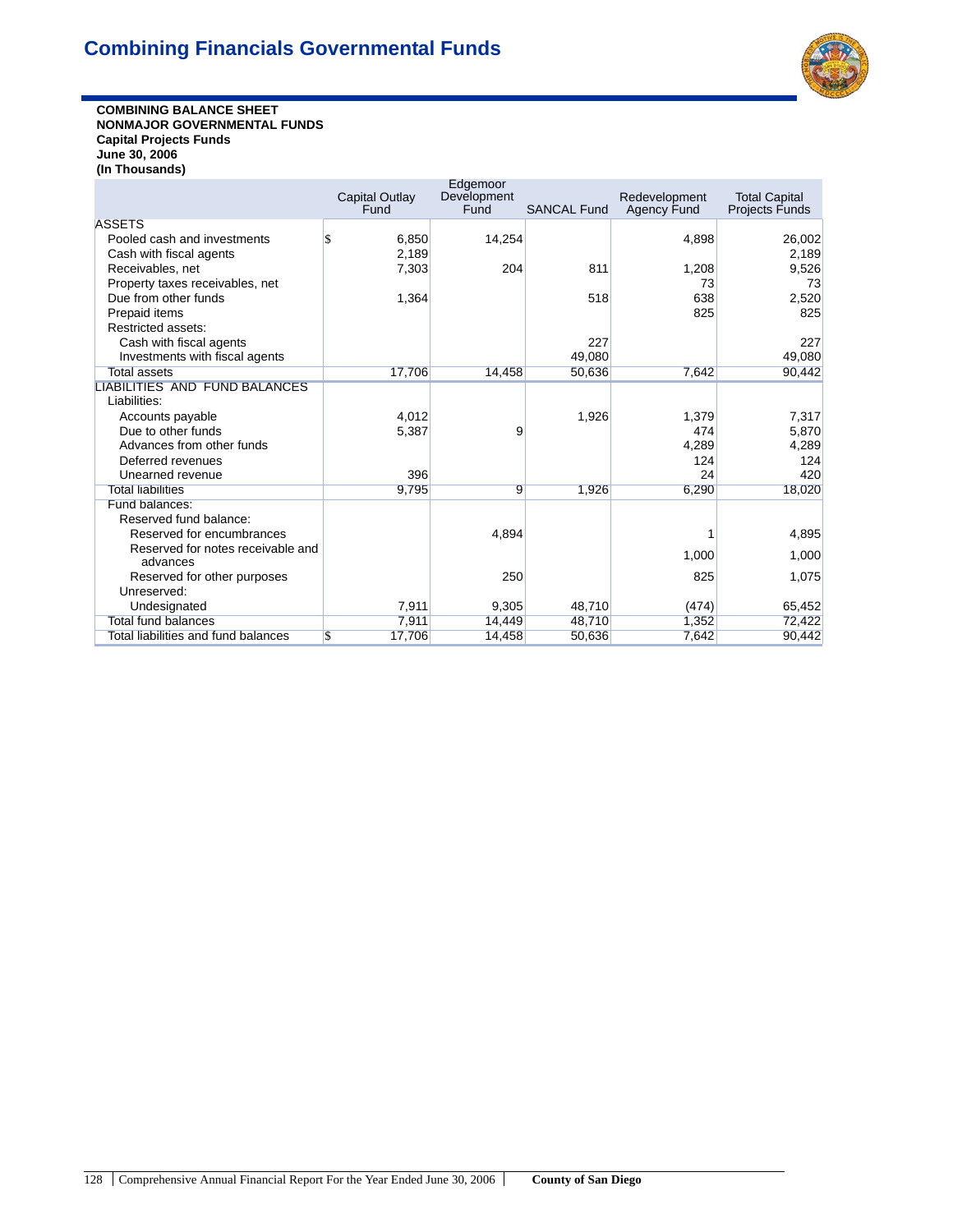

|                                                 | <b>Special Revenue</b><br><b>Funds</b> | Debt Service Funds | <b>Capital Projects</b><br><b>Funds</b> | <b>Total Nonmajor</b><br>Governmental<br>Funds |
|-------------------------------------------------|----------------------------------------|--------------------|-----------------------------------------|------------------------------------------------|
| Revenues:                                       |                                        |                    |                                         |                                                |
| Taxes                                           | \$<br>308,363                          | 1,189              | 1,239                                   | 310,791                                        |
| Licenses, permits and franchise fees            | 9,977                                  |                    |                                         | 9,977                                          |
| Fines, forfeitures and penalties                | 3,844                                  |                    | 50                                      | 3,894                                          |
| Revenue from use of money and property          | 15,452                                 | 4,745              | 3,932                                   | 24,129                                         |
| Aid from other governmental agencies:           |                                        |                    |                                         |                                                |
| <b>State</b>                                    | 282,509                                |                    | 5,818                                   | 288,327                                        |
| Federal                                         | 131,159                                |                    | 904                                     | 132,063                                        |
| Other                                           | 6,641                                  |                    | 15                                      | 6,656                                          |
| Charges for current services                    | 38,915                                 |                    | 3,658                                   | 42,573                                         |
| Other revenue                                   | 35,393                                 | 5,970              | 388                                     | 41,751                                         |
| <b>Total revenues</b>                           | 832,253                                | 11,904             | 16,004                                  | 860,161                                        |
| Expenditures:<br>Current:                       |                                        |                    |                                         |                                                |
| General government                              | 3,487                                  | 1,799              | 5,840                                   | 11,126                                         |
| Public protection                               | 13,296                                 |                    | 247                                     | 13,543                                         |
| Public ways and facilities                      | 65,171                                 |                    |                                         | 65,171                                         |
| Health and sanitation                           | 38,328                                 |                    |                                         | 38,328                                         |
| Public assistance                               | 110,193                                |                    |                                         | 110,193                                        |
| Education                                       | 31,223                                 |                    |                                         | 31,223                                         |
| Recreation and cultural                         | 1,589                                  |                    |                                         | 1,589                                          |
| Capital outlay                                  | 35,699                                 |                    | 55,608                                  | 91,307                                         |
| Debt service:                                   |                                        |                    |                                         |                                                |
| Principal                                       | 1,815                                  | 55,430             |                                         | 57,245                                         |
| Interest and fiscal charges                     | 12,051                                 | 85,072             |                                         | 97,123                                         |
| Bond issuance costs                             | 5,249                                  | 923                |                                         | 6,172                                          |
| Payment to refunded bond escrow agent           | 24,040                                 | 216                |                                         | 24,256                                         |
| Total expenditures                              | 342,141                                | 143,440            | 61,695                                  | 547,276                                        |
| Excess (deficiency) of revenues over            |                                        |                    |                                         |                                                |
| (under) expenditures                            | 490,112                                | (131, 536)         | (45, 691)                               | 312,885                                        |
| Other financing sources (uses):                 |                                        |                    |                                         |                                                |
| Sale of capital assets                          | 114                                    |                    |                                         | 114                                            |
| Issuance of bonds and loans:                    |                                        |                    |                                         |                                                |
| Face value of bonds issued                      | 154,831                                | 11,780             |                                         | 166,611                                        |
| Discount on issuance of bonds                   | (20, 455)                              | (46)               |                                         | (20, 501)                                      |
| Premium on issuance of bonds                    |                                        | 1,308              |                                         | 1,308                                          |
| Refunding bonds issued                          | 428,800                                | 32,430             |                                         | 461,230                                        |
| Payment to escrow agent/refunded bond           | (434, 251)                             | (33, 207)          |                                         | (467, 458)                                     |
| Transfers in                                    | 84,585                                 | 117,461            | 56,209                                  | 258,255                                        |
| <b>Transfers out</b>                            | (650, 678)                             | (12, 529)          | (29, 640)                               | (692, 847)                                     |
| Total other financing sources (uses)            | (437, 054)                             | 117,197            | 26,569                                  | (293, 288)                                     |
| Net change in fund balances                     | 53,058                                 | (14, 339)          | (19, 122)                               | 19,597                                         |
| Fund balances at beginning of year              | 329,488                                | 97,206             | 91,544                                  | 518,238                                        |
| Increase (decrease) in                          |                                        |                    |                                         |                                                |
| Reserve for inventory of materials and supplies | (13)                                   |                    |                                         | (13)                                           |
| Fund balances at end of year                    | 382,533<br>$\overline{\mathbb{S}}$     | 82,867             | 72.422                                  | 537,822                                        |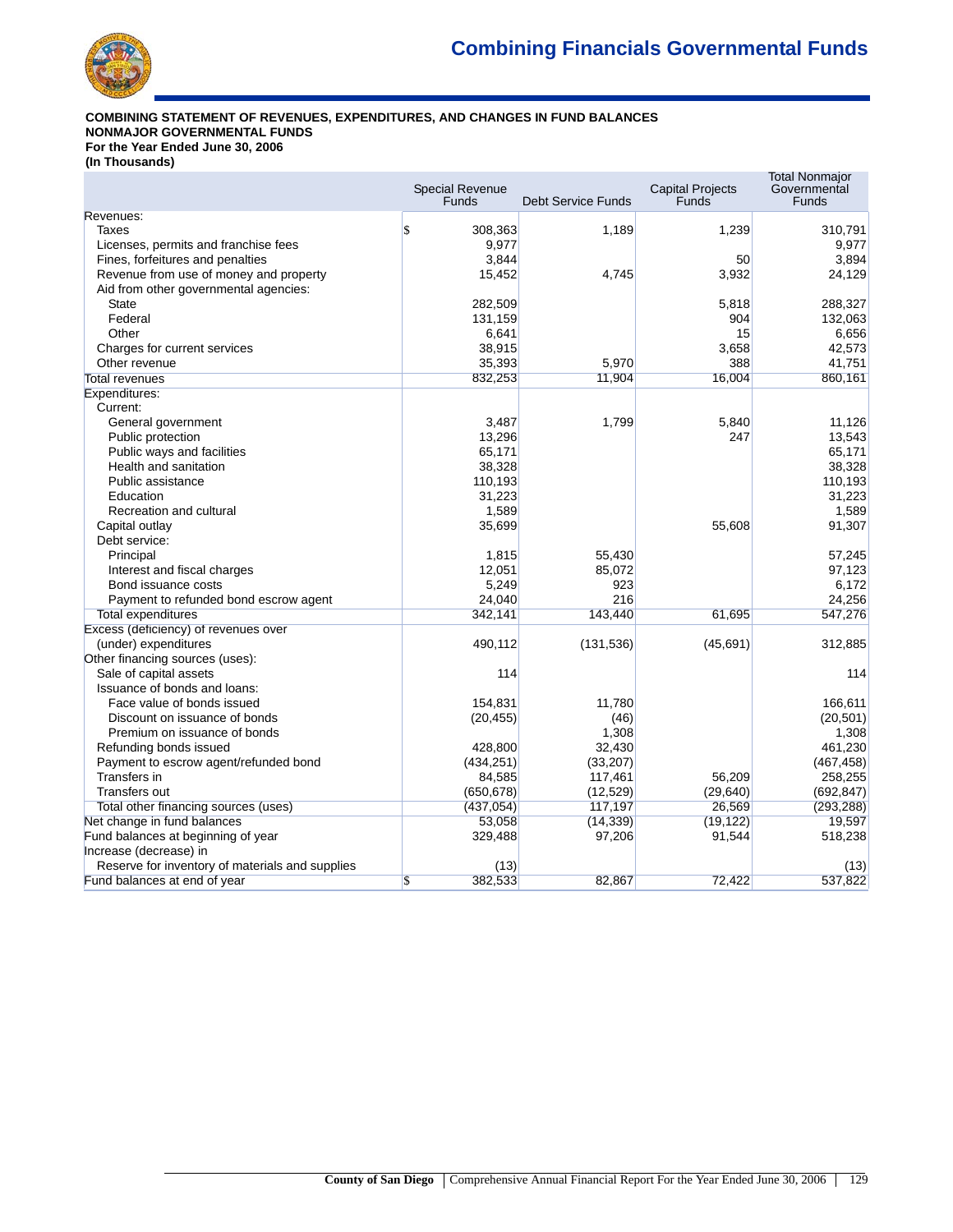

|                                                    |                                   | Housing and                   |                    | Lighting                            |
|----------------------------------------------------|-----------------------------------|-------------------------------|--------------------|-------------------------------------|
|                                                    | Road Fund                         | Community<br>Development Fund | Air Pollution Fund | <b>Maintenance District</b><br>Fund |
| Revenues:                                          |                                   |                               |                    |                                     |
| Taxes                                              | \$<br>38,699                      |                               |                    | 888                                 |
| Licenses, permits and franchise fees               | 108                               |                               | 6,698              |                                     |
| Fines, forfeitures and penalties                   | 13                                |                               | 1,942              |                                     |
| Revenue from use of money and property             | 3,115                             | 10                            | 834                | 17                                  |
| Aid from other governmental agencies:              |                                   |                               |                    |                                     |
| <b>State</b>                                       | 54,848                            | 461                           | 3,168              | 11                                  |
| Federal                                            | 8,344                             | 13,936                        | 2,394              |                                     |
| Other                                              |                                   | 505                           | 4,964              |                                     |
| Charges for current services                       | 27,712                            | 24                            | 560                | 583                                 |
| Other revenue                                      | 1,693                             | 192                           | 589                |                                     |
| Total revenues                                     | 134,533                           | 15,128                        | 21,149             | 1,505                               |
| Expenditures:                                      |                                   |                               |                    |                                     |
| Current:                                           |                                   |                               |                    |                                     |
| General government                                 |                                   |                               |                    |                                     |
| Public protection                                  |                                   |                               |                    |                                     |
| Public ways and facilities                         | 62,867                            |                               |                    | 1,413                               |
| Health and sanitation                              |                                   |                               | 23,185             |                                     |
| Public assistance                                  |                                   | 7,190                         |                    |                                     |
| Education                                          |                                   |                               |                    |                                     |
| Recreation and cultural                            |                                   |                               |                    |                                     |
| Capital outlay                                     | 35,033                            |                               | 260                |                                     |
| Debt service:                                      |                                   |                               |                    |                                     |
| Principal                                          |                                   |                               |                    |                                     |
| Interest and fiscal charges<br>Bond issuance costs |                                   |                               |                    |                                     |
| Payment to refunded bond escrow agent              |                                   |                               |                    |                                     |
| <b>Total expenditures</b>                          | 97,900                            | 7,190                         | 23,445             | 1,413                               |
| Excess (deficiency) of revenues over               |                                   |                               |                    |                                     |
| (under) expenditures                               | 36,633                            | 7,938                         | (2, 296)           | 92                                  |
| Other financing sources (uses):                    |                                   |                               |                    |                                     |
| Sale of capital assets                             | 109                               |                               |                    |                                     |
| Issuance of bonds and loans:                       |                                   |                               |                    |                                     |
| Face value of bonds issued                         |                                   |                               |                    |                                     |
| Discount on issuance of bonds                      |                                   |                               |                    |                                     |
| Refunding bonds issued                             |                                   |                               |                    |                                     |
| Payment to escrow agent/refunded bond              |                                   |                               |                    |                                     |
| Transfers in                                       | 6,000                             |                               | 4,797              |                                     |
| <b>Transfers out</b>                               | (1,665)                           | (2,326)                       | (12, 587)          |                                     |
| Total other financing sources (uses)               | 4,444                             | (2, 326)                      | (7,786)            |                                     |
| Net change in fund balances                        | 41,077                            | 5,612                         | (10,082)           | 92                                  |
| Fund balances at beginning of year                 | 47,027                            | 26,421                        | 27,808             | 421                                 |
| Increase (decrease) in                             |                                   |                               |                    |                                     |
| Reserve for inventory of materials and supplies    | (23)                              |                               | (3)                |                                     |
| Fund balances at end of year                       | 88,081<br>$\overline{\mathbb{S}}$ | 32.033                        | 17,723             | 513                                 |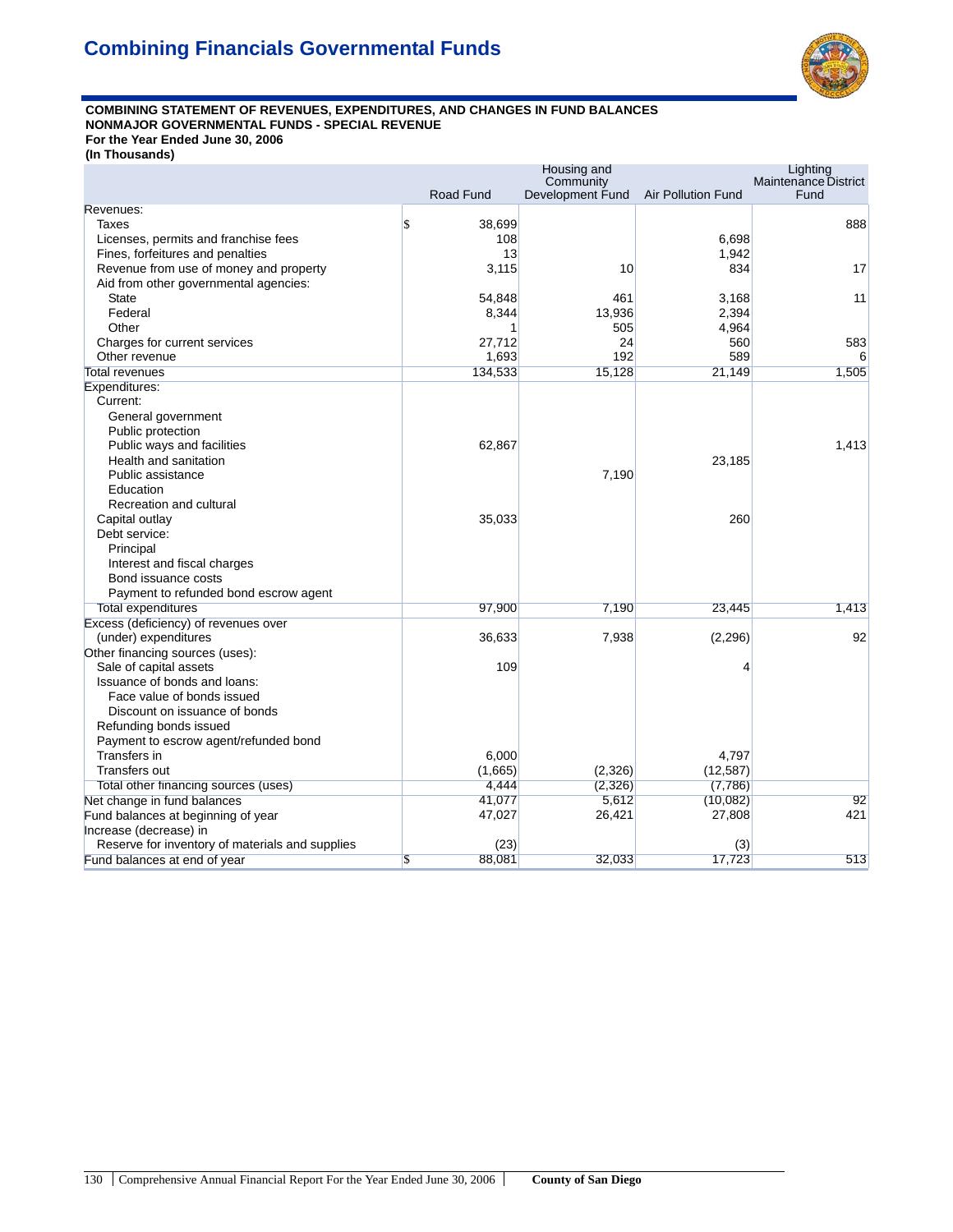

| Revenues:<br>$\boldsymbol{\mathsf{S}}$<br>Taxes<br>25,835<br>Licenses, permits and franchise fees<br>1,840<br>Fines, forfeitures and penalties<br>20<br>354<br>198<br>3,447<br>3,399<br>Revenue from use of money and property<br>Aid from other governmental agencies:<br><b>State</b><br>784<br>256<br>Federal<br>5<br>Other<br>1,503<br>954<br>Charges for current services<br>495<br>443<br>79<br>Other revenue<br>8<br><b>Total revenues</b><br>28,924<br>2,046<br>3,942<br>4,708<br>Current:<br>General government<br>997<br>2,626<br>Public protection<br>Public ways and facilities<br>9,085<br>Health and sanitation<br>Public assistance<br>31,223<br>Education<br>Recreation and cultural<br>110<br>Capital outlay<br>159<br>49<br>Debt service:<br>Principal<br>Interest and fiscal charges<br>Bond issuance costs<br>Payment to refunded bond escrow agent<br>31,382<br>2,675<br>9,085<br><b>Total expenditures</b><br>1,107<br>Excess (deficiency) of revenues over<br>(2, 458)<br>939<br>1,267<br>(4, 377)<br>(under) expenditures<br>Other financing sources (uses):<br>Sale of capital assets<br>1<br>Issuance of bonds and loans:<br>Face value of bonds issued<br>Discount on issuance of bonds<br>Refunding bonds issued<br>Payment to escrow agent/refunded bond<br>Transfers in<br>3,441<br>500<br>327<br><b>Transfers out</b><br>(747)<br>(214)<br>(1,940)<br>(78)<br>249<br>Total other financing sources (uses)<br>2,694<br>(214)<br>(1, 439)<br>236<br>725<br>(4, 128)<br>Net change in fund balances<br>(172)<br>Fund balances at beginning of year<br>8,587<br>6,107<br>76,463<br>5,086<br>Increase (decrease) in<br>Reserve for inventory of materials and supplies<br>(14)<br>14<br>14 | (Continued)                  |                            | <b>Asset Forfeiture</b> | Inmate Welfare | <b>Inactive Wastesites</b> |
|----------------------------------------------------------------------------------------------------------------------------------------------------------------------------------------------------------------------------------------------------------------------------------------------------------------------------------------------------------------------------------------------------------------------------------------------------------------------------------------------------------------------------------------------------------------------------------------------------------------------------------------------------------------------------------------------------------------------------------------------------------------------------------------------------------------------------------------------------------------------------------------------------------------------------------------------------------------------------------------------------------------------------------------------------------------------------------------------------------------------------------------------------------------------------------------------------------------------------------------------------------------------------------------------------------------------------------------------------------------------------------------------------------------------------------------------------------------------------------------------------------------------------------------------------------------------------------------------------------------------------------------------------------------------------------------------------------------------|------------------------------|----------------------------|-------------------------|----------------|----------------------------|
|                                                                                                                                                                                                                                                                                                                                                                                                                                                                                                                                                                                                                                                                                                                                                                                                                                                                                                                                                                                                                                                                                                                                                                                                                                                                                                                                                                                                                                                                                                                                                                                                                                                                                                                      |                              | <b>County Library Fund</b> | Program Fund            | Program Fund   | Fund                       |
|                                                                                                                                                                                                                                                                                                                                                                                                                                                                                                                                                                                                                                                                                                                                                                                                                                                                                                                                                                                                                                                                                                                                                                                                                                                                                                                                                                                                                                                                                                                                                                                                                                                                                                                      |                              |                            |                         |                |                            |
|                                                                                                                                                                                                                                                                                                                                                                                                                                                                                                                                                                                                                                                                                                                                                                                                                                                                                                                                                                                                                                                                                                                                                                                                                                                                                                                                                                                                                                                                                                                                                                                                                                                                                                                      |                              |                            |                         |                |                            |
|                                                                                                                                                                                                                                                                                                                                                                                                                                                                                                                                                                                                                                                                                                                                                                                                                                                                                                                                                                                                                                                                                                                                                                                                                                                                                                                                                                                                                                                                                                                                                                                                                                                                                                                      |                              |                            |                         |                |                            |
|                                                                                                                                                                                                                                                                                                                                                                                                                                                                                                                                                                                                                                                                                                                                                                                                                                                                                                                                                                                                                                                                                                                                                                                                                                                                                                                                                                                                                                                                                                                                                                                                                                                                                                                      |                              |                            |                         |                |                            |
|                                                                                                                                                                                                                                                                                                                                                                                                                                                                                                                                                                                                                                                                                                                                                                                                                                                                                                                                                                                                                                                                                                                                                                                                                                                                                                                                                                                                                                                                                                                                                                                                                                                                                                                      |                              |                            |                         |                |                            |
|                                                                                                                                                                                                                                                                                                                                                                                                                                                                                                                                                                                                                                                                                                                                                                                                                                                                                                                                                                                                                                                                                                                                                                                                                                                                                                                                                                                                                                                                                                                                                                                                                                                                                                                      |                              |                            |                         |                |                            |
|                                                                                                                                                                                                                                                                                                                                                                                                                                                                                                                                                                                                                                                                                                                                                                                                                                                                                                                                                                                                                                                                                                                                                                                                                                                                                                                                                                                                                                                                                                                                                                                                                                                                                                                      |                              |                            |                         |                |                            |
|                                                                                                                                                                                                                                                                                                                                                                                                                                                                                                                                                                                                                                                                                                                                                                                                                                                                                                                                                                                                                                                                                                                                                                                                                                                                                                                                                                                                                                                                                                                                                                                                                                                                                                                      |                              |                            |                         |                |                            |
|                                                                                                                                                                                                                                                                                                                                                                                                                                                                                                                                                                                                                                                                                                                                                                                                                                                                                                                                                                                                                                                                                                                                                                                                                                                                                                                                                                                                                                                                                                                                                                                                                                                                                                                      |                              |                            |                         |                |                            |
|                                                                                                                                                                                                                                                                                                                                                                                                                                                                                                                                                                                                                                                                                                                                                                                                                                                                                                                                                                                                                                                                                                                                                                                                                                                                                                                                                                                                                                                                                                                                                                                                                                                                                                                      |                              |                            |                         |                |                            |
|                                                                                                                                                                                                                                                                                                                                                                                                                                                                                                                                                                                                                                                                                                                                                                                                                                                                                                                                                                                                                                                                                                                                                                                                                                                                                                                                                                                                                                                                                                                                                                                                                                                                                                                      |                              |                            |                         |                |                            |
|                                                                                                                                                                                                                                                                                                                                                                                                                                                                                                                                                                                                                                                                                                                                                                                                                                                                                                                                                                                                                                                                                                                                                                                                                                                                                                                                                                                                                                                                                                                                                                                                                                                                                                                      |                              |                            |                         |                |                            |
|                                                                                                                                                                                                                                                                                                                                                                                                                                                                                                                                                                                                                                                                                                                                                                                                                                                                                                                                                                                                                                                                                                                                                                                                                                                                                                                                                                                                                                                                                                                                                                                                                                                                                                                      | Expenditures:                |                            |                         |                |                            |
|                                                                                                                                                                                                                                                                                                                                                                                                                                                                                                                                                                                                                                                                                                                                                                                                                                                                                                                                                                                                                                                                                                                                                                                                                                                                                                                                                                                                                                                                                                                                                                                                                                                                                                                      |                              |                            |                         |                |                            |
|                                                                                                                                                                                                                                                                                                                                                                                                                                                                                                                                                                                                                                                                                                                                                                                                                                                                                                                                                                                                                                                                                                                                                                                                                                                                                                                                                                                                                                                                                                                                                                                                                                                                                                                      |                              |                            |                         |                |                            |
|                                                                                                                                                                                                                                                                                                                                                                                                                                                                                                                                                                                                                                                                                                                                                                                                                                                                                                                                                                                                                                                                                                                                                                                                                                                                                                                                                                                                                                                                                                                                                                                                                                                                                                                      |                              |                            |                         |                |                            |
|                                                                                                                                                                                                                                                                                                                                                                                                                                                                                                                                                                                                                                                                                                                                                                                                                                                                                                                                                                                                                                                                                                                                                                                                                                                                                                                                                                                                                                                                                                                                                                                                                                                                                                                      |                              |                            |                         |                |                            |
|                                                                                                                                                                                                                                                                                                                                                                                                                                                                                                                                                                                                                                                                                                                                                                                                                                                                                                                                                                                                                                                                                                                                                                                                                                                                                                                                                                                                                                                                                                                                                                                                                                                                                                                      |                              |                            |                         |                |                            |
|                                                                                                                                                                                                                                                                                                                                                                                                                                                                                                                                                                                                                                                                                                                                                                                                                                                                                                                                                                                                                                                                                                                                                                                                                                                                                                                                                                                                                                                                                                                                                                                                                                                                                                                      |                              |                            |                         |                |                            |
|                                                                                                                                                                                                                                                                                                                                                                                                                                                                                                                                                                                                                                                                                                                                                                                                                                                                                                                                                                                                                                                                                                                                                                                                                                                                                                                                                                                                                                                                                                                                                                                                                                                                                                                      |                              |                            |                         |                |                            |
|                                                                                                                                                                                                                                                                                                                                                                                                                                                                                                                                                                                                                                                                                                                                                                                                                                                                                                                                                                                                                                                                                                                                                                                                                                                                                                                                                                                                                                                                                                                                                                                                                                                                                                                      |                              |                            |                         |                |                            |
|                                                                                                                                                                                                                                                                                                                                                                                                                                                                                                                                                                                                                                                                                                                                                                                                                                                                                                                                                                                                                                                                                                                                                                                                                                                                                                                                                                                                                                                                                                                                                                                                                                                                                                                      |                              |                            |                         |                |                            |
|                                                                                                                                                                                                                                                                                                                                                                                                                                                                                                                                                                                                                                                                                                                                                                                                                                                                                                                                                                                                                                                                                                                                                                                                                                                                                                                                                                                                                                                                                                                                                                                                                                                                                                                      |                              |                            |                         |                |                            |
|                                                                                                                                                                                                                                                                                                                                                                                                                                                                                                                                                                                                                                                                                                                                                                                                                                                                                                                                                                                                                                                                                                                                                                                                                                                                                                                                                                                                                                                                                                                                                                                                                                                                                                                      |                              |                            |                         |                |                            |
|                                                                                                                                                                                                                                                                                                                                                                                                                                                                                                                                                                                                                                                                                                                                                                                                                                                                                                                                                                                                                                                                                                                                                                                                                                                                                                                                                                                                                                                                                                                                                                                                                                                                                                                      |                              |                            |                         |                |                            |
|                                                                                                                                                                                                                                                                                                                                                                                                                                                                                                                                                                                                                                                                                                                                                                                                                                                                                                                                                                                                                                                                                                                                                                                                                                                                                                                                                                                                                                                                                                                                                                                                                                                                                                                      |                              |                            |                         |                |                            |
|                                                                                                                                                                                                                                                                                                                                                                                                                                                                                                                                                                                                                                                                                                                                                                                                                                                                                                                                                                                                                                                                                                                                                                                                                                                                                                                                                                                                                                                                                                                                                                                                                                                                                                                      |                              |                            |                         |                |                            |
|                                                                                                                                                                                                                                                                                                                                                                                                                                                                                                                                                                                                                                                                                                                                                                                                                                                                                                                                                                                                                                                                                                                                                                                                                                                                                                                                                                                                                                                                                                                                                                                                                                                                                                                      |                              |                            |                         |                |                            |
|                                                                                                                                                                                                                                                                                                                                                                                                                                                                                                                                                                                                                                                                                                                                                                                                                                                                                                                                                                                                                                                                                                                                                                                                                                                                                                                                                                                                                                                                                                                                                                                                                                                                                                                      |                              |                            |                         |                |                            |
|                                                                                                                                                                                                                                                                                                                                                                                                                                                                                                                                                                                                                                                                                                                                                                                                                                                                                                                                                                                                                                                                                                                                                                                                                                                                                                                                                                                                                                                                                                                                                                                                                                                                                                                      |                              |                            |                         |                |                            |
|                                                                                                                                                                                                                                                                                                                                                                                                                                                                                                                                                                                                                                                                                                                                                                                                                                                                                                                                                                                                                                                                                                                                                                                                                                                                                                                                                                                                                                                                                                                                                                                                                                                                                                                      |                              |                            |                         |                |                            |
|                                                                                                                                                                                                                                                                                                                                                                                                                                                                                                                                                                                                                                                                                                                                                                                                                                                                                                                                                                                                                                                                                                                                                                                                                                                                                                                                                                                                                                                                                                                                                                                                                                                                                                                      |                              |                            |                         |                |                            |
|                                                                                                                                                                                                                                                                                                                                                                                                                                                                                                                                                                                                                                                                                                                                                                                                                                                                                                                                                                                                                                                                                                                                                                                                                                                                                                                                                                                                                                                                                                                                                                                                                                                                                                                      |                              |                            |                         |                |                            |
|                                                                                                                                                                                                                                                                                                                                                                                                                                                                                                                                                                                                                                                                                                                                                                                                                                                                                                                                                                                                                                                                                                                                                                                                                                                                                                                                                                                                                                                                                                                                                                                                                                                                                                                      |                              |                            |                         |                |                            |
|                                                                                                                                                                                                                                                                                                                                                                                                                                                                                                                                                                                                                                                                                                                                                                                                                                                                                                                                                                                                                                                                                                                                                                                                                                                                                                                                                                                                                                                                                                                                                                                                                                                                                                                      |                              |                            |                         |                |                            |
|                                                                                                                                                                                                                                                                                                                                                                                                                                                                                                                                                                                                                                                                                                                                                                                                                                                                                                                                                                                                                                                                                                                                                                                                                                                                                                                                                                                                                                                                                                                                                                                                                                                                                                                      |                              |                            |                         |                |                            |
|                                                                                                                                                                                                                                                                                                                                                                                                                                                                                                                                                                                                                                                                                                                                                                                                                                                                                                                                                                                                                                                                                                                                                                                                                                                                                                                                                                                                                                                                                                                                                                                                                                                                                                                      |                              |                            |                         |                |                            |
|                                                                                                                                                                                                                                                                                                                                                                                                                                                                                                                                                                                                                                                                                                                                                                                                                                                                                                                                                                                                                                                                                                                                                                                                                                                                                                                                                                                                                                                                                                                                                                                                                                                                                                                      |                              |                            |                         |                |                            |
|                                                                                                                                                                                                                                                                                                                                                                                                                                                                                                                                                                                                                                                                                                                                                                                                                                                                                                                                                                                                                                                                                                                                                                                                                                                                                                                                                                                                                                                                                                                                                                                                                                                                                                                      |                              |                            |                         |                |                            |
|                                                                                                                                                                                                                                                                                                                                                                                                                                                                                                                                                                                                                                                                                                                                                                                                                                                                                                                                                                                                                                                                                                                                                                                                                                                                                                                                                                                                                                                                                                                                                                                                                                                                                                                      |                              |                            |                         |                |                            |
|                                                                                                                                                                                                                                                                                                                                                                                                                                                                                                                                                                                                                                                                                                                                                                                                                                                                                                                                                                                                                                                                                                                                                                                                                                                                                                                                                                                                                                                                                                                                                                                                                                                                                                                      |                              |                            |                         |                |                            |
|                                                                                                                                                                                                                                                                                                                                                                                                                                                                                                                                                                                                                                                                                                                                                                                                                                                                                                                                                                                                                                                                                                                                                                                                                                                                                                                                                                                                                                                                                                                                                                                                                                                                                                                      |                              |                            |                         |                |                            |
|                                                                                                                                                                                                                                                                                                                                                                                                                                                                                                                                                                                                                                                                                                                                                                                                                                                                                                                                                                                                                                                                                                                                                                                                                                                                                                                                                                                                                                                                                                                                                                                                                                                                                                                      |                              |                            |                         |                |                            |
|                                                                                                                                                                                                                                                                                                                                                                                                                                                                                                                                                                                                                                                                                                                                                                                                                                                                                                                                                                                                                                                                                                                                                                                                                                                                                                                                                                                                                                                                                                                                                                                                                                                                                                                      |                              |                            |                         |                |                            |
|                                                                                                                                                                                                                                                                                                                                                                                                                                                                                                                                                                                                                                                                                                                                                                                                                                                                                                                                                                                                                                                                                                                                                                                                                                                                                                                                                                                                                                                                                                                                                                                                                                                                                                                      | Fund balances at end of year | 8,809<br>\$                | 5,825                   | 5,949          | 72,335                     |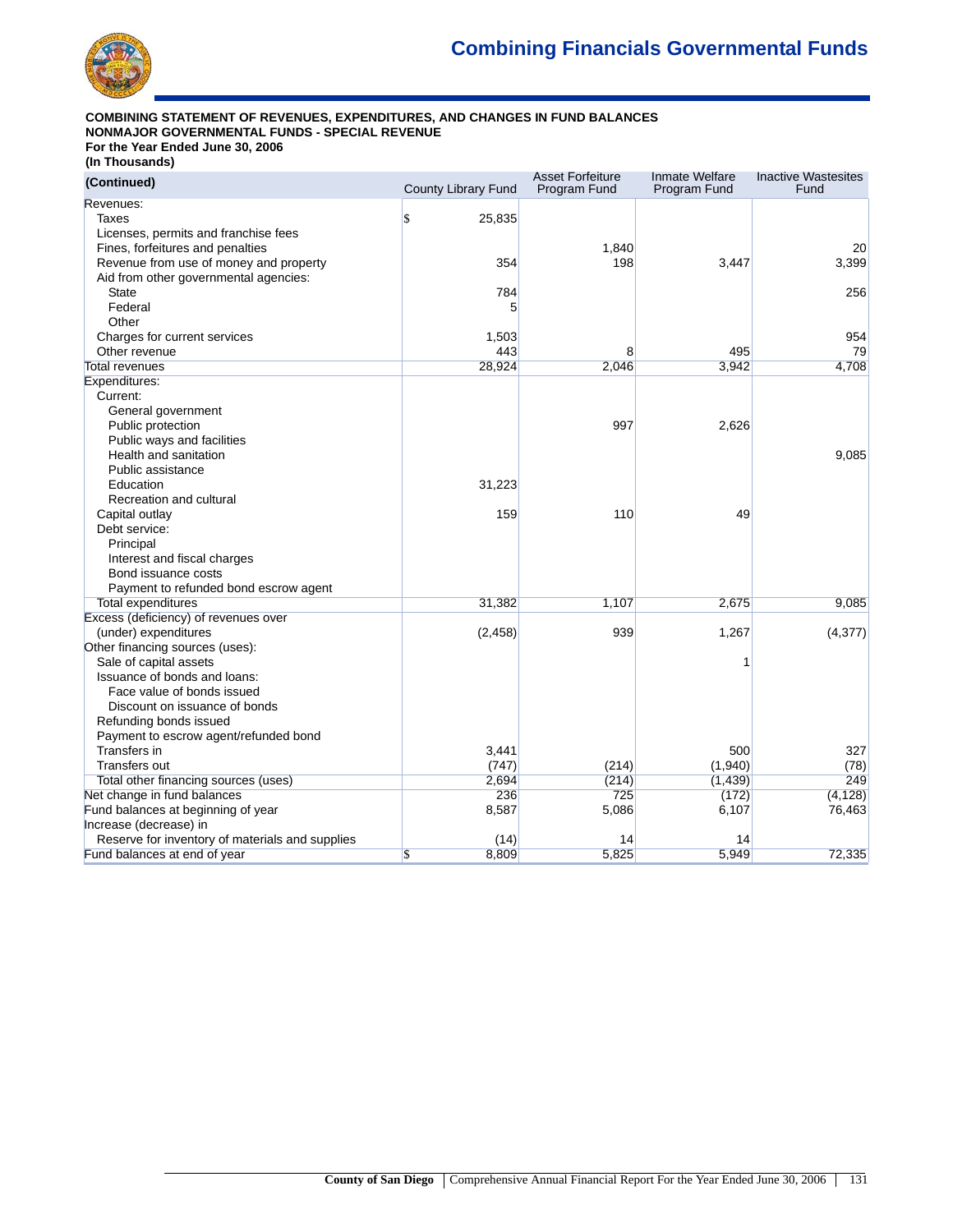

|        |  |       |  | ___          |  |
|--------|--|-------|--|--------------|--|
| $\sim$ |  | $-15$ |  | $\mathbf{H}$ |  |

| (Continued)                                                  |                                   | <b>Parkland Dedication</b> | <b>County Service</b> |                       |
|--------------------------------------------------------------|-----------------------------------|----------------------------|-----------------------|-----------------------|
|                                                              | Cable TV Fund                     | Fund                       | <b>SANCAL Fund</b>    | <b>District Funds</b> |
| Revenues:                                                    |                                   |                            |                       |                       |
| Taxes                                                        |                                   |                            |                       | 3,283                 |
| Licenses, permits and franchise fees                         | $\mathbf{s}$<br>2,306             | 865                        |                       |                       |
| Fines, forfeitures and penalties                             |                                   |                            |                       | -1                    |
| Revenue from use of money and property                       | 83                                | 335                        | 358                   | 600                   |
| Aid from other governmental agencies:                        |                                   |                            |                       |                       |
| <b>State</b>                                                 |                                   |                            |                       | 38                    |
| Federal                                                      |                                   |                            |                       | 168                   |
| Other                                                        | 263                               |                            | 23                    | 1,062<br>6,907        |
| Charges for current services<br>Other revenue                | 42                                |                            |                       | 153                   |
| <b>Total revenues</b>                                        | 2,694                             | 1,200                      | 381                   | 12,212                |
| Expenditures:                                                |                                   |                            |                       |                       |
| Current:                                                     |                                   |                            |                       |                       |
| General government                                           | 2,409                             |                            | 44                    | 861                   |
| Public protection                                            |                                   |                            |                       | 820                   |
| Public ways and facilities                                   |                                   |                            |                       | 763                   |
| Health and sanitation                                        |                                   |                            |                       | 6,058                 |
| Public assistance                                            |                                   |                            |                       |                       |
| Education                                                    |                                   |                            |                       |                       |
| Recreation and cultural                                      |                                   | 88                         |                       | 1,501                 |
| Capital outlay                                               | 8                                 |                            |                       | 80                    |
| Debt service:                                                |                                   |                            |                       |                       |
| Principal                                                    |                                   |                            |                       | 133                   |
| Interest and fiscal charges                                  |                                   |                            |                       | 43                    |
| Bond issuance costs                                          |                                   |                            |                       |                       |
| Payment to refunded bond escrow agent                        |                                   |                            | 2,900                 |                       |
| <b>Total expenditures</b>                                    | 2,417                             | 88                         | 2,944                 | 10,259                |
| Excess (deficiency) of revenues over                         |                                   |                            |                       |                       |
| (under) expenditures                                         | 277                               | 1,112                      | (2, 563)              | 1,953                 |
| Other financing sources (uses):                              |                                   |                            |                       |                       |
| Sale of capital assets                                       |                                   |                            |                       |                       |
| Issuance of bonds and loans:                                 |                                   |                            |                       |                       |
| Face value of bonds issued                                   |                                   |                            |                       |                       |
| Discount on issuance of bonds                                |                                   |                            |                       |                       |
| Refunding bonds issued                                       |                                   |                            |                       |                       |
| Payment to escrow agent/refunded bond                        |                                   |                            |                       |                       |
| Transfers in                                                 |                                   |                            | 57,010                | 9                     |
| <b>Transfers out</b>                                         | (95)<br>(95)                      | (229)                      | (52, 751)             | (296)<br>(287)        |
| Total other financing sources (uses)                         | 182                               | (229)<br>883               | 4,259<br>1,696        | 1,666                 |
| Net change in fund balances                                  | 2,057                             | 8,551                      | 871                   | 14,172                |
| Fund balances at beginning of year<br>Increase (decrease) in |                                   |                            |                       |                       |
| Reserve for inventory of materials and supplies              | (1)                               |                            |                       |                       |
| Fund balances at end of year                                 | $\overline{\mathcal{S}}$<br>2,238 | 9,434                      | 2,567                 | 15,838                |
|                                                              |                                   |                            |                       |                       |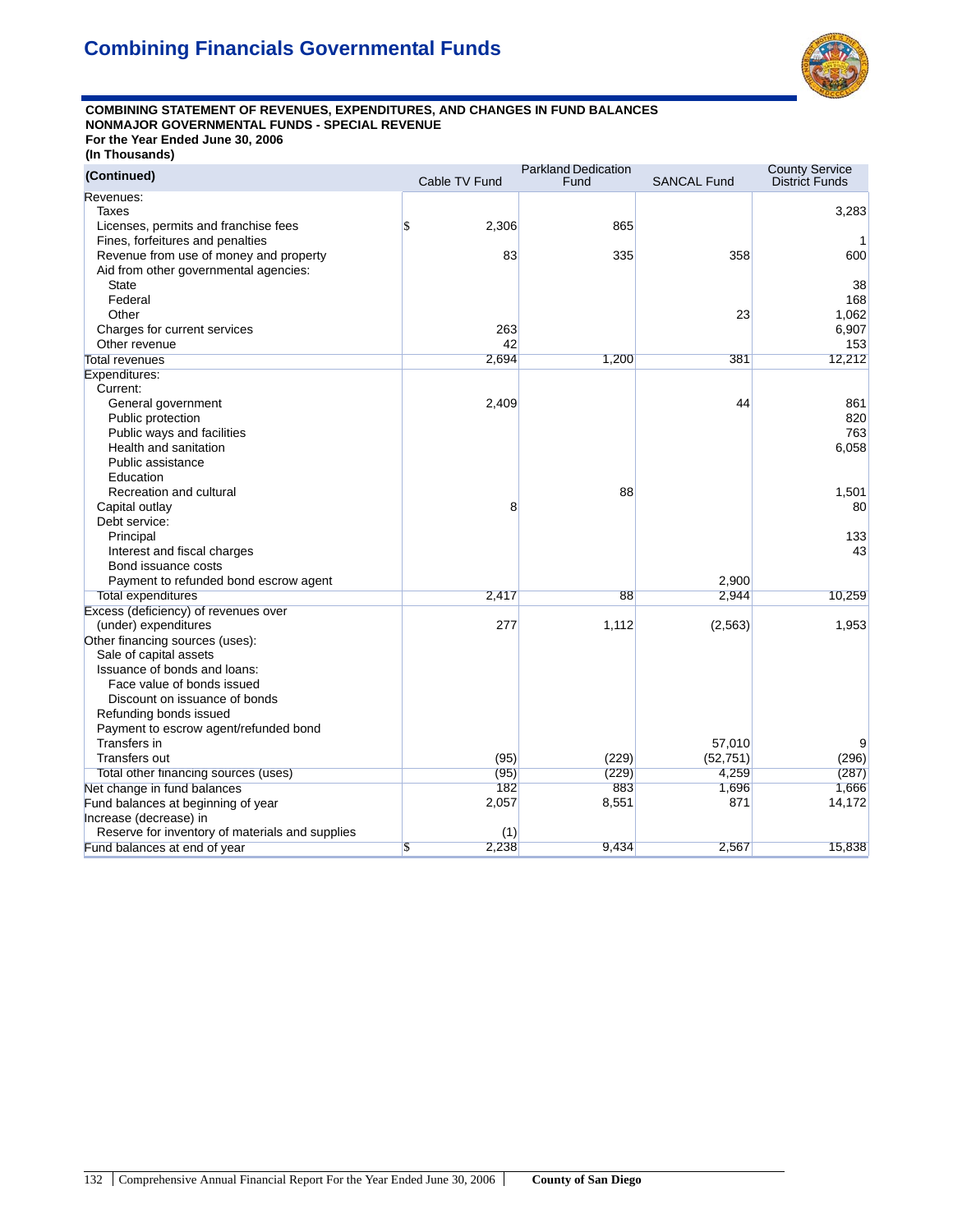

| (Continued)                                                       | <b>Flood Control</b><br><b>District Fund</b> | <b>Housing Authority</b><br>Fund | <b>Realignment Fund</b> | <b>Public Safety Fund</b> |
|-------------------------------------------------------------------|----------------------------------------------|----------------------------------|-------------------------|---------------------------|
| Revenues:                                                         |                                              |                                  |                         |                           |
| Taxes                                                             | $\boldsymbol{\mathsf{S}}$<br>3,265           |                                  |                         | 236,393                   |
| Licenses, permits and franchise fees                              |                                              |                                  |                         |                           |
| Fines, forfeitures and penalties                                  |                                              |                                  |                         |                           |
| Revenue from use of money and property                            | 87                                           | 777                              |                         |                           |
| Aid from other governmental agencies:                             |                                              |                                  |                         |                           |
| <b>State</b>                                                      | 1,334                                        |                                  | 221,529                 |                           |
| Federal                                                           | 72                                           | 106,239                          |                         |                           |
| Other                                                             | 86                                           |                                  |                         |                           |
| Charges for current services                                      | 9                                            | 250                              |                         |                           |
| Other revenue                                                     | 2,700                                        | 1,078                            |                         |                           |
| <b>Total revenues</b>                                             | 7,553                                        | 108,344                          | 221,529                 | 236,393                   |
| Expenditures:                                                     |                                              |                                  |                         |                           |
| Current:                                                          |                                              |                                  |                         |                           |
| General government                                                |                                              |                                  |                         |                           |
| Public protection                                                 | 7,790                                        |                                  |                         | 1,000                     |
| Public ways and facilities                                        |                                              |                                  |                         |                           |
| Health and sanitation                                             |                                              |                                  |                         |                           |
| Public assistance                                                 |                                              | 92,757                           |                         |                           |
| Education                                                         |                                              |                                  |                         |                           |
| Recreation and cultural                                           |                                              |                                  |                         |                           |
| Capital outlay                                                    |                                              |                                  |                         |                           |
| Debt service:                                                     |                                              |                                  |                         |                           |
| Principal                                                         |                                              | 132                              |                         |                           |
| Interest and fiscal charges                                       |                                              | 33                               |                         |                           |
| Bond issuance costs                                               |                                              |                                  |                         |                           |
| Payment to refunded bond escrow agent                             |                                              |                                  |                         |                           |
| <b>Total expenditures</b><br>Excess (deficiency) of revenues over | 7,790                                        | 92,922                           |                         | 1,000                     |
| (under) expenditures                                              | (237)                                        | 15,422                           | 221,529                 | 235,393                   |
| Other financing sources (uses):                                   |                                              |                                  |                         |                           |
| Sale of capital assets                                            |                                              |                                  |                         |                           |
| Issuance of bonds and loans:                                      |                                              |                                  |                         |                           |
| Face value of bonds issued                                        |                                              |                                  |                         |                           |
| Discount on issuance of bonds                                     |                                              |                                  |                         |                           |
| Refunding bonds issued                                            |                                              |                                  |                         |                           |
| Payment to escrow agent/refunded bond                             |                                              |                                  |                         |                           |
| Transfers in                                                      |                                              | 2,319                            |                         |                           |
| Transfers out                                                     |                                              |                                  | (221, 529)              | (232, 706)                |
| Total other financing sources (uses)                              |                                              | 2,319                            | (221, 529)              | (232, 706)                |
| Net change in fund balances                                       | (237)                                        | 17,741                           |                         | 2,687                     |
| Fund balances at beginning of year                                | 19,561                                       | 13,000                           |                         | 21,849                    |
| Increase (decrease) in                                            |                                              |                                  |                         |                           |
| Reserve for inventory of materials and supplies                   |                                              |                                  |                         |                           |
| Fund balances at end of year                                      | 19,324<br>\$                                 | 30,741                           |                         | 24,536                    |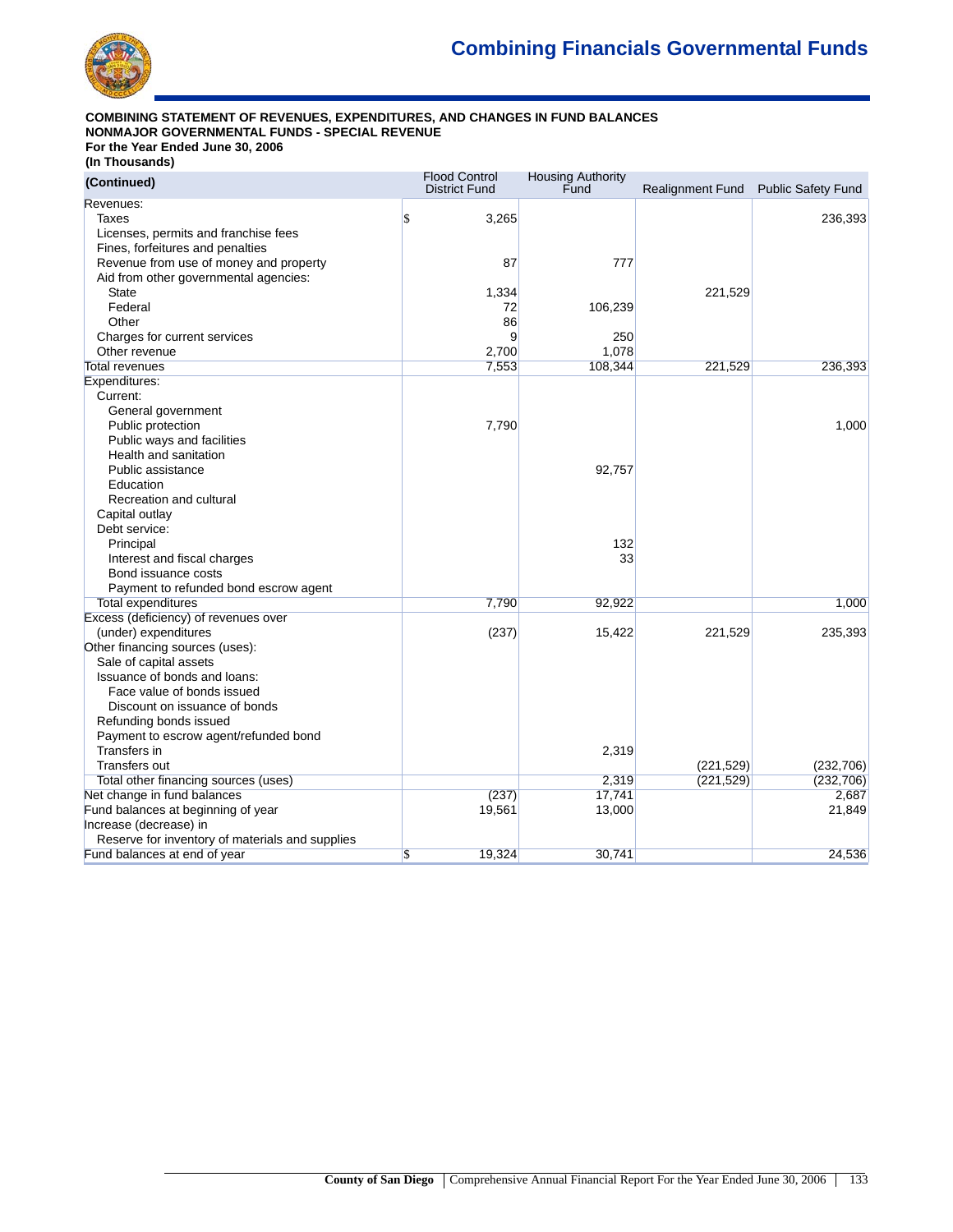

| (Continued)                                           |                                  |                                                | <b>Tobacco</b><br>Securitization Joint |                                       |
|-------------------------------------------------------|----------------------------------|------------------------------------------------|----------------------------------------|---------------------------------------|
|                                                       | In Home Support<br>Services Fund | <b>Other Special</b><br><b>Districts Funds</b> | <b>Special Revenue</b><br>Fund         | <b>Total Special</b><br>Revenue Funds |
| Revenues:                                             |                                  |                                                |                                        |                                       |
| Taxes                                                 | \$                               |                                                |                                        | 308,363                               |
| Licenses, permits and franchise fees                  |                                  |                                                |                                        | 9,977                                 |
| Fines, forfeitures and penalties                      |                                  | 28                                             |                                        | 3,844                                 |
| Revenue from use of money and property                | 51                               | 15                                             | 1,772                                  | 15,452                                |
| Aid from other governmental agencies:                 |                                  |                                                |                                        |                                       |
| <b>State</b>                                          |                                  | 80                                             |                                        | 282,509                               |
| Federal                                               |                                  | 1                                              |                                        | 131,159                               |
| Other                                                 |                                  |                                                |                                        | 6,641                                 |
| Charges for current services                          |                                  | 150                                            |                                        | 38.915                                |
| Other revenue                                         |                                  |                                                | 27,915                                 | 35,393                                |
| <b>Total revenues</b>                                 | 51                               | 274                                            | 29,687                                 | 832,253                               |
| Expenditures:<br>Current:                             |                                  |                                                |                                        |                                       |
| General government                                    |                                  |                                                | 173                                    | 3,487                                 |
| Public protection                                     |                                  | 63                                             |                                        | 13,296                                |
| Public ways and facilities                            |                                  | 128                                            |                                        | 65,171                                |
| Health and sanitation                                 |                                  |                                                |                                        | 38,328                                |
| Public assistance                                     | 10,246                           |                                                |                                        | 110,193                               |
| Education                                             |                                  |                                                |                                        | 31,223                                |
| Recreation and cultural                               |                                  |                                                |                                        | 1,589                                 |
| Capital outlay                                        |                                  |                                                |                                        | 35,699                                |
| Debt service:                                         |                                  |                                                |                                        |                                       |
| Principal                                             |                                  |                                                | 1,550                                  | 1,815                                 |
| Interest and fiscal charges                           |                                  |                                                | 11,975                                 | 12,051                                |
| Bond issuance costs                                   |                                  |                                                | 5,249                                  | 5,249                                 |
| Payment to refunded bond escrow agent                 |                                  |                                                | 21,140                                 | 24,040                                |
| Total expenditures                                    | 10,246                           | 191                                            | 40,087                                 | 342,141                               |
| Excess (deficiency) of revenues over                  |                                  |                                                |                                        |                                       |
| (under) expenditures                                  | (10, 195)                        | 83                                             | (10, 400)                              | 490,112                               |
| Other financing sources (uses):                       |                                  |                                                |                                        |                                       |
| Sale of capital assets                                |                                  |                                                |                                        | 114                                   |
| Issuance of bonds and loans:                          |                                  |                                                |                                        |                                       |
| Face value of bonds issued                            |                                  |                                                | 154,831                                | 154,831                               |
| Discount on issuance of bonds                         |                                  |                                                | (20, 455)                              | (20, 455)                             |
| Refunding bonds issued                                |                                  |                                                | 428,800                                | 428,800                               |
| Payment to escrow agent/refunded bond<br>Transfers in | 10,182                           |                                                | (434, 251)                             | (434, 251)<br>84,585                  |
| <b>Transfers out</b>                                  |                                  |                                                | (123, 515)                             | (650, 678)                            |
| Total other financing sources (uses)                  | 10,182                           |                                                | 5,410                                  | (437, 054)                            |
| Net change in fund balances                           | (13)                             | 83                                             | (4,990)                                | 53,058                                |
| Fund balances at beginning of year                    | 43                               | 443                                            | 51,021                                 | 329,488                               |
| Increase (decrease) in                                |                                  |                                                |                                        |                                       |
| Reserve for inventory of materials and supplies       |                                  |                                                |                                        | (13)                                  |
| Fund balances at end of year                          | 30<br>\$                         | 526                                            | 46,031                                 | 382,533                               |
|                                                       |                                  |                                                |                                        |                                       |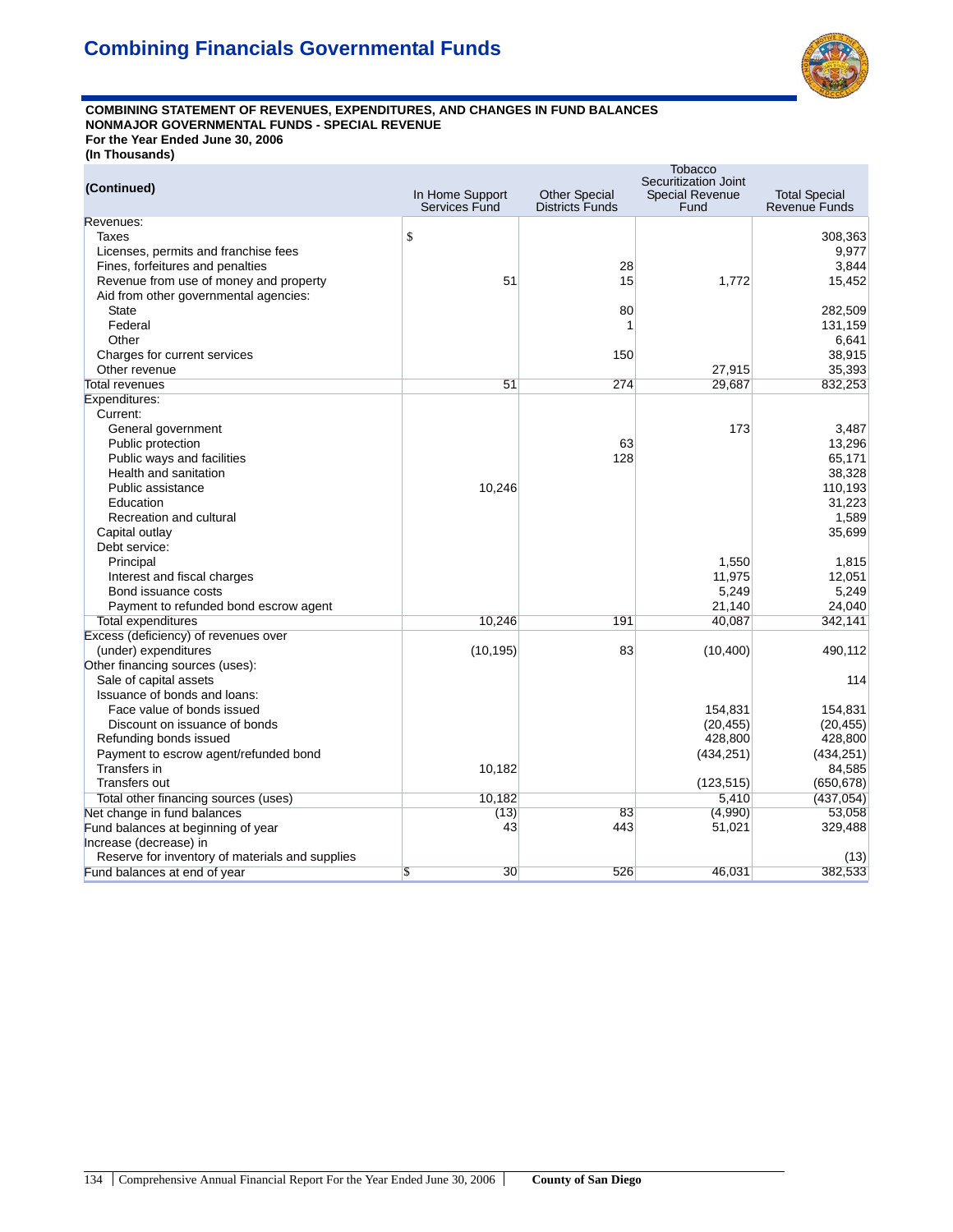

|                                        | Pension Obligation<br><b>Bonds Fund</b> | <b>SANCAL Fund</b> | Redevelopment<br><b>Agency Fund</b> | <b>Total Debt Service</b><br><b>Funds</b> |
|----------------------------------------|-----------------------------------------|--------------------|-------------------------------------|-------------------------------------------|
| Revenues:                              |                                         |                    |                                     |                                           |
| <b>Taxes</b>                           | \$                                      |                    | 1,189                               | 1,189                                     |
| Revenue from use of money and property | 3,478                                   | 1,186              | 81                                  | 4,745                                     |
| Other revenue                          | 5,970                                   |                    |                                     | 5,970                                     |
| <b>Total revenues</b>                  | 9,448                                   | 1,186              | 1,270                               | 11,904                                    |
| Expenditures:                          |                                         |                    |                                     |                                           |
| Current:                               |                                         |                    |                                     |                                           |
| General government                     | 1,777                                   | 22                 |                                     | 1,799                                     |
| Debt service:                          |                                         |                    |                                     |                                           |
| Principal                              | 20,960                                  | 34,320             | 150                                 | 55,430                                    |
| Interest and fiscal charges            | 66,848                                  | 17,711             | 513                                 | 85,072                                    |
| Bond issuance costs                    |                                         | 508                | 415                                 | 923                                       |
| Payment to refunded bond escrow agent  |                                         | 216                |                                     | 216                                       |
| <b>Total expenditures</b>              | 89,585                                  | 52,777             | 1,078                               | 143,440                                   |
| Excess (deficiency) of revenues over   |                                         |                    |                                     |                                           |
| (under) expenditures                   | (80, 137)                               | (51, 591)          | 192                                 | (131, 536)                                |
| Other financing sources (uses):        |                                         |                    |                                     |                                           |
| Issuance of bonds and loans:           |                                         |                    |                                     |                                           |
| Face value of bonds issued             |                                         |                    | 11,780                              | 11,780                                    |
| Discount on issuance of bonds          |                                         |                    | (46)                                | (46)                                      |
| Premium on issuance of bonds           |                                         | 1,308              |                                     | 1,308                                     |
| Refunding bonds issued                 |                                         | 28,210             | 4,220                               | 32,430                                    |
| Payment to escrow agent/refunded bond  |                                         | (28,960)           | (4,247)                             | (33, 207)                                 |
| Transfers in                           | 64,409                                  | 52,765             | 287                                 | 117,461                                   |
| <b>Transfers out</b>                   |                                         | (1, 437)           | (11,092)                            | (12, 529)                                 |
| Total other financing sources (uses)   | 64,409                                  | 51,886             | 902                                 | 117,197                                   |
| Net change in fund balances            | (15, 728)                               | 295                | 1,094                               | (14, 339)                                 |
| Fund balances at beginning of year     | 66,550                                  | 29,085             | 1,571                               | 97,206                                    |
| Fund balances at end of year           | 50,822<br>S                             | 29,380             | 2,665                               | 82,867                                    |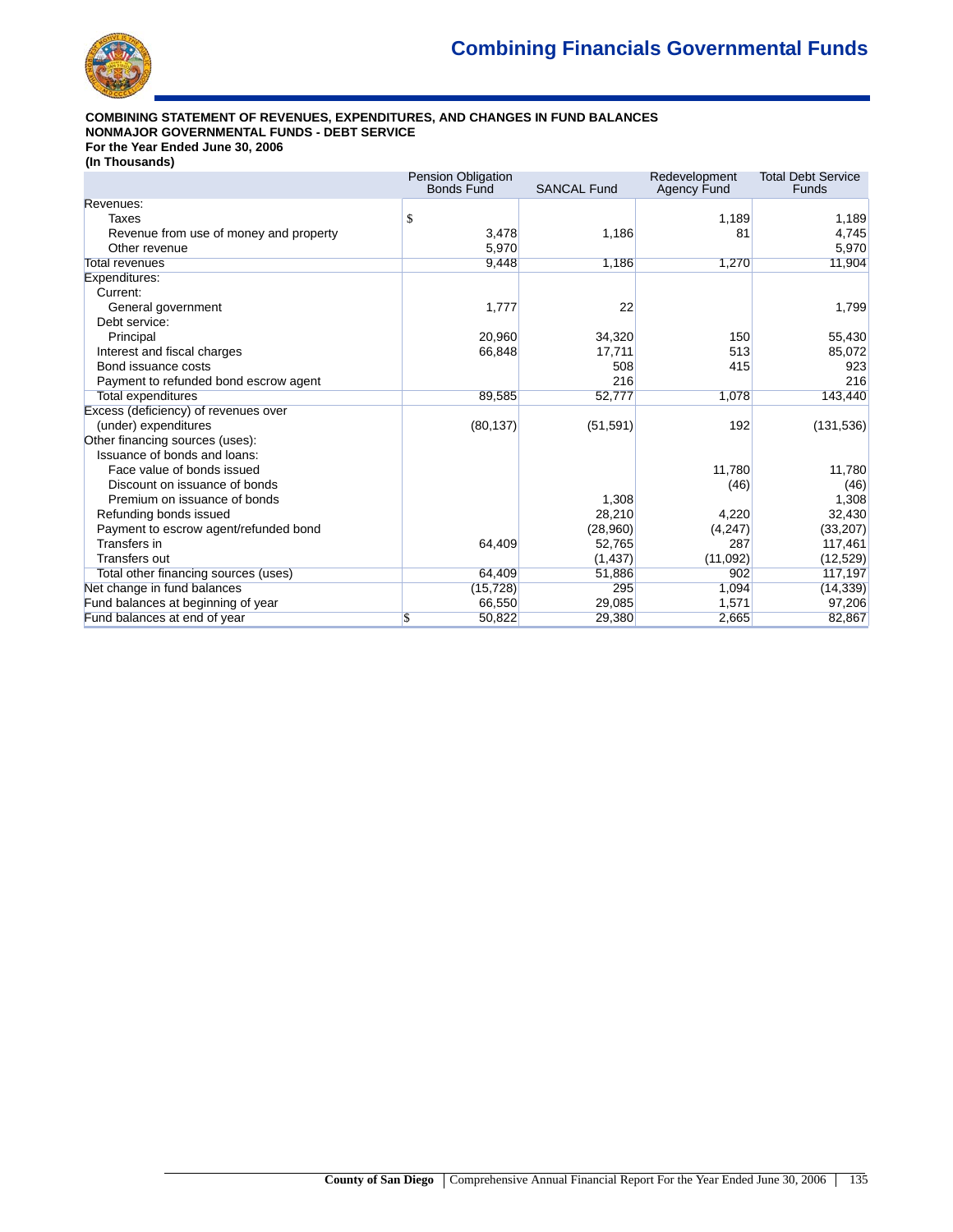

| Edgemoor<br>Redevelopment                                    |                     |                  |                    |                    | <b>Total Capital</b>  |
|--------------------------------------------------------------|---------------------|------------------|--------------------|--------------------|-----------------------|
|                                                              | Capital Outlay Fund | Development Fund | <b>SANCAL Fund</b> | <b>Agency Fund</b> | <b>Projects Funds</b> |
| Revenues:                                                    |                     |                  |                    |                    |                       |
| Taxes                                                        | 339                 |                  |                    | 900                | 1,239                 |
| Fines, forfeitures and penalties                             | 50                  |                  |                    |                    | 50                    |
| Revenue from use of money and<br>property                    | 171                 | 973              | 2,445              | 343                | 3,932                 |
| Aid from other governmental<br>agencies:                     |                     |                  |                    |                    |                       |
| <b>State</b>                                                 | 5,818               |                  |                    |                    | 5,818                 |
| Federal                                                      | 904                 |                  |                    |                    | 904                   |
| Other                                                        | 15                  |                  |                    |                    | 15                    |
| Charges for current services                                 | 3,658               |                  |                    |                    | 3,658                 |
| Other revenue                                                | 388                 |                  |                    |                    | 388                   |
| Total revenues                                               | 11,343              | 973              | 2,445              | 1,243              | 16,004                |
| Expenditures:                                                |                     |                  |                    |                    |                       |
| Current:                                                     |                     |                  |                    |                    |                       |
| General government                                           |                     | 355              |                    | 5,485              | 5,840                 |
| Public protection                                            |                     |                  |                    | 247                | 247                   |
| Capital outlay                                               | 55,608              |                  |                    |                    | 55,608                |
| <b>Total expenditures</b>                                    | 55,608              | 355              |                    | 5,732              | 61,695                |
| Excess (deficiency) of revenues<br>over (under) expenditures | (44, 265)           | 618              | 2,445              | (4, 489)           | (45, 691)             |
| Other financing sources (uses):                              |                     |                  |                    |                    |                       |
| Transfers in                                                 | 44,597              |                  | 524                | 11,088             | 56,209                |
| <b>Transfers out</b>                                         |                     | (4, 503)         | (24, 854)          | (283)              | (29, 640)             |
| Total other financing sources<br>(uses)                      | 44,597              | (4,503)          | (24, 330)          | 10,805             | 26,569                |
| Net change in fund balances                                  | 332                 | (3,885)          | (21, 885)          | 6,316              | (19, 122)             |
| Fund balances at beginning of year                           | 7,579               | 18,334           | 70,595             | (4, 964)           | 91,544                |
| Fund balances at end of year                                 | 7,911<br>S          | 14,449           | 48,710             | 1,352              | 72,422                |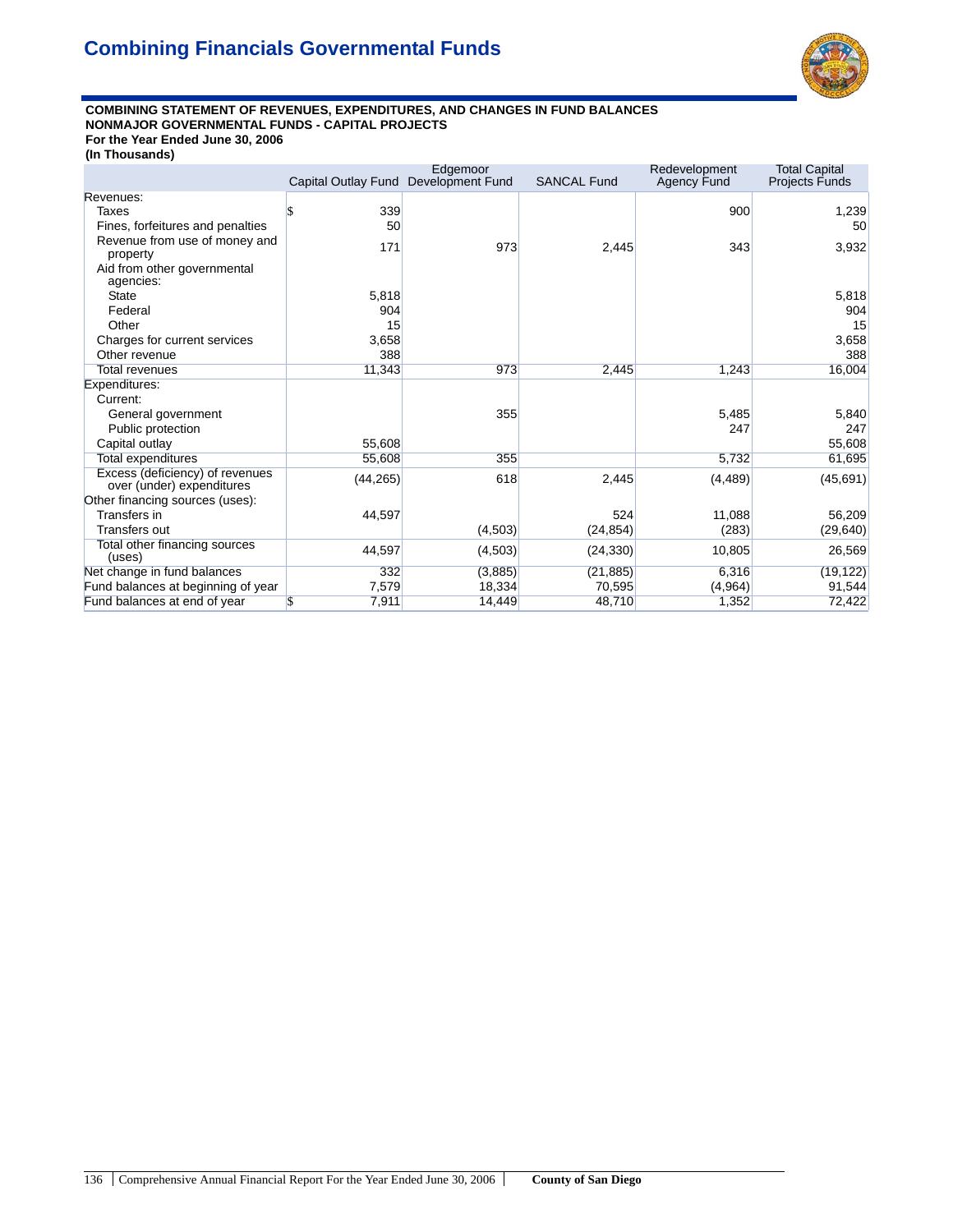

#### **SCHEDULE OF REVENUES, EXPENDITURES, AND CHANGES IN FUND BALANCE-BUDGET AND ACTUAL Road Fund For the Year Ended June 30, 2006 (In Thousands)**

|                                                 | <b>Budgeted Amounts</b> |                     |         |
|-------------------------------------------------|-------------------------|---------------------|---------|
|                                                 | <b>Original Budget</b>  | <b>Final Budget</b> | Actual  |
| Revenues:                                       |                         |                     |         |
| Taxes                                           | 57,536<br>\$            | 25,242              | 38,699  |
| Licenses, permits and franchise fees            | 130                     | 130                 | 108     |
| Fines, forfeitures and penalties                | 36                      | 36                  | 13      |
| Revenue from use of money and property          | 631                     | 631                 | 3,115   |
| Aid from other governmental agencies:           |                         |                     |         |
| <b>State</b>                                    | 50,231                  | 49,051              | 54,848  |
| Federal                                         | 4,216                   | 2,658               | 8,344   |
| Other                                           |                         |                     |         |
| Charges for current services                    | 22,620                  | 23,798              | 27,712  |
| Other revenue                                   | 25                      | 1,025               | 1,693   |
| Total revenues                                  | 135,425                 | 102,571             | 134,533 |
| Expenditures:                                   |                         |                     |         |
| Current:                                        |                         |                     |         |
| Public ways and facilities:                     |                         |                     |         |
| Public works, other budgetary entity            |                         |                     | 16,743  |
| Public works, road                              | 119,397                 | 77,705              | 46,124  |
| Total public ways and facilities                | 119,397                 | 77,705              | 62,867  |
| Capital outlay                                  | 35,035                  | 35,035              | 35,033  |
| <b>Total expenditures</b>                       | 154,432                 | 112,740             | 97,900  |
| Excess (deficiency) of revenues over            |                         |                     |         |
| (under) expenditures                            | (19,007)                | (10, 169)           | 36,633  |
| Other financing sources (uses):                 |                         |                     |         |
| Sale of capital assets                          |                         |                     | 109     |
| Transfers in                                    | 100                     | 6,100               | 6,000   |
| Transfers (out)                                 |                         |                     | (1,665) |
| Total other financing sources (uses)            | 100                     | 6,100               | 4,444   |
| Net change in fund balance                      | (18,907)                | (4,069)             | 41,077  |
| Fund balance at beginning of year               | 68,438                  | 47,027              | 47,027  |
| Increase (decrease) in                          |                         |                     |         |
| Reserve for inventory of materials and supplies |                         | (23)                | (23)    |
| Fund balance at end of year                     | \$                      | 42,935              | 88,081  |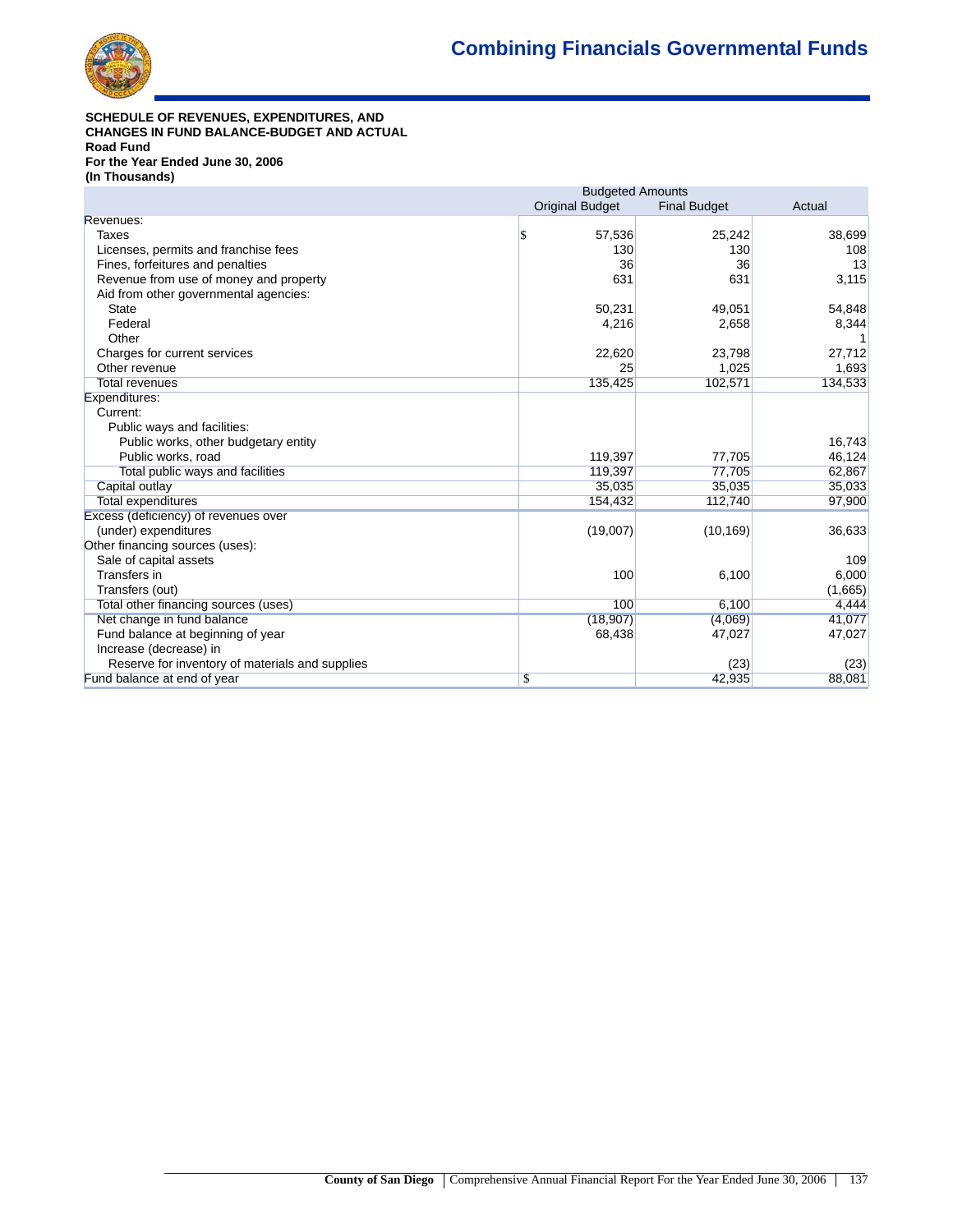

#### **SCHEDULE OF REVENUES, EXPENDITURES, AND CHANGES IN FUND BALANCE-BUDGET AND ACTUAL Housing and Community Development Fund For the Year Ended June 30, 2006 (In Thousands)**

|                                        | <b>Budgeted Amounts</b> |                     |          |
|----------------------------------------|-------------------------|---------------------|----------|
|                                        | <b>Original Budget</b>  | <b>Final Budget</b> | Actual   |
| Revenues:                              |                         |                     |          |
| Revenue from use of money and property | \$                      |                     | 10       |
| Aid from other governmental agencies:  |                         |                     |          |
| <b>State</b>                           | 879                     | 1,879               | 461      |
| Federal                                | 30,444                  | 26,005              | 13,936   |
| Other                                  | 179                     | 179                 | 505      |
| Charges for current services           |                         |                     | 24       |
| Other revenue                          | 180                     | 180                 | 192      |
| <b>Total revenues</b>                  | 31,682                  | 28,243              | 15,128   |
| Expenditures:                          |                         |                     |          |
| Current:                               |                         |                     |          |
| Public assistance:                     |                         |                     |          |
| Housing and community development      | 28,148                  | 24,102              | 7,190    |
| Total expenditures                     | 28,148                  | 24,102              | 7,190    |
| Excess (deficiency) of revenues over   |                         |                     |          |
| (under) expenditures                   | 3,534                   | 4,141               | 7,938    |
| Other financing sources (uses):        |                         |                     |          |
| Transfers (out)                        | (5,733)                 | (4, 141)            | (2,326)  |
| Total other financing sources (uses)   | (5, 733)                | (4, 141)            | (2, 326) |
| Net change in fund balance             | (2, 199)                |                     | 5,612    |
| Fund balance at beginning of year      | 8,160                   | 26,421              | 26,421   |
| Fund balance at end of year            | \$                      | 26,421              | 32,033   |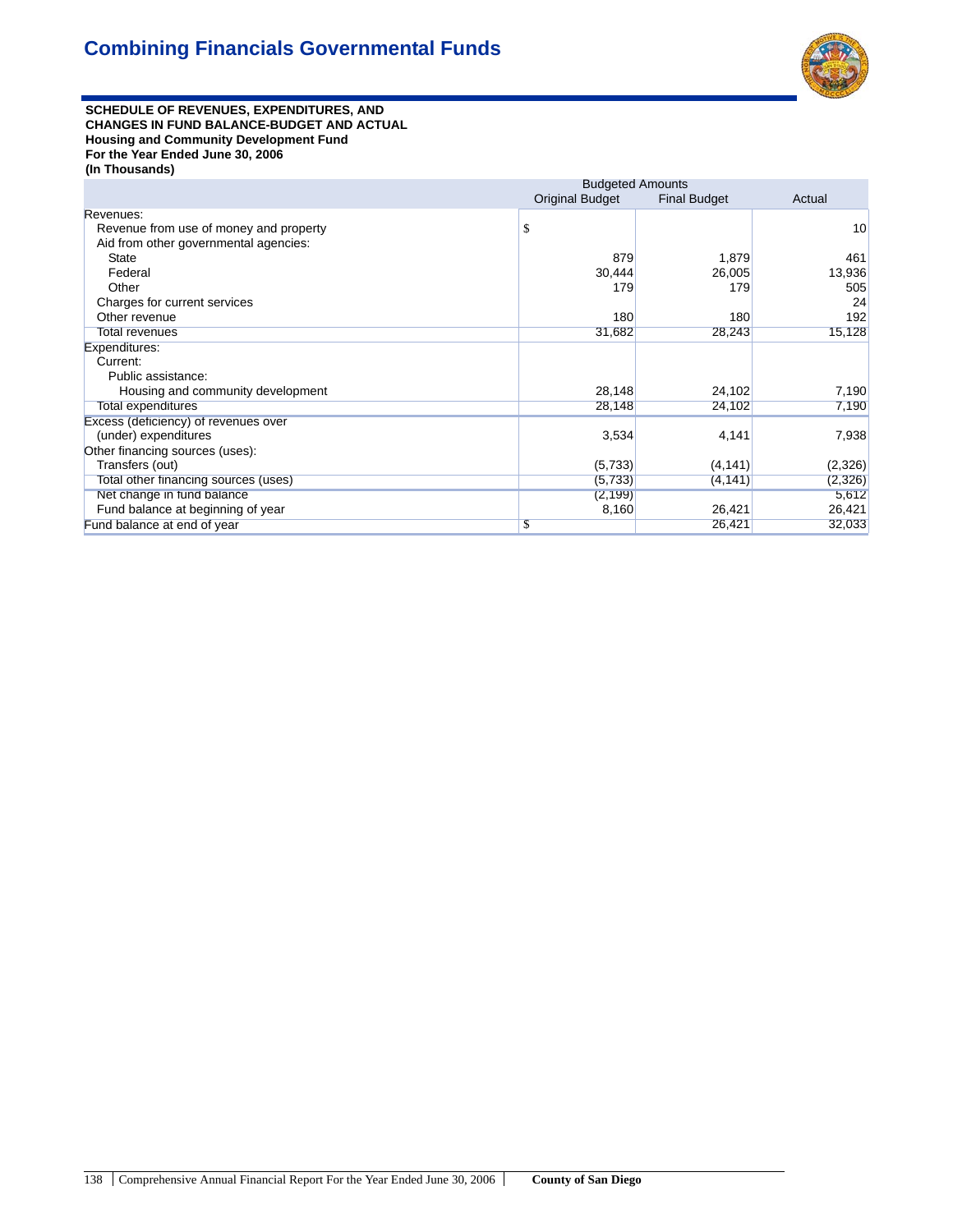

#### **SCHEDULE OF REVENUES, EXPENDITURES, AND CHANGES IN FUND BALANCE-BUDGET AND ACTUAL Air Pollution Fund For the Year Ended June 30, 2006 (In Thousands)**

|                                                 | <b>Budgeted Amounts</b> |                     |           |
|-------------------------------------------------|-------------------------|---------------------|-----------|
|                                                 | <b>Original Budget</b>  | <b>Final Budget</b> | Actual    |
| Revenues:                                       |                         |                     |           |
| Licenses, permits and franchise fees            | 7,808<br>\$             | 7,808               | 6,698     |
| Fines, forfeitures and penalties                | 1,020                   | 1,200               | 1,942     |
| Revenue from use of money and property          | 215                     | 215                 | 834       |
| Aid from other governmental agencies:           |                         |                     |           |
| <b>State</b>                                    | 1,911                   | 2,769               | 3,168     |
| Federal                                         | 2,534                   | 2,923               | 2,394     |
| Other                                           | 4,697                   | 4,697               | 4,964     |
| Charges for current services                    | 1,396                   | 1,396               | 560       |
| Other revenue                                   | 178                     | 178                 | 589       |
| <b>Total revenues</b>                           | 19,759                  | 21,186              | 21,149    |
| Expenditures:                                   |                         |                     |           |
| Current:                                        |                         |                     |           |
| Health and sanitation:                          |                         |                     |           |
| Air pollution control                           | 18,952                  | 19,576              | 16,528    |
| Air pollution control, improvement trust        | 5,197                   | 3,606               | 2,358     |
| Air pollution control, moyer program            | 2,233                   | 2,989               | 1,705     |
| Air pollution control, power general mitigation | 3,622                   | 2,196               | 2,030     |
| Air pollution control, school bus program       | 664                     | 737                 | 564       |
| Total health and sanitation                     | 30,668                  | 29,104              | 23,185    |
| Capital outlay                                  | 349                     | 260                 | 260       |
| Debt service:                                   |                         |                     |           |
| Principal                                       | 26                      | 26                  |           |
| <b>Total expenditures</b>                       | 31,043                  | 29,390              | 23,445    |
| Excess (deficiency) of revenues over            |                         |                     |           |
| (under) expenditures                            | (11, 284)               | (8, 204)            | (2, 296)  |
| Other financing sources (uses):                 |                         |                     |           |
| Sale of capital assets                          |                         |                     |           |
| Transfers in                                    | 4,697                   | 4,815               | 4,797     |
| Transfers (out)                                 | (12, 205)               | (12, 223)           | (12, 587) |
| Total other financing sources (uses)            | (7,508)                 | (7, 408)            | (7,786)   |
| Net change in fund balance                      | (18, 792)               | (15, 612)           | (10,082)  |
| Fund balance at beginning of year               | 19,576                  | 27,808              | 27,808    |
| Increase (decrease) in                          |                         |                     |           |
| Reserve for inventory of materials and supplies |                         | (3)                 | (3)       |
| Fund balance at end of year                     | $\overline{\mathbb{S}}$ | 12,193              | 17,723    |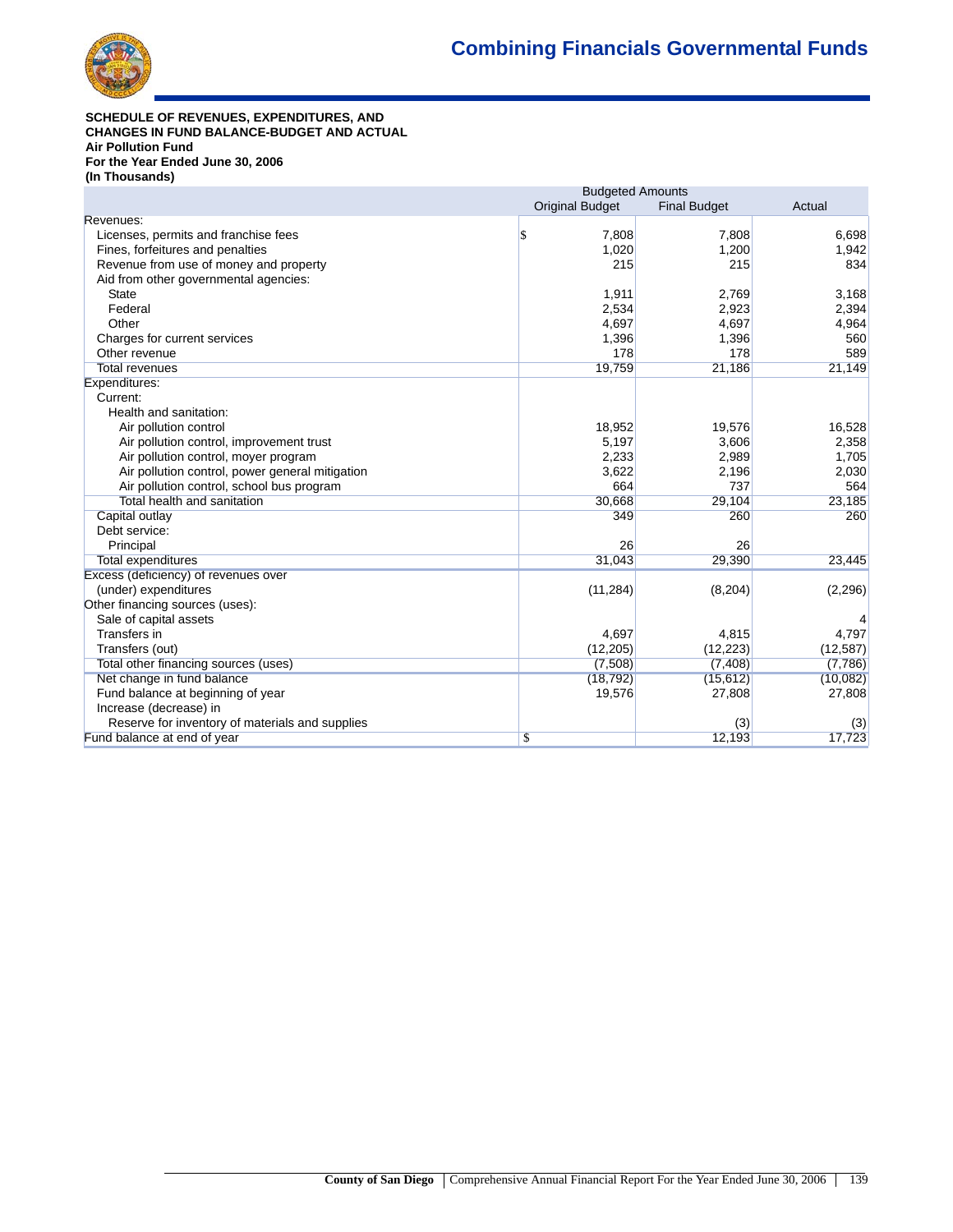

#### **SCHEDULE OF REVENUES, EXPENDITURES, AND CHANGES IN FUND BALANCE-BUDGET AND ACTUAL Lighting Maintenance District Fund For the Year Ended June 30, 2006 (In Thousands)**

|                                        | <b>Budgeted Amounts</b> |                     |        |
|----------------------------------------|-------------------------|---------------------|--------|
|                                        | Original Budget         | <b>Final Budget</b> | Actual |
| Revenues:                              |                         |                     |        |
| Taxes                                  | 800                     | 796                 | 888    |
| Revenue from use of money and property |                         |                     | 17     |
| Aid from other governmental agencies:  |                         |                     |        |
| <b>State</b>                           | 15                      | 15                  | 11     |
| Charges for current services           | 571                     | 567                 | 583    |
| Other revenue                          |                         |                     | 6      |
| <b>Total revenues</b>                  | 1,386                   | 1,378               | 1,505  |
| Expenditures:                          |                         |                     |        |
| Current:                               |                         |                     |        |
| Public ways and facilities:            |                         |                     |        |
| San Diego Lighting Maintenance         | 1,542                   | 1,525               | 1,413  |
| <b>Total expenditures</b>              | 1,542                   | 1,525               | 1,413  |
| Net change in fund balance             | (156)                   | (147)               | 92     |
| Fund balance at beginning of year      | 5                       | 421                 | 421    |
| Fund balance at end of year            | \$                      | 274                 | 513    |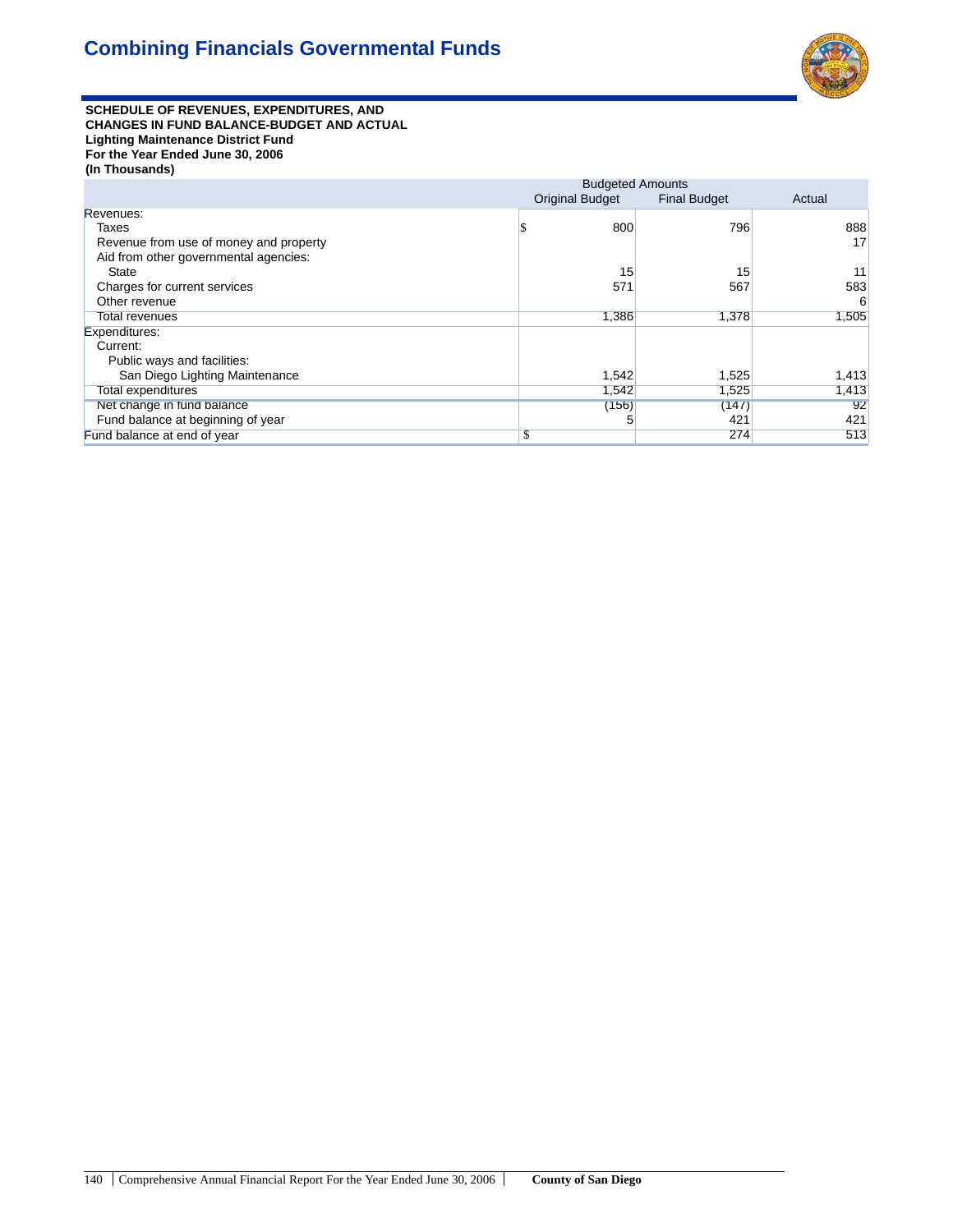

**SCHEDULE OF REVENUES, EXPENDITURES, AND CHANGES IN FUND BALANCE-BUDGET AND ACTUAL County Library Fund For the Year Ended June 30, 2006 (In Thousands)**

|                                                 | <b>Budgeted Amounts</b> |                     |          |  |
|-------------------------------------------------|-------------------------|---------------------|----------|--|
|                                                 | <b>Original Budget</b>  | <b>Final Budget</b> | Actual   |  |
| Revenues:                                       |                         |                     |          |  |
| Taxes                                           | 23,566<br>\$            | 23,566              | 25,835   |  |
| Revenue from use of money and property          | 199                     | 199                 | 354      |  |
| Aid from other governmental agencies:           |                         |                     |          |  |
| <b>State</b>                                    | 720                     | 740                 | 784      |  |
| Federal                                         |                         |                     | 5        |  |
| Charges for current services                    | 1,658                   | 1,658               | 1,503    |  |
| Other revenue                                   | 594                     | 594                 | 443      |  |
| <b>Total revenues</b>                           | 26,739                  | 26,759              | 28,924   |  |
| Expenditures:                                   |                         |                     |          |  |
| Current:                                        |                         |                     |          |  |
| Education:                                      |                         |                     |          |  |
| County library                                  | 32,685                  | 38,710              | 31,201   |  |
| Education                                       |                         |                     | 22       |  |
| <b>Total education</b>                          | 32,685                  | 38,710              | 31,223   |  |
| Capital outlay                                  | 330                     | 328                 | 159      |  |
| <b>Total expenditures</b>                       | 33,015                  | 39,038              | 31,382   |  |
| Excess (deficiency) of revenues over            |                         |                     |          |  |
| (under) expenditures                            | (6,276)                 | (12, 279)           | (2, 458) |  |
| Other financing sources (uses):                 |                         |                     |          |  |
| Transfers in                                    | 3,550                   | 3,563               | 3,441    |  |
| Transfers (out)                                 | (27)                    | (23)                | (747)    |  |
| Total other financing sources (uses)            | 3,523                   | 3,540               | 2,694    |  |
| Net change in fund balance                      | (2,753)                 | (8,739)             | 236      |  |
| Fund balance at beginning of year               | 2,024                   | 8,587               | 8,587    |  |
| Increase (decrease) in                          |                         |                     |          |  |
| Reserve for inventory of materials and supplies |                         | (14)                | (14)     |  |
| Fund balance at end of year                     | \$                      | (166)               | 8,809    |  |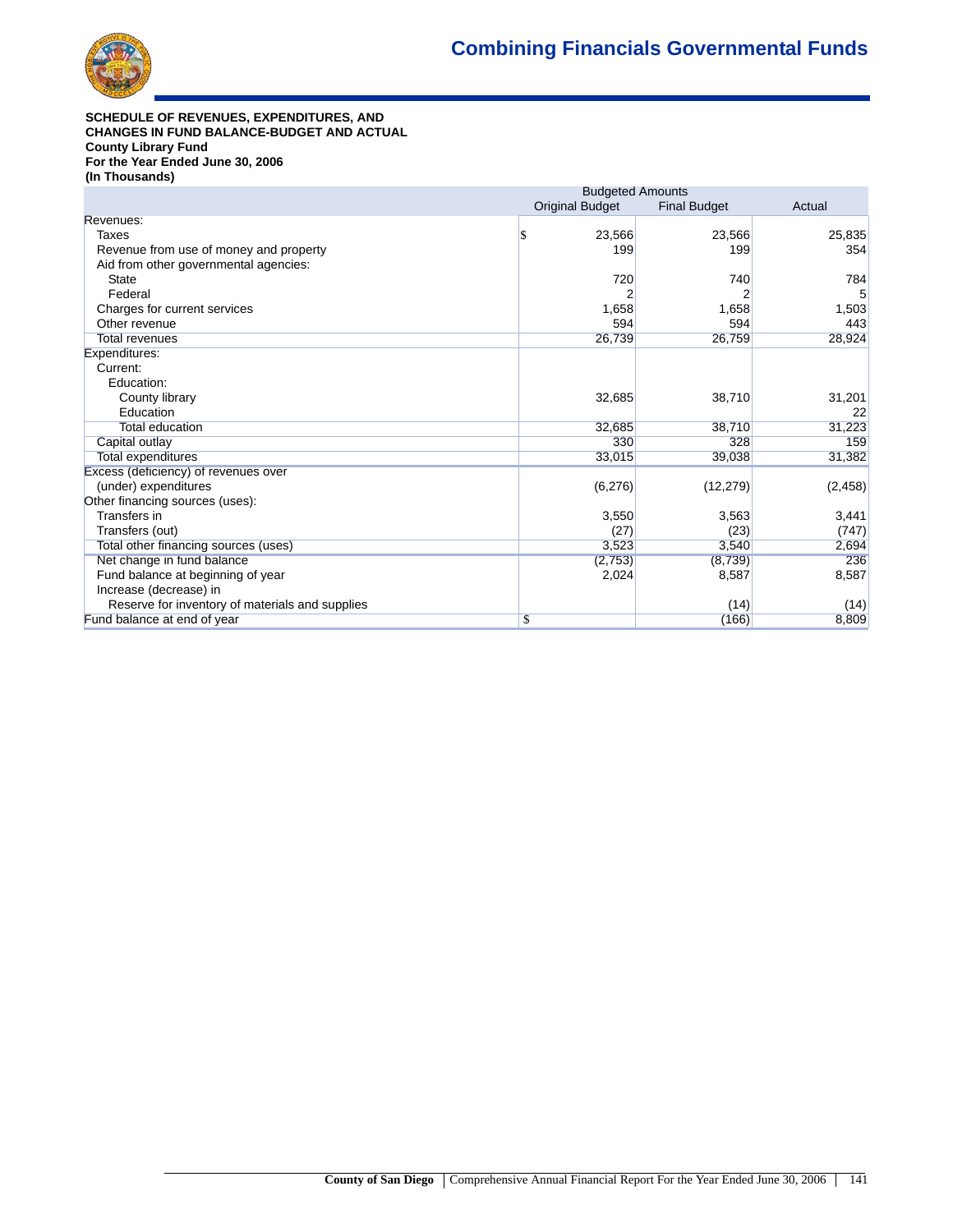

#### **SCHEDULE OF REVENUES, EXPENDITURES, AND CHANGES IN FUND BALANCE-BUDGET AND ACTUAL Asset Forfeiture Program Fund For the Year Ended June 30, 2006 (In Thousands)**

|                                                      | <b>Budgeted Amounts</b> |                     |        |  |
|------------------------------------------------------|-------------------------|---------------------|--------|--|
|                                                      | <b>Original Budget</b>  | <b>Final Budget</b> | Actual |  |
| Revenues:                                            |                         |                     |        |  |
| Fines, forfeitures and penalties                     | 600                     | 616                 | 1,840  |  |
| Revenue from use of money and property               |                         |                     | 198    |  |
| Other revenue                                        |                         |                     | 8      |  |
| Total revenues                                       | 600                     | 616                 | 2,046  |  |
| Expenditures:                                        |                         |                     |        |  |
| Current:                                             |                         |                     |        |  |
| Public protection:                                   |                         |                     |        |  |
| District attorney asset forfeiture program - federal | 28                      | 240                 | 137    |  |
| District attorney asset forfeiture program - state   | 200                     | 307                 | 44     |  |
| Probation asset forfeiture program                   | 51                      | 51                  | 25     |  |
| Sheriff's asset forfeiture program                   | 1,093                   | 850                 | 791    |  |
| Total public protection                              | 1,372                   | 1,448               | 997    |  |
| Capital outlay                                       | 299                     | 308                 | 110    |  |
| <b>Total expenditures</b>                            | 1,671                   | 1,756               | 1,107  |  |
| Excess (deficiency) of revenues over                 |                         |                     |        |  |
| (under) expenditures                                 | (1,071)                 | (1, 140)            | 939    |  |
| Other financing sources (uses):                      |                         |                     |        |  |
| Transfers in                                         |                         | 3                   |        |  |
| Transfers (out)                                      | (300)                   | (303)               | (214)  |  |
| Total other financing sources (uses)                 | (300)                   | (300)               | (214)  |  |
| Net change in fund balance                           | (1, 371)                | (1, 440)            | 725    |  |
| Fund balance at beginning of year                    | 292                     | 5,086               | 5,086  |  |
| Increase (decrease) in                               |                         |                     |        |  |
| Reserve for inventory of materials and supplies      |                         | 14                  | 14     |  |
| Fund balance at end of year                          | \$                      | 3,660               | 5,825  |  |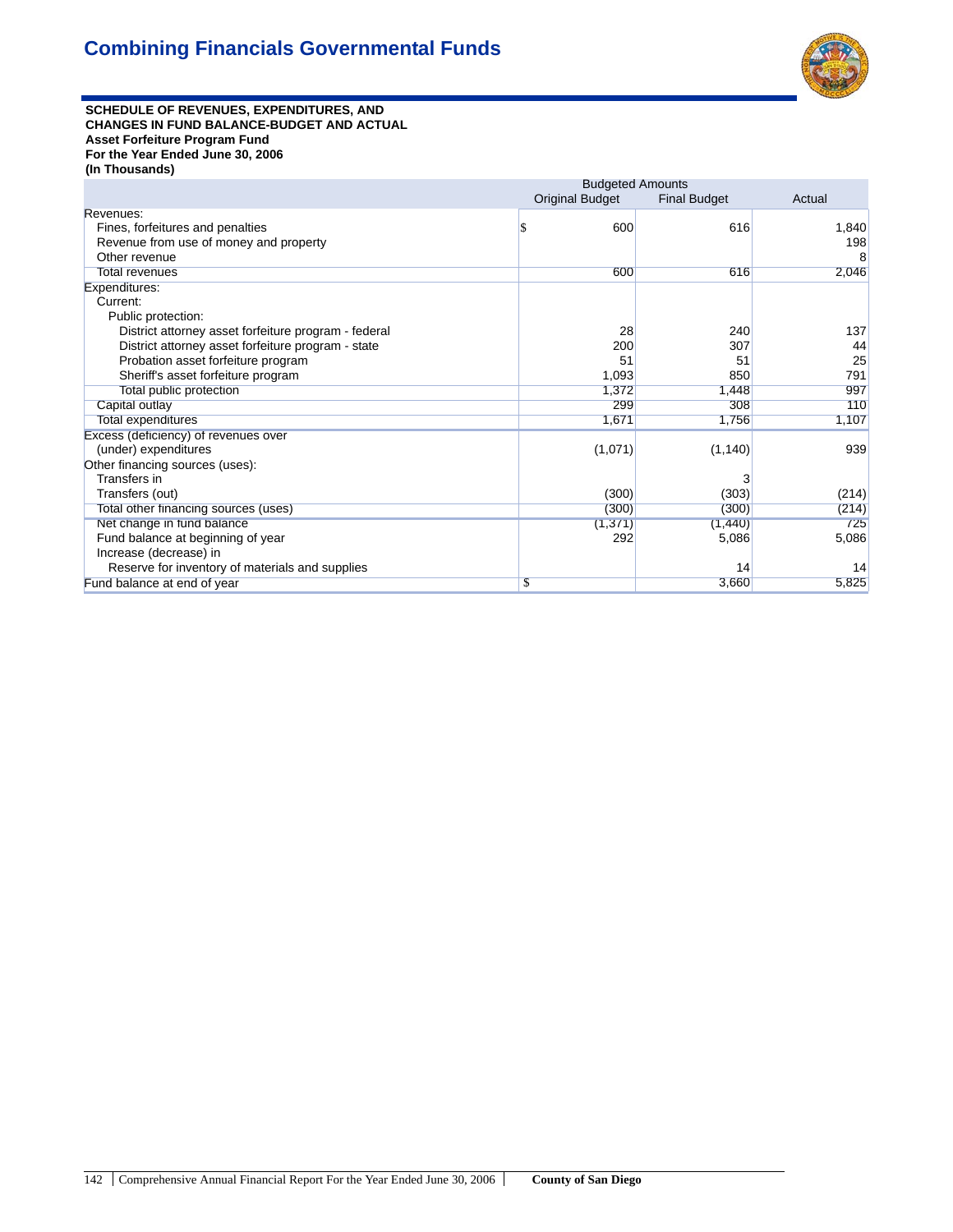

**SCHEDULE OF REVENUES, EXPENDITURES, AND CHANGES IN FUND BALANCE-BUDGET AND ACTUAL Inmate Welfare Program Fund For the Year Ended June 30, 2006 (In Thousands)**

|                                                 |                 | <b>Budgeted Amounts</b> |          |  |  |
|-------------------------------------------------|-----------------|-------------------------|----------|--|--|
|                                                 | Original Budget | <b>Final Budget</b>     | Actual   |  |  |
| Revenues:                                       |                 |                         |          |  |  |
| Revenue from use of money and property          | 3,525           | 3,525                   | 3,447    |  |  |
| Other revenue                                   | 300             | 300                     | 495      |  |  |
| Total revenues                                  | 3,825           | 3,825                   | 3,942    |  |  |
| Expenditures:                                   |                 |                         |          |  |  |
| Current:                                        |                 |                         |          |  |  |
| Public protection:                              |                 |                         |          |  |  |
| Probation inmate welfare                        | 227             | 226                     | 208      |  |  |
| Sheriff's inmate welfare                        | 2,997           | 2,616                   | 2,418    |  |  |
| Total public protection                         | 3,224           | 2,842                   | 2,626    |  |  |
| Capital outlay                                  | 45              | 164                     | 49       |  |  |
| Total expenditures                              | 3,269           | 3,006                   | 2,675    |  |  |
| Excess (deficiency) of revenues over            |                 |                         |          |  |  |
| (under) expenditures                            | 556             | 819                     | 1,267    |  |  |
| Other financing sources (uses):                 |                 |                         |          |  |  |
| Sale of capital assets                          |                 |                         |          |  |  |
| Transfers in                                    | 500             | 500                     | 500      |  |  |
| Transfers (out)                                 | (2,672)         | (2,671)                 | (1,940)  |  |  |
| Total other financing sources (uses)            | (2, 172)        | (2, 171)                | (1, 439) |  |  |
| Net change in fund balance                      | (1,616)         | (1, 352)                | (172)    |  |  |
| Fund balance at beginning of year               | 396             | 6,107                   | 6,107    |  |  |
| Increase (decrease) in                          |                 |                         |          |  |  |
| Reserve for inventory of materials and supplies |                 | 14                      | 14       |  |  |
| Fund balance at end of year                     | \$              | 4,769                   | 5,949    |  |  |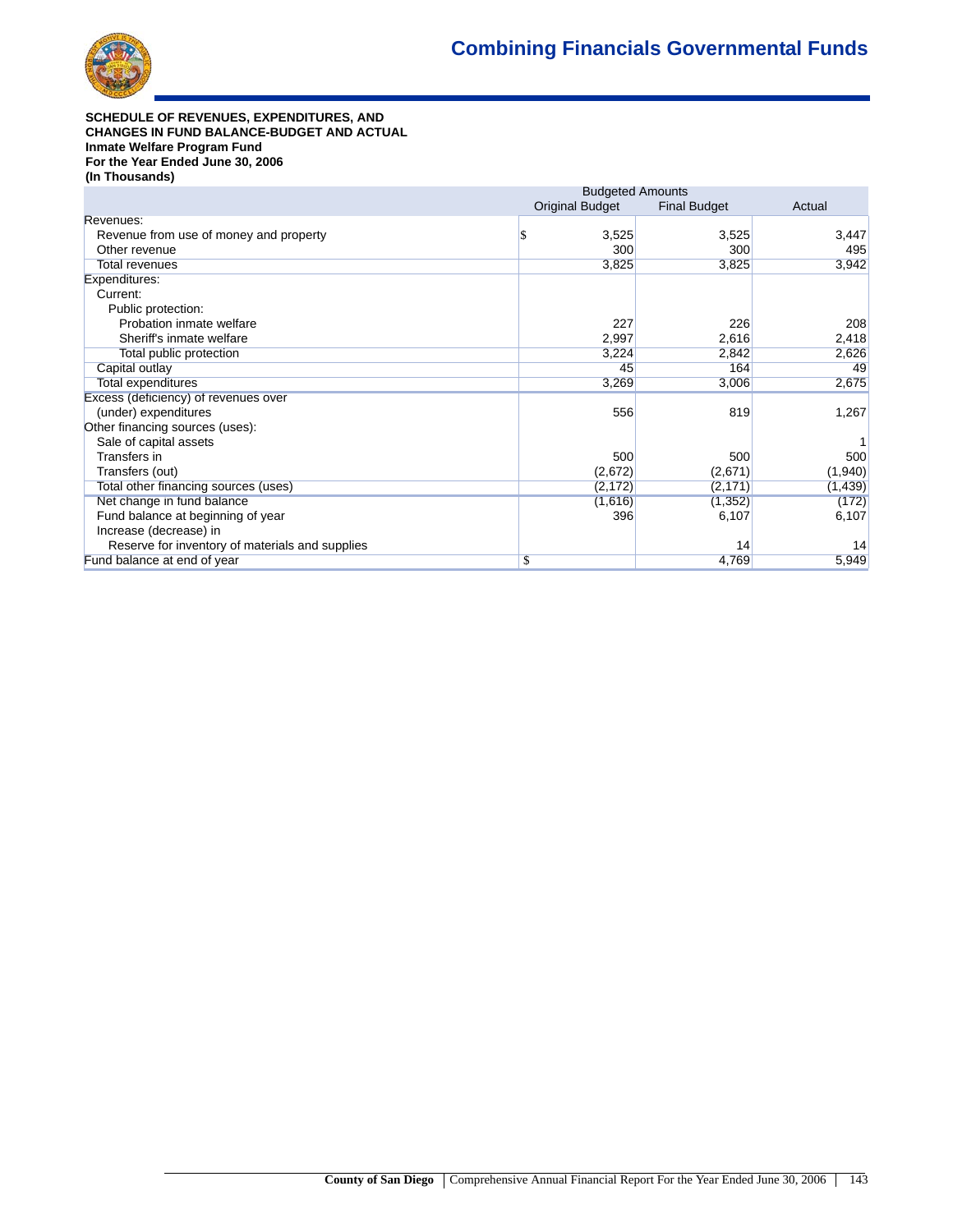

**SCHEDULE OF REVENUES, EXPENDITURES, AND CHANGES IN FUND BALANCE-BUDGET AND ACTUAL Inactive Wastesites Fund For the Year Ended June 30, 2006 (In Thousands)**

|                                        | <b>Budgeted Amounts</b> |                     |          |  |
|----------------------------------------|-------------------------|---------------------|----------|--|
|                                        | <b>Original Budget</b>  | <b>Final Budget</b> | Actual   |  |
| Revenues:                              |                         |                     |          |  |
| Fines, forfeitures and penalties       | \$                      |                     | 20       |  |
| Revenue from use of money and property | 325                     | 325                 | 3,399    |  |
| Aid from other governmental agencies:  |                         |                     |          |  |
| <b>State</b>                           | 261                     | 416                 | 256      |  |
| Charges for current services           | 1,101                   | 1,090               | 954      |  |
| Other revenue                          | 14,266                  | 12,676              | 79       |  |
| <b>Total revenues</b>                  | 15,953                  | 14,507              | 4,708    |  |
| Expenditures:                          |                         |                     |          |  |
| Current:                               |                         |                     |          |  |
| Health and sanitation:                 |                         |                     |          |  |
| Duck pond landfill cleanup             | 17                      | 17                  | 11       |  |
| Hillsborough maintenance               | 342                     | 342                 | 278      |  |
| Inactive waste site management         | 16,078                  | 14,681              | 8,796    |  |
| <b>Total health and sanitation</b>     | 16,437                  | 15,040              | 9,085    |  |
| Capital outlay                         | 16                      | 16                  |          |  |
| <b>Total expenditures</b>              | 16,453                  | 15,056              | 9,085    |  |
| Excess (deficiency) of revenues over   |                         |                     |          |  |
| (under) expenditures                   | (500)                   | (549)               | (4,377)  |  |
| Other financing sources (uses):        |                         |                     |          |  |
| Transfers in                           | 334                     | 334                 | 327      |  |
| Transfers (out)                        | (170)                   |                     | (78)     |  |
| Total other financing sources (uses)   | 164                     | 334                 | 249      |  |
| Net change in fund balance             | (336)                   | (215)               | (4, 128) |  |
| Fund balance at beginning of year      | 2,018                   | 76,463              | 76,463   |  |
| Fund balance at end of year            | \$                      | 76,248              | 72,335   |  |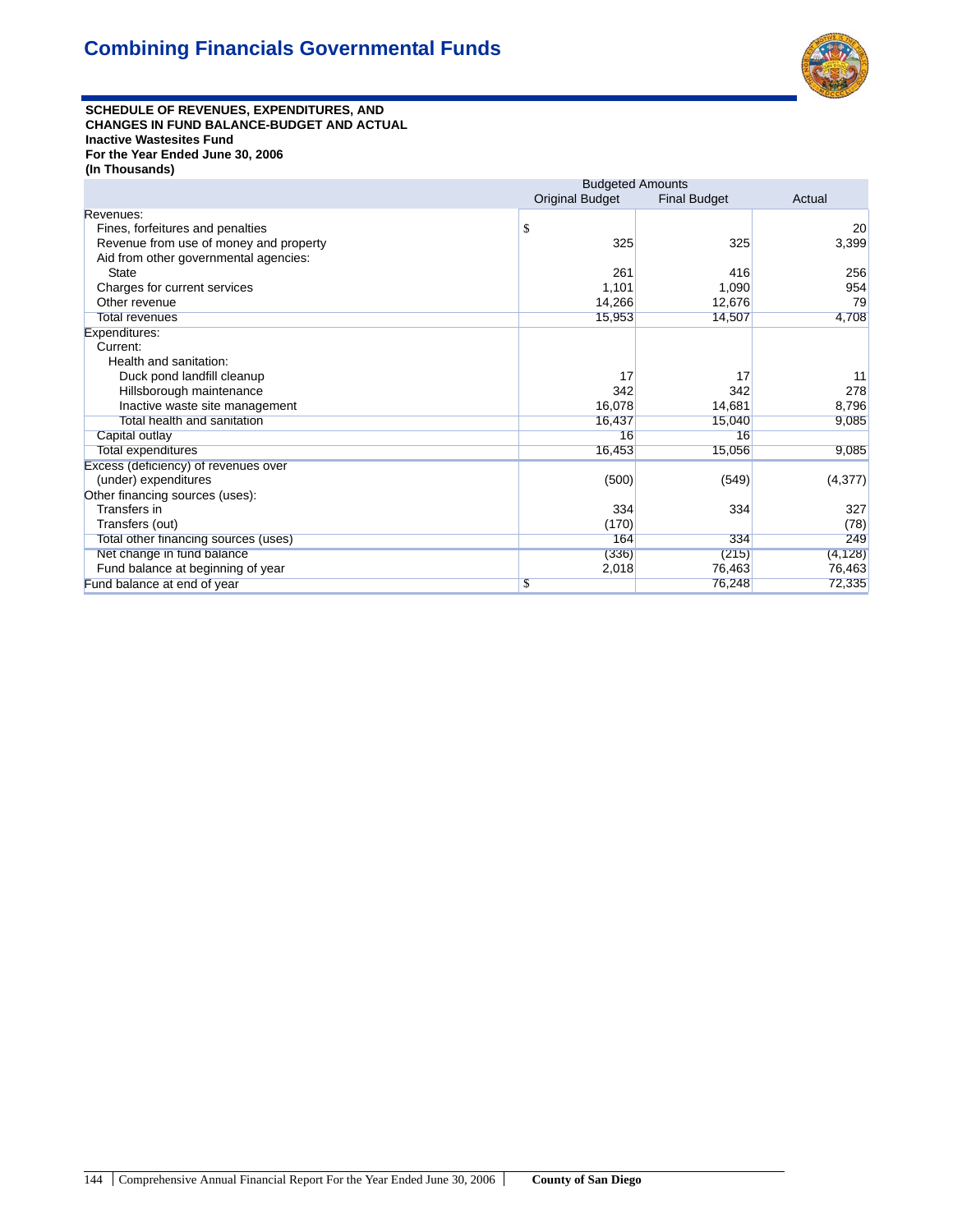

#### **SCHEDULE OF REVENUES, EXPENDITURES, AND CHANGES IN FUND BALANCE-BUDGET AND ACTUAL Cable TV Fund For the Year Ended June 30, 2006 (In Thousands)**

|                                                 | <b>Budgeted Amounts</b> |                     |        |  |
|-------------------------------------------------|-------------------------|---------------------|--------|--|
|                                                 | Original Budget         | <b>Final Budget</b> | Actual |  |
| Revenues:                                       |                         |                     |        |  |
| Licenses, permits and franchise fees            | 2,347                   | 2,347               | 2,306  |  |
| Revenue from use of money and property          |                         |                     | 83     |  |
| Charges for current services                    | 145                     | 145                 | 263    |  |
| Other revenue                                   |                         |                     | 42     |  |
| <b>Total revenues</b>                           | 2,492                   | 2,492               | 2,694  |  |
| Expenditures:                                   |                         |                     |        |  |
| Current:                                        |                         |                     |        |  |
| General government:                             |                         |                     |        |  |
| Media and public relation                       | 2,585                   | 2,682               | 2,409  |  |
| Capital outlay                                  | 74                      | 73                  | 8      |  |
| Total expenditures                              | 2,659                   | 2,755               | 2,417  |  |
| Excess (deficiency) of revenues over            |                         |                     |        |  |
| (under) expenditures                            | (167)                   | (263)               | 277    |  |
| Other financing sources (uses):                 |                         |                     |        |  |
| Transfers in                                    |                         | 50                  |        |  |
| Transfers (out)                                 |                         | (50)                | (95)   |  |
| Total other financing sources (uses)            |                         |                     | (95)   |  |
| Net change in fund balance                      | (167)                   | (263)               | 182    |  |
| Fund balance at beginning of year               | 57                      | 2,057               | 2,057  |  |
| Increase (decrease) in                          |                         |                     |        |  |
| Reserve for inventory of materials and supplies |                         | (1)                 | (1)    |  |
| Fund balance at end of year                     | \$                      | 1,793               | 2,238  |  |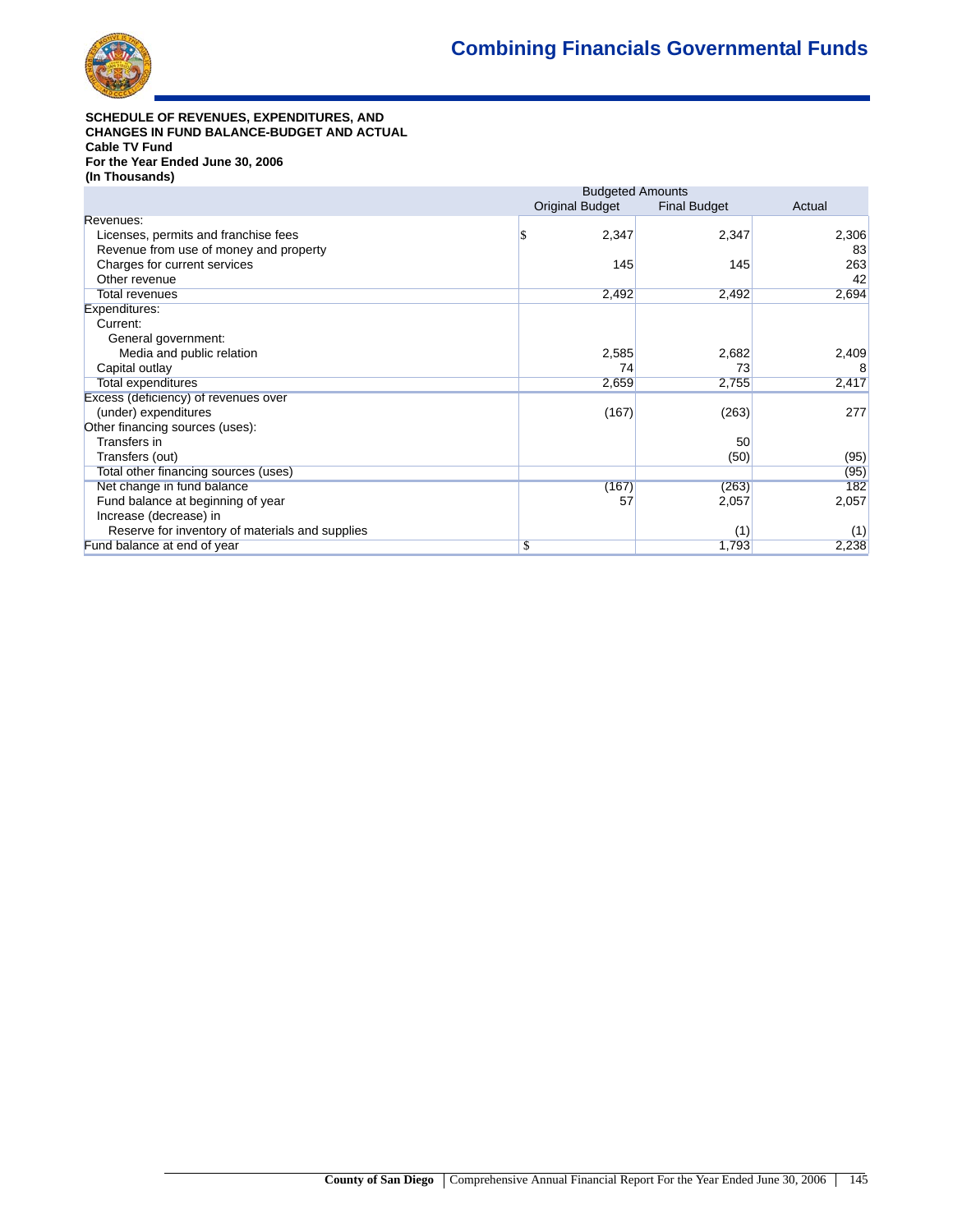

**SCHEDULE OF REVENUES, EXPENDITURES, AND CHANGES IN FUND BALANCE-BUDGET AND ACTUAL Parkland Dedication Fund For the Year Ended June 30, 2006 (In Thousands)**

|                                            | <b>Budgeted Amounts</b>                    |                         |                |
|--------------------------------------------|--------------------------------------------|-------------------------|----------------|
|                                            | <b>Original Budget</b>                     | <b>Final Budget</b>     | Actual         |
| Revenues:                                  |                                            |                         |                |
| Licenses, permits and franchise fees       | 67<br>$\mathbf{s}$                         | 67                      | 865            |
| Revenue from use of money and property     |                                            |                         | 335            |
| <b>Total revenues</b>                      | 67                                         | 67                      | 1,200          |
| Expenditures:                              |                                            |                         |                |
| Current:                                   |                                            |                         |                |
| Recreation and cultural:                   |                                            |                         |                |
| Local Park Planning Area 15 Sweetwater     | 5                                          | 5                       | 5              |
| Local Park Planning Area 16 Otay           |                                            | 1                       |                |
| Local Park Planning Area 19 Jamul          |                                            |                         | 1              |
| Local Park Planning Area 20 Spring Valley  | 4                                          | 4                       | 4              |
| Local Park Planning Area 25 Lakeside       | 5                                          | 5                       | $\frac{5}{3}$  |
| Local Park Planning Area 26 Crest          | 3                                          | 3                       |                |
| Local Park Planning Area 27 Alpine         | 4                                          | 4                       | 4              |
| Local Park Planning Area 28 Ramona         | 158                                        | 35                      | 35             |
| Local Park Planning Area 29 Escondido      | 3                                          | 3                       | $\overline{2}$ |
| Local Park Planning Area 30 San Marcos     |                                            | 1                       | $\mathbf{1}$   |
| Local Park Planning Area 31 San Dieguito   | 4                                          | 4                       |                |
| Local Park Planning Area 32 Carlsbad       | 1                                          | 1                       | 1              |
| Local Park Planning Area 35 Fallbrook      | 4                                          | 4                       | 3              |
| Local Park Planning Area 36 Bonsall        | $\overline{\mathbf{c}}$                    | $\overline{c}$          | $\overline{c}$ |
| Local Park Planning Area 37 Vista          | $\mathbf{1}$                               | 1                       | $\mathbf{1}$   |
| Local Park Planning Area 38 Valley Center  | 13                                         | 13                      | 13             |
| Local Park Planning Area 39 Pauma          | 1                                          | 1                       | $\mathbf{1}$   |
| Local Park Planning Area 4 Lincoln Acres   | 1                                          | 1                       | $\mathbf 1$    |
| Local Park Planning Area 40 Palomar-Julian | 3                                          | 3                       | 3              |
| Local Park Planning Area 41 Mount Empire   |                                            | 3                       | $\overline{2}$ |
| Local Park Planning Area 42 Anza-Borrego   | $\begin{array}{c} 3 \\ 2 \\ 2 \end{array}$ | $\overline{c}$          |                |
| Local Park Planning Central Mountain       |                                            | $\overline{\mathbf{c}}$ |                |
| Local Park Planning Oceanside              | 1                                          | 1                       | 1              |
| Local Park Planning Valle de Oro           | 3                                          | 3                       |                |
| Total recreational and cultural            | 226                                        | 103                     | 88             |
| <b>Total expenditures</b>                  | 226                                        | 103                     | 88             |
| Excess (deficiency) of revenues over       |                                            |                         |                |
| (under) expenditures                       | (159)                                      | (36)                    | 1,112          |
| Other financing sources (uses):            |                                            |                         |                |
| Transfers (out)                            | (713)                                      | (237)                   | (229)          |
| Total other financing sources (uses)       | (713)                                      | (237)                   | (229)          |
| Net change in fund balance                 | (872)                                      | (273)                   | 883            |
| Fund balance at beginning of year          | 871                                        | 8,551                   | 8,551          |
| Fund balance at end of year                | $\overline{\mathbb{S}}$                    | 8,278                   | 9,434          |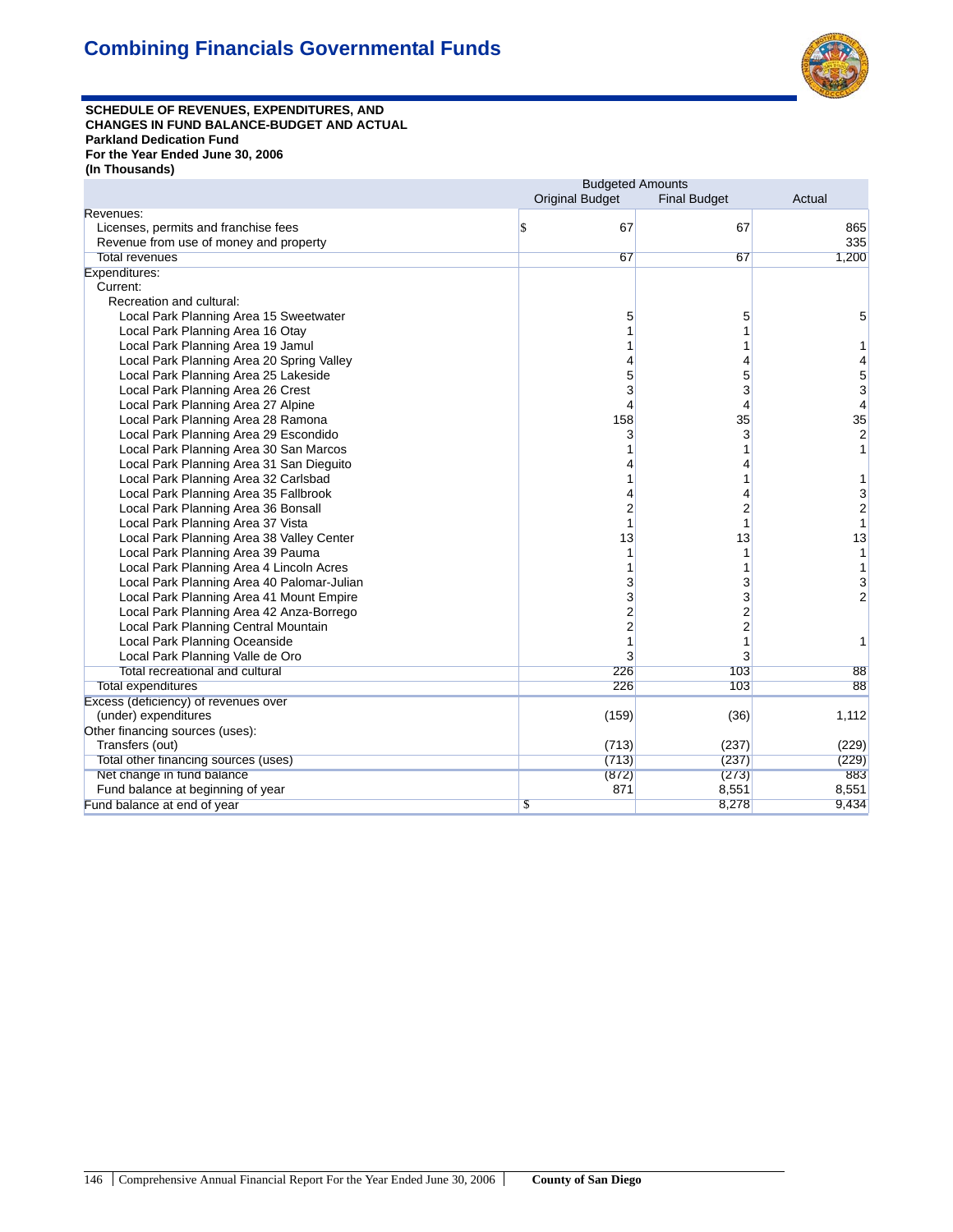

#### **SCHEDULE OF REVENUES, EXPENDITURES, AND CHANGES IN FUND BALANCE-BUDGET AND ACTUAL County Service District Funds For the Year Ended June 30, 2006 (In Thousands)**

|                                                            | <b>Budgeted Amounts</b> |                     |                |
|------------------------------------------------------------|-------------------------|---------------------|----------------|
|                                                            | <b>Original Budget</b>  | <b>Final Budget</b> | Actual         |
| Revenues:                                                  |                         |                     |                |
| Taxes                                                      | \$<br>2,879             | 2,834               | 3,283          |
| Fines, forfeitures and penalties                           |                         |                     |                |
| Revenue from use of money and property                     | 97                      | 125                 | 600            |
| Aid from other governmental agencies:                      |                         |                     |                |
| <b>State</b>                                               | 23                      | 25                  | 38             |
| Federal                                                    |                         |                     | 168            |
| Other                                                      | 1,410                   | 1,410               | 1,062          |
| Charges for current services                               | 6,758                   | 6,761               | 6,907          |
| Other revenue                                              | 65                      | 65                  | 153            |
| <b>Total revenues</b>                                      | 11,232                  | 11,220              | 12,212         |
| Expenditures:                                              |                         |                     |                |
| Current:                                                   |                         |                     |                |
| General government:                                        |                         |                     |                |
| Regional Communication System CSA 135                      | 623                     | 628                 | 623            |
| Regional Communication System CSA 135 Zone B Del Mar       | 57                      | 57                  | 54             |
| Regional Communication System CSA 135 Zone F Poway         | 140                     | 145                 | 145            |
|                                                            | 38                      | 43                  | 39             |
| Regional Communications System CSA 135 Zone H Solana Beach | 858                     | 873                 | 861            |
| Total general government                                   |                         |                     |                |
| Public protection:                                         |                         |                     |                |
| Fire protection, PRD 107 Elfin Forest                      | 304                     | 303                 | 253            |
| Fire protection, PRD 109 MT Laguna F                       | 44                      | 44                  | 44             |
| Fire protection, PRD 110 MT Palomar F                      | 249                     | 168                 | 109            |
| Fire protection, PRD 111 Boulevard F                       | 40                      | 44                  | 44             |
| Fire protection, PRD 112 Campo Fire                        | 27                      | 36                  | 34             |
| Fire protection, PRD 113 San Pasqual                       | 115                     | 106                 | 81             |
| Fire protection, PRD 115 Pepper Drive                      | 253                     | 255                 | 255            |
| Total public protection                                    | 1,032                   | 956                 | 820            |
| Public ways and facilities:                                |                         |                     |                |
| PRD 10 Davis Dr                                            | 17                      | 17                  | $\overline{2}$ |
| PRD 100 Viejas View                                        | 20                      | 20                  | 4              |
| PRD 1002 Sunny Acres                                       | 4                       | 4                   | 3              |
| PRD 1003 Alamo Way                                         | 9                       | 9                   | 3              |
| PRD 1004 Butterfly                                         | 4                       | 4                   | 3              |
| PRD 1005 Eden Valley                                       | 22                      | 22                  | 3              |
| PRD 1007 Tumbler Creek                                     | 26                      | 67                  | 67             |
| PRD 1008 Canter                                            | 23                      | 23                  | 3              |
| PRD 1009 Golf Drive                                        | $\overline{2}$          | $\overline{2}$      | $\mathbf{1}$   |
| PRD 101 A Hi-Ridge R                                       | 30                      | 30                  | 5              |
| PRD 101 Johnson LK                                         | 103                     | 103                 | 4              |
| PRD 1010 Alpine Highlands ZN                               | 159                     | 159                 | 7              |
| PRD 1011 La Cuesta ZN                                      | 42                      | 42                  | 4              |
| PRD 1012 8112 Millar                                       | 58                      | 58                  | 4              |
| PRD 1013 Singing Trails                                    | 27                      | 27                  | 3              |
|                                                            |                         |                     |                |
| PRD 1015 Landavo Drive ET AL<br>PRD 102 MTN Meadow         |                         | 197                 |                |
|                                                            | 161                     | 161                 | 79             |
| PRD 103 Alto Drive                                         | 132<br><sup>\$</sup>    | 132                 | $\overline{7}$ |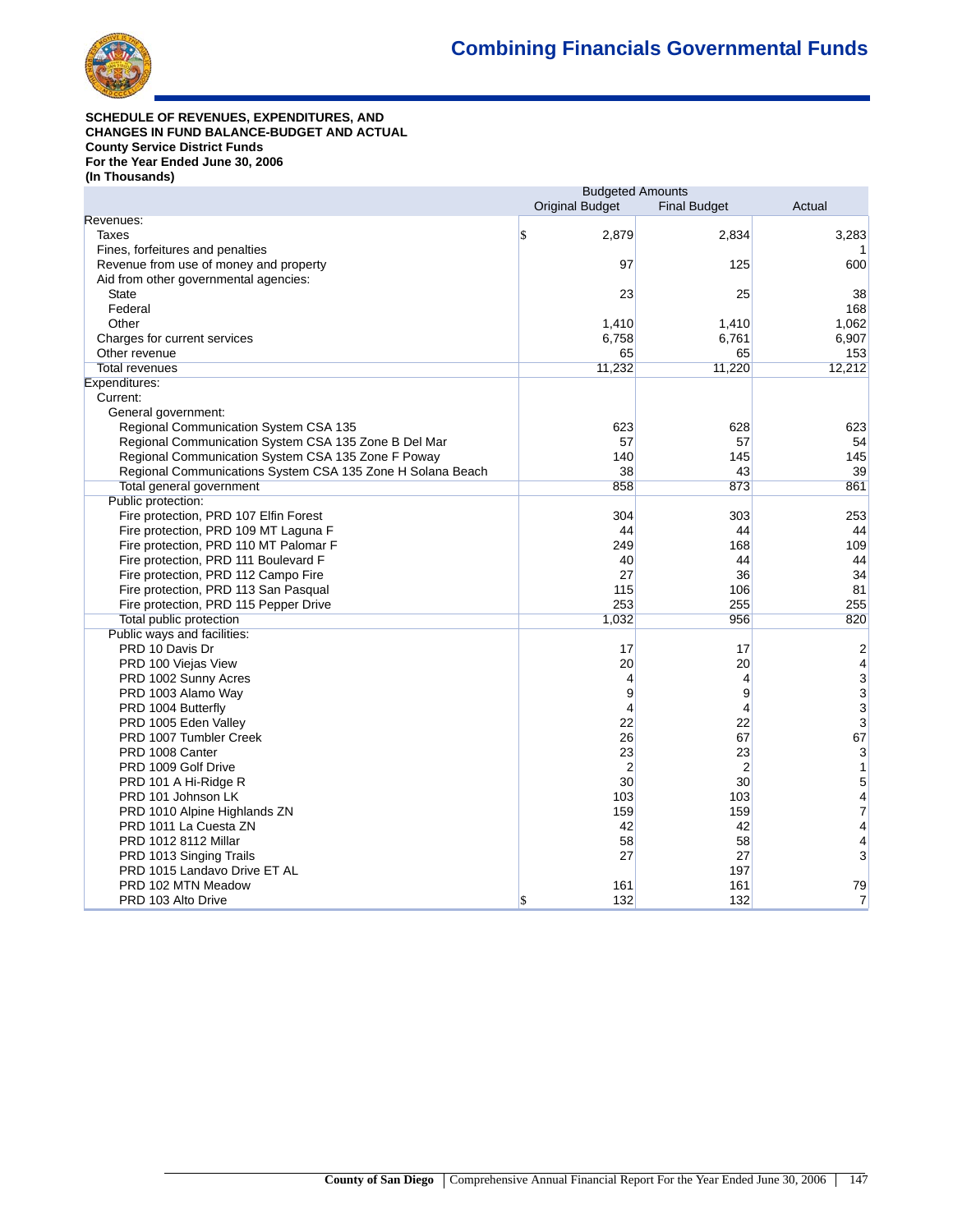

**SCHEDULE OF REVENUES, EXPENDITURES, AND CHANGES IN FUND BALANCE-BUDGET AND ACTUAL County Service District Funds For the Year Ended June 30, 2006 (In Thousands)**

| (Continued)             | <b>Budgeted Amounts</b> |                     |                         |  |
|-------------------------|-------------------------|---------------------|-------------------------|--|
|                         | <b>Original Budget</b>  | <b>Final Budget</b> | Actual                  |  |
| PRD 104 Artesian RO     | 92                      | 92                  | 5                       |  |
| PRD 105 A Alta Loma D   | 45                      | 45                  | 5                       |  |
| PRD 105 Alta Loma D     | 46                      | 46                  | 5                       |  |
| PRD 106 Garrison Ay     | 52                      | 52                  | 5                       |  |
| PRD 11 A Bernardo RD    | 31                      | 31                  | 3                       |  |
| PRD 11 A Bernardo RD    | 38                      | 38                  | 4                       |  |
| PRD 11 D Bernardo RD    | 21                      | 21                  | 2                       |  |
| PRD 117 Legend Rock     | 64                      | 64                  | 11                      |  |
| PRD 12 Lomair           | 166                     | 166                 | 6                       |  |
| PRD 123 Mizpah Lane     | 17                      | 17                  | 5                       |  |
| PRD 125 Wrightwood      | 39                      | 39                  | 3                       |  |
| PRD 126 Sandhurst W     | 26                      | 26                  | 3                       |  |
| PRD 127 Singing Trails  | 25                      | 25                  | 3                       |  |
| PRD 129 Birch Street    |                         |                     | (1)                     |  |
| PRD 13 A Pala Mesa      | 237                     | 237                 | 22                      |  |
| PRD 13 B Stewart Canyon | 66                      | 66                  | 3                       |  |
| PRD 130 Wilkes Road     | 99                      | 85                  | 8                       |  |
| PRD 133 Rnch Creek Rd   | 43                      | 43                  | 6                       |  |
| PRD 134 Kenora Lane     | 41                      | 41                  | 5                       |  |
| PRD 14 Rancho Diego     | 9                       | 9                   | 3                       |  |
| PRD 16 Wynola           | 102                     | 99                  | 6                       |  |
| PRD 18 Harrison Park    | 223                     | 223                 | 8                       |  |
| PRD 20 Daily Road       | 335                     | 335                 | 65                      |  |
| PRD 21 Pauma Heights    | 109                     | 61                  | 48                      |  |
| PRD 22 W Dougherty St   | 18                      | 18                  | 2                       |  |
| PRD 23 Rock Terrce RD   | $\overline{7}$          | $\overline{7}$      | 3                       |  |
| PRD 24 MT Whitney RD    | 57                      | 57                  | 18                      |  |
| PRD 30 Royal Oaks-CAR   | 35                      | 35                  | 2                       |  |
| PRD 38 Gay Rio Terrace  | 43                      | 43                  | 5                       |  |
| PRD 39 Sunbeam Lane     | 9                       | 9                   | 2                       |  |
| PRD 45 Rincon Springs   | 117                     | 117                 | $\overline{\mathbf{c}}$ |  |
| PRD 46 Rocoso Road      | 27                      | 27                  | 3                       |  |
| PRD 49 Sunset Knls RD   | 26                      | 26                  | 5                       |  |
| PRD 50 Knoll Park LN    | 86                      | 86                  | $\overline{c}$          |  |
| PRD 53 Knoll Park LN EX | 203                     | 203                 | 39                      |  |
| PRD 54 MT Helix         | 42                      | 42                  | 6                       |  |
| PRD 55 Rainbow Crest    | 307                     | 307                 | 23                      |  |
| PRD 6 Pauma Valley      | 197                     | 197                 | $\overline{7}$          |  |
| PRD 60 River Drive      | 45                      | 45                  | 8                       |  |
| PRD 61 GRN Meadow Way   | \$<br>166               | 166                 | 5                       |  |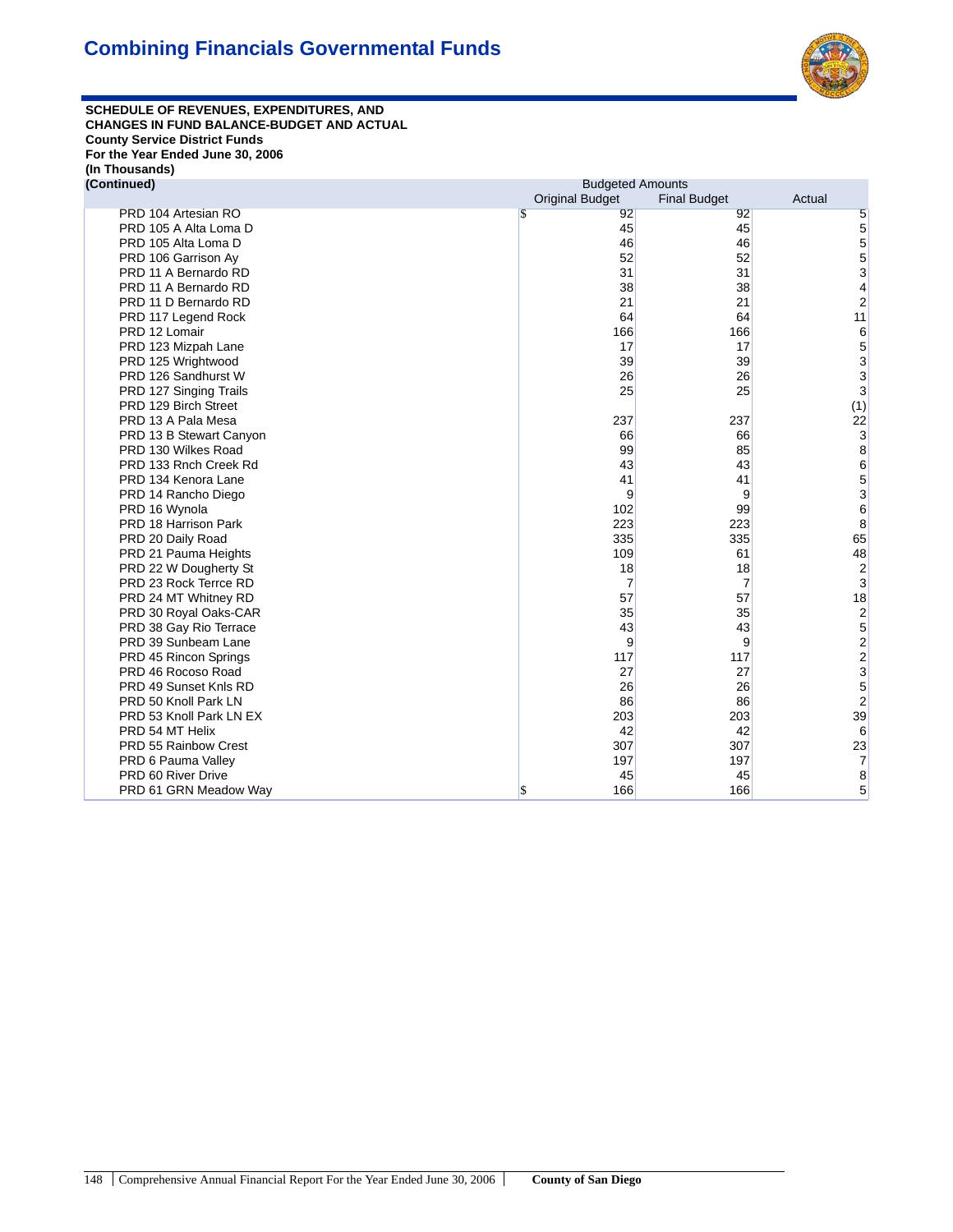

**SCHEDULE OF REVENUES, EXPENDITURES, AND CHANGES IN FUND BALANCE-BUDGET AND ACTUAL County Service District Funds For the Year Ended June 30, 2006 (In Thousands)**

| (Continued)<br><b>Budgeted Amounts</b>  |                        |                     |                |  |
|-----------------------------------------|------------------------|---------------------|----------------|--|
|                                         | <b>Original Budget</b> | <b>Final Budget</b> | Actual         |  |
| PRD 63 Hillview Road                    | $\overline{s}$<br>397  | 397                 | 7              |  |
| PRD 64 Lila Lane                        | 10                     | 10                  | 3              |  |
| PRD 70 El Camino Cort                   | 36                     | 36                  | $\overline{7}$ |  |
| PRD 75 A Gay Rio Drive                  | 151                    | 151                 | 12             |  |
| PRD 75 B Gay Rio Drive                  | 228                    | 228                 | 10             |  |
| PRD 76 Kingford CT                      | 21                     | 21                  | 10             |  |
| PRD 77 Montiel TRK TR                   | 122                    | 122                 | 5              |  |
| PRD 78 Gardena Ay                       | 105                    | 105                 | $\overline{4}$ |  |
| PRD 8 Magee RD-PAL                      | 222                    | 222                 | 10             |  |
| PRD 80 Harris TRK TRL                   | 143                    | 143                 | 3              |  |
| PRD 86 Watson Place                     | 1                      | 1                   |                |  |
| PRD 88 East Fifth St                    | 46                     | 46                  | $\overline{2}$ |  |
|                                         | 90                     | 90                  | 49             |  |
| PRD 9 B Santa Fe                        |                        |                     |                |  |
| PRD 90 South Cordov                     | 47                     | 47                  | 5              |  |
| PRD 94 Roble Grnde                      | 344                    | 344                 | 8              |  |
| PRD 95 Valle Del Sol                    | 177                    | 177                 | 3              |  |
| PRD 99 Via Allndra                      | 45                     | 45                  | 8              |  |
| Public works, PRD 1014 Lavender PT Lane |                        | 97                  | 50             |  |
| Total public ways and facilities        | 6,335                  | 6,605               | 763            |  |
| Health and sanitation:                  |                        |                     |                |  |
| CSA 17 San Dieguito Ambulance           | 2,190                  | 2,120               | 2,085          |  |
| CSA 69 Heartland Paramedics             | 4,151                  | 4,014               | 3,928          |  |
| PRD 136 Sundance Detention Basin        | 89                     | 89                  | 20             |  |
| Sanitation, A9589 PRD 122 OTAY MESA E   | 62                     | 61                  | 25             |  |
| Total health and sanitation             | 6,492                  | 6,284               | 6,058          |  |
| Recreation and cultural:                |                        |                     |                |  |
| CSA 128 San Miguel Park                 | 415                    | 428                 | 426            |  |
| CSA 26 Rancho San Diego                 | 287                    | 286                 | 285            |  |
| CSA 81 Fallbrook Park                   | 116                    | 164                 | 164            |  |
| CSA 83 San Dieguito                     | 446                    | 339                 | 291            |  |
| CSA 83A 4S Ranch Park                   | 220                    | 220                 | 93             |  |
| PRD 26 A Cottonwood Village             | 175                    | 175                 | 121            |  |
| PRD 26 B Monte Vista                    | 449                    | 449                 | 121            |  |
| Total recreational and cultural         | 2,108                  | 2,061               | 1,501          |  |
| Capital outlay                          | 141                    | 210                 | 80             |  |
| Debt service:                           |                        |                     |                |  |
| Principal                               | 300                    | 326                 | 133            |  |
| Interest and fiscal charges             | 47                     | 53                  | 43             |  |
| <b>Total expenditures</b>               | 17,313                 | 17,368              | 10,259         |  |
| Excess (deficiency) of revenues over    |                        |                     |                |  |
| (under) expenditures                    | (6,081)                | (6, 148)            | 1,953          |  |
| Other financing sources (uses):         |                        |                     |                |  |
| Issuance of bonds and loans:            |                        |                     |                |  |
| Long-term debt proceeds                 | 35                     | 275                 |                |  |
| Transfers in                            | 72                     | 72                  | 9              |  |
| Transfers (out)                         | (534)                  | (534)               | (296)          |  |
| Total other financing sources (uses)    | (427)                  | (187)               | (287)          |  |
| Net change in fund balance              | (6,508)                | (6, 335)            | 1,666          |  |
| Fund balance at beginning of year       | 651                    | 14,172              | 14,172         |  |
|                                         |                        |                     |                |  |
| Fund balance at end of year             | \$                     | 7,837               | 15,838         |  |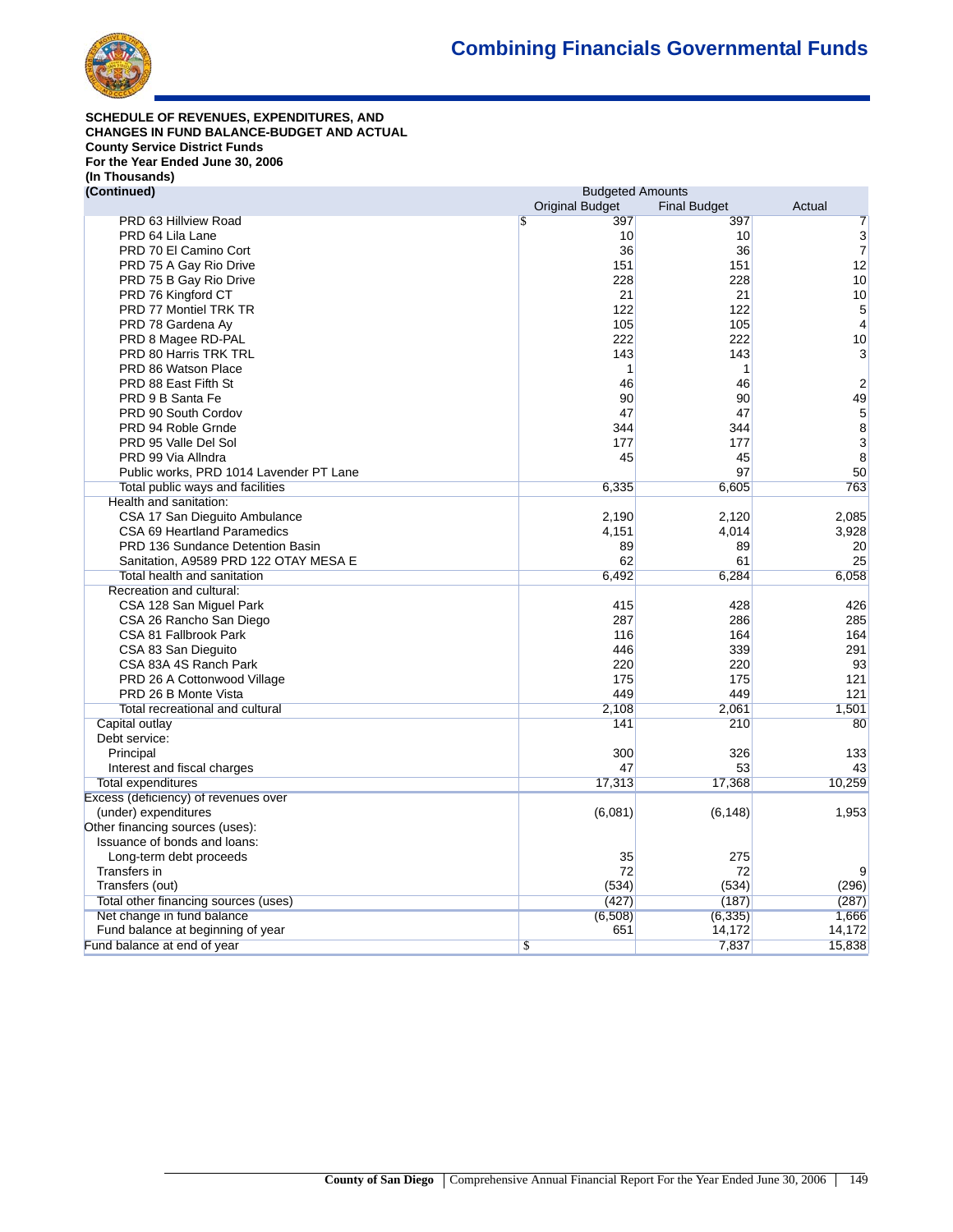

**SCHEDULE OF REVENUES, EXPENDITURES, AND CHANGES IN FUND BALANCE-BUDGET AND ACTUAL Flood Control District Fund For the Year Ended June 30, 2006 (In Thousands)**

|                                        | <b>Budgeted Amounts</b> |                     |        |  |
|----------------------------------------|-------------------------|---------------------|--------|--|
|                                        | <b>Original Budget</b>  | <b>Final Budget</b> | Actual |  |
| Revenues:                              |                         |                     |        |  |
| Taxes                                  | 2,383<br>\$             | 1,803               | 3,265  |  |
| Revenue from use of money and property | 50                      | 50                  | 87     |  |
| Aid from other governmental agencies:  |                         |                     |        |  |
| <b>State</b>                           | 1,996                   | 1,996               | 1,334  |  |
| Federal                                |                         | 2,933               | 72     |  |
| Other                                  |                         |                     | 86     |  |
| Charges for current services           | 307                     | 307                 | 9      |  |
| Other revenue                          | 1,520                   | (3, 179)            | 2,700  |  |
| <b>Total revenues</b>                  | 6,256                   | 3,910               | 7,553  |  |
| Expenditures:                          |                         |                     |        |  |
| Current:                               |                         |                     |        |  |
| Public protection:                     |                         |                     |        |  |
| Flood control district                 | 6,915                   | 8,292               | 7,790  |  |
| <b>Stormwater Maint</b>                | 8                       | 8                   |        |  |
| Total public protection                | 6,923                   | 8,300               | 7,790  |  |
| <b>Total expenditures</b>              | 6,923                   | 8,300               | 7,790  |  |
| Excess (deficiency) of revenues over   |                         |                     |        |  |
| (under) expenditures                   | (667)                   | (4, 390)            | (237)  |  |
| Other financing sources (uses):        |                         |                     |        |  |
| Issuance of bonds and loans:           |                         |                     |        |  |
| Long-term debt proceeds                |                         | 700                 |        |  |
| Transfers in                           |                         | 1,738               |        |  |
| Total other financing sources (uses)   |                         | 2,438               |        |  |
| Net change in fund balance             | (667)                   | (1, 952)            | (237)  |  |
| Fund balance at beginning of year      | 1,089                   | 19,561              | 19,561 |  |
| Fund balance at end of year            | \$                      | 17,609              | 19,324 |  |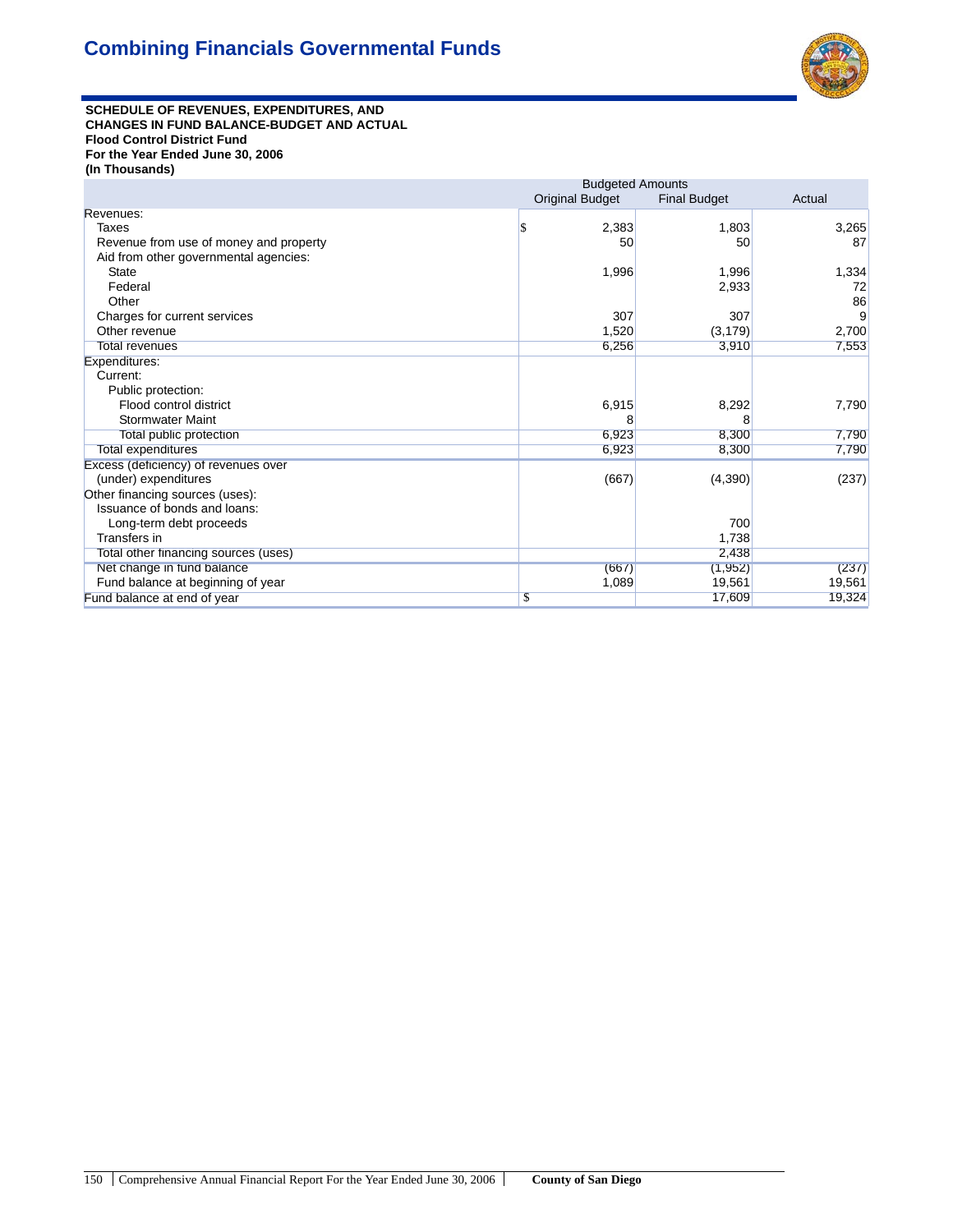

**SCHEDULE OF REVENUES, EXPENDITURES, AND CHANGES IN FUND BALANCE-BUDGET AND ACTUAL Housing Authority Fund For the Year Ended June 30, 2006 (In Thousands)**

|                                           | <b>Budgeted Amounts</b> |                     |         |  |
|-------------------------------------------|-------------------------|---------------------|---------|--|
|                                           | <b>Original Budget</b>  | <b>Final Budget</b> | Actual  |  |
| Revenues:                                 |                         |                     |         |  |
| Revenue from use of money and property    | \$                      |                     | 777     |  |
| Aid from other governmental agencies:     |                         |                     |         |  |
| Federal                                   | 97,918                  | 97,918              | 106,239 |  |
| Other                                     | 398                     | 253                 |         |  |
| Charges for current services              | 1,158                   | 1,158               | 250     |  |
| Other revenue                             | 2,870                   | 1,942               | 1,078   |  |
| <b>Total revenues</b>                     | 102,344                 | 101,271             | 108,344 |  |
| Expenditures:                             |                         |                     |         |  |
| Current:                                  |                         |                     |         |  |
| Public assistance:                        |                         |                     |         |  |
| <b>Housing Authority</b>                  |                         |                     | (114)   |  |
| Other assistance - other budgetary entity | 107,262                 | 106,850             | 92,871  |  |
| Total public assistance                   | 107,262                 | 106,850             | 92,757  |  |
| Debt service:                             |                         |                     |         |  |
| Principal                                 | 411                     | 426                 | 132     |  |
| Interest and fiscal charges               |                         | 35                  | 33      |  |
| <b>Total expenditures</b>                 | 107,673                 | 107,311             | 92,922  |  |
| Excess (deficiency) of revenues over      |                         |                     |         |  |
| (under) expenditures                      | (5,329)                 | (6,040)             | 15,422  |  |
| Other financing sources (uses):           |                         |                     |         |  |
| Transfers in                              | 6,041                   | 6,041               | 2,319   |  |
| Total other financing sources (uses)      | 6,041                   | 6,041               | 2,319   |  |
| Net change in fund balance                | 712                     |                     | 17,741  |  |
| Fund balance at beginning of year         | 167                     | 13,000              | 13,000  |  |
| Fund balance at end of year               | \$                      | 13,001              | 30,741  |  |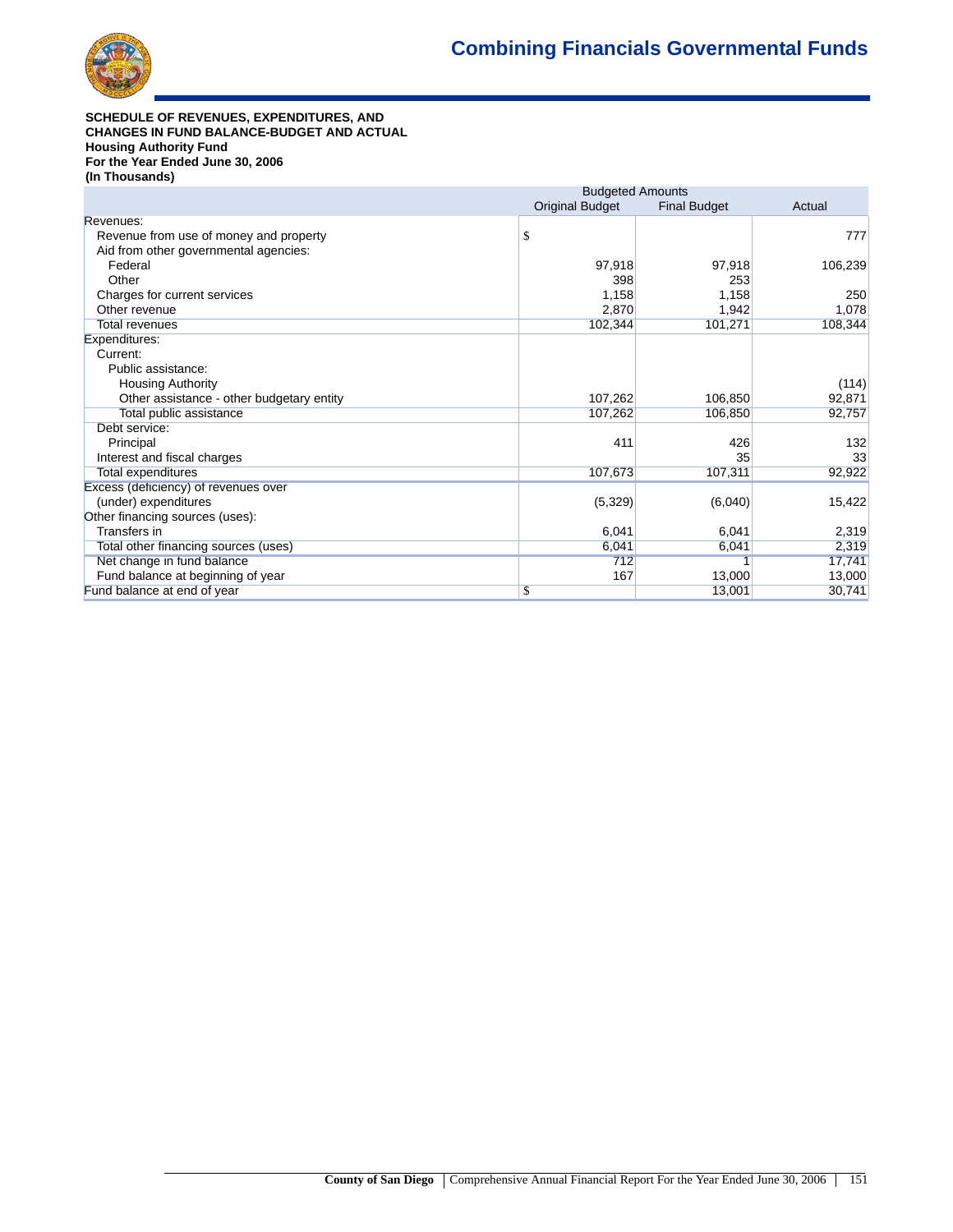

**SCHEDULE OF REVENUES, EXPENDITURES, AND CHANGES IN FUND BALANCE-BUDGET AND ACTUAL Realignment Fund For the Year Ended June 30, 2006 (In Thousands)**

|                                       | <b>Budgeted Amounts</b> |                     |            |  |
|---------------------------------------|-------------------------|---------------------|------------|--|
|                                       | Original Budget         | <b>Final Budget</b> | Actual     |  |
| Revenues:                             |                         |                     |            |  |
| Aid from other governmental agencies: |                         |                     |            |  |
| <b>State</b>                          | 304,253                 | 304,253             | 221,529    |  |
| Total revenues                        | 304,253                 | 304,253             | 221,529    |  |
| Expenditures:                         |                         |                     |            |  |
| Current:                              |                         |                     |            |  |
| Health and sanitation:                |                         |                     |            |  |
| Health realignment                    | 3,927                   | 3,927               |            |  |
| Mental health realignment             | 1,458                   | 1,458               |            |  |
| Total health and sanitation           | 5,385                   | 5,385               |            |  |
| Public assistance:                    |                         |                     |            |  |
| Social services realignment           | 11,625                  | 11,625              |            |  |
| Total public assistance               | 11,625                  | 11,625              |            |  |
| <b>Total expenditures</b>             | 17,010                  | 17,010              |            |  |
| Excess (deficiency) of revenues over  |                         |                     |            |  |
| (under) expenditures                  | 287,243                 | 287,243             | 221,529    |  |
| Other financing sources (uses):       |                         |                     |            |  |
| Transfers (out)                       | (288, 870)              | (288, 870)          | (221, 529) |  |
| Total other financing sources (uses)  | (288, 870)              | (288, 870)          | (221, 529) |  |
| Net change in fund balance            | (1,627)                 | (1,627)             |            |  |
| Fund balance at end of year           | \$                      | (1,627)             |            |  |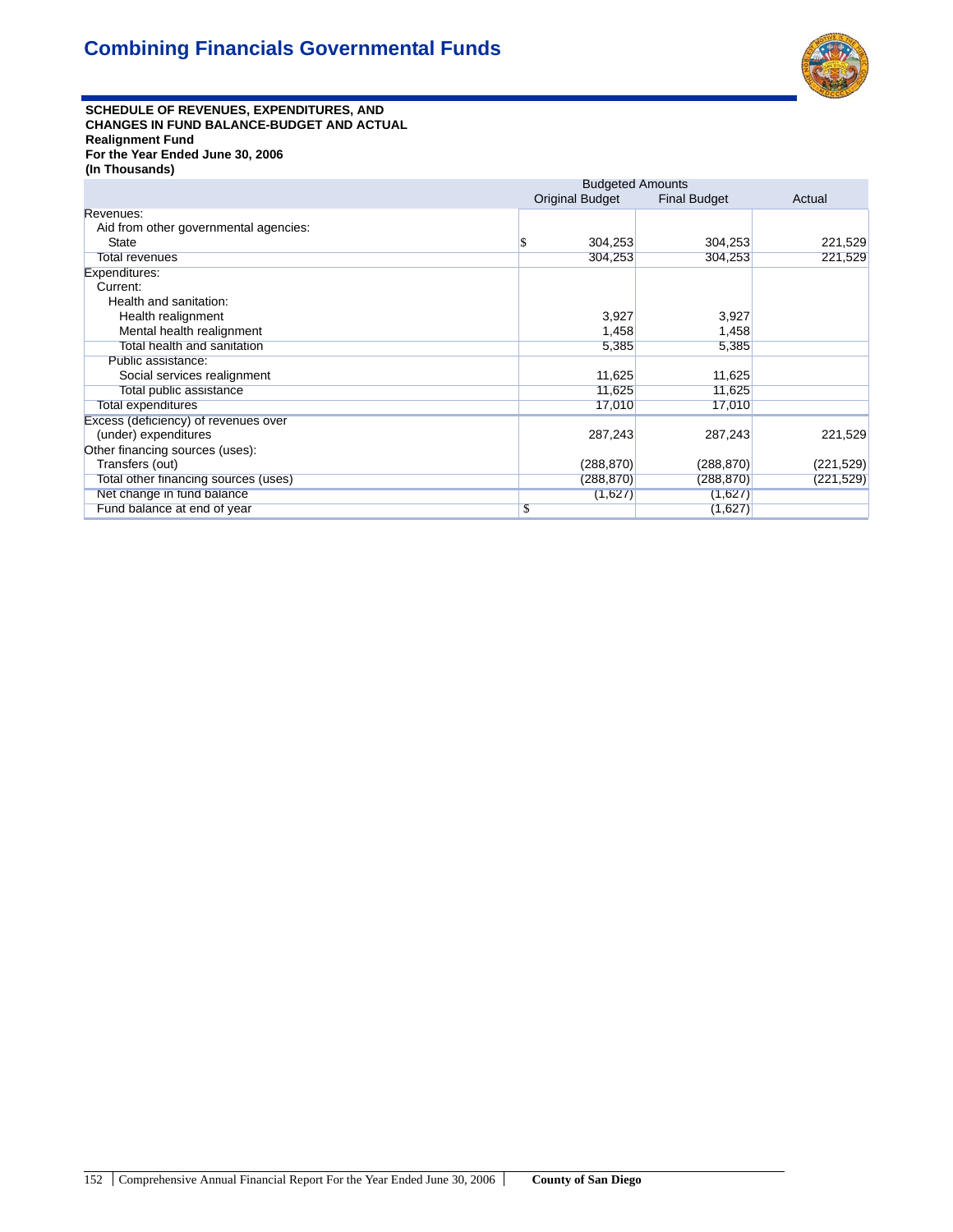

**SCHEDULE OF REVENUES, EXPENDITURES, AND CHANGES IN FUND BALANCE-BUDGET AND ACTUAL Public Safety Fund For the Year Ended June 30, 2006 (In Thousands)**

|                                      | <b>Budgeted Amounts</b> |                        |                     |            |
|--------------------------------------|-------------------------|------------------------|---------------------|------------|
|                                      |                         | <b>Original Budget</b> | <b>Final Budget</b> | Actual     |
| Revenues:                            |                         |                        |                     |            |
| Taxes                                | S                       | 217,954                | 219,460             | 236,393    |
| Total revenues                       |                         | 217.954                | 219,460             | 236,393    |
| Expenditures:                        |                         |                        |                     |            |
| Current:                             |                         |                        |                     |            |
| Public protection:                   |                         |                        |                     |            |
| Public safety (Prop 172)             |                         |                        | 1,000               | 1,000      |
| Total expenditures                   |                         |                        | 1,000               | 1,000      |
| Excess (deficiency) of revenues over |                         |                        |                     |            |
| (under) expenditures                 |                         | 217,954                | 218,460             | 235,393    |
| Other financing sources (uses):      |                         |                        |                     |            |
| Transfers (out)                      |                         | (220, 518)             | (232, 707)          | (232, 706) |
| Total other financing sources (uses) |                         | (220, 518)             | (232, 707)          | (232, 706) |
| Net change in fund balance           |                         | (2, 564)               | (14, 247)           | 2,687      |
| Fund balance at beginning of year    |                         |                        | 21,849              | 21,849     |
| Fund balance at end of year          | \$                      |                        | 7,602               | 24,536     |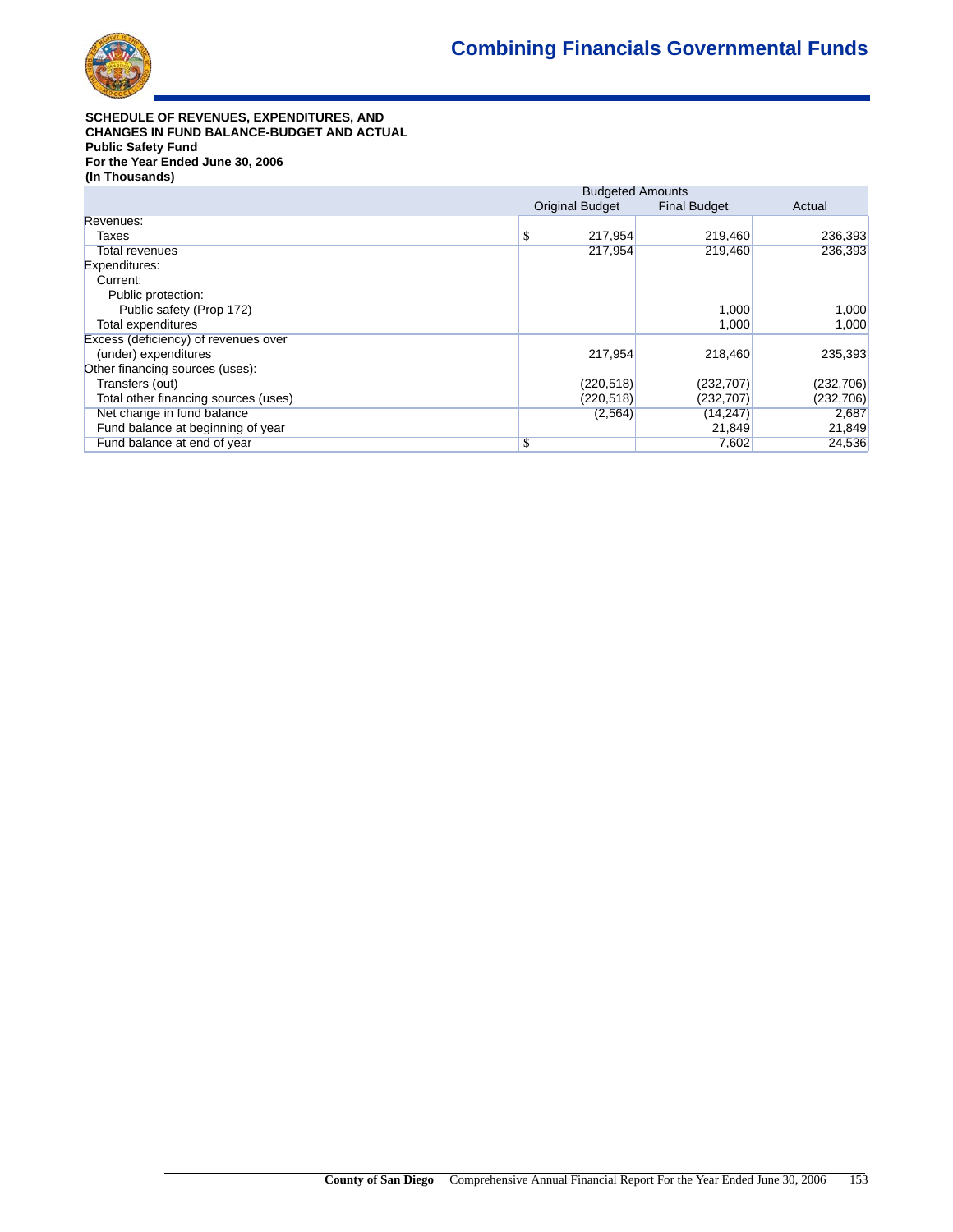

**SCHEDULE OF REVENUES, EXPENDITURES, AND CHANGES IN FUND BALANCE-BUDGET AND ACTUAL In Home Support Services Fund For the Year Ended June 30, 2006 (In Thousands)**

|                                           | <b>Budgeted Amounts</b> |                     |           |
|-------------------------------------------|-------------------------|---------------------|-----------|
|                                           | <b>Original Budget</b>  | <b>Final Budget</b> | Actual    |
| Revenues:                                 |                         |                     |           |
| Revenue from use of money and property    | Ф                       |                     | 51        |
| Total revenues                            |                         |                     | 51        |
| Expenditures:                             |                         |                     |           |
| Current:                                  |                         |                     |           |
| Public assistance:                        |                         |                     |           |
| In Home Support Services Public authority | 716                     | 14,459              | 10,246    |
| <b>Total expenditures</b>                 | 716                     | 14,459              | 10,246    |
| Excess (deficiency) of revenues over      |                         |                     |           |
| (under) expenditures                      | (716)                   | (14, 459)           | (10, 195) |
| Other financing sources (uses):           |                         |                     |           |
| Transfers in                              |                         |                     | 10,182    |
| Total other financing sources (uses)      |                         |                     | 10,182    |
| Net change in fund balance                | (716)                   | (14, 459)           | (13)      |
| Fund balance at beginning of year         | 716                     | 43                  | 43        |
| Fund balance at end of year               | \$                      | (14, 416)           | 30        |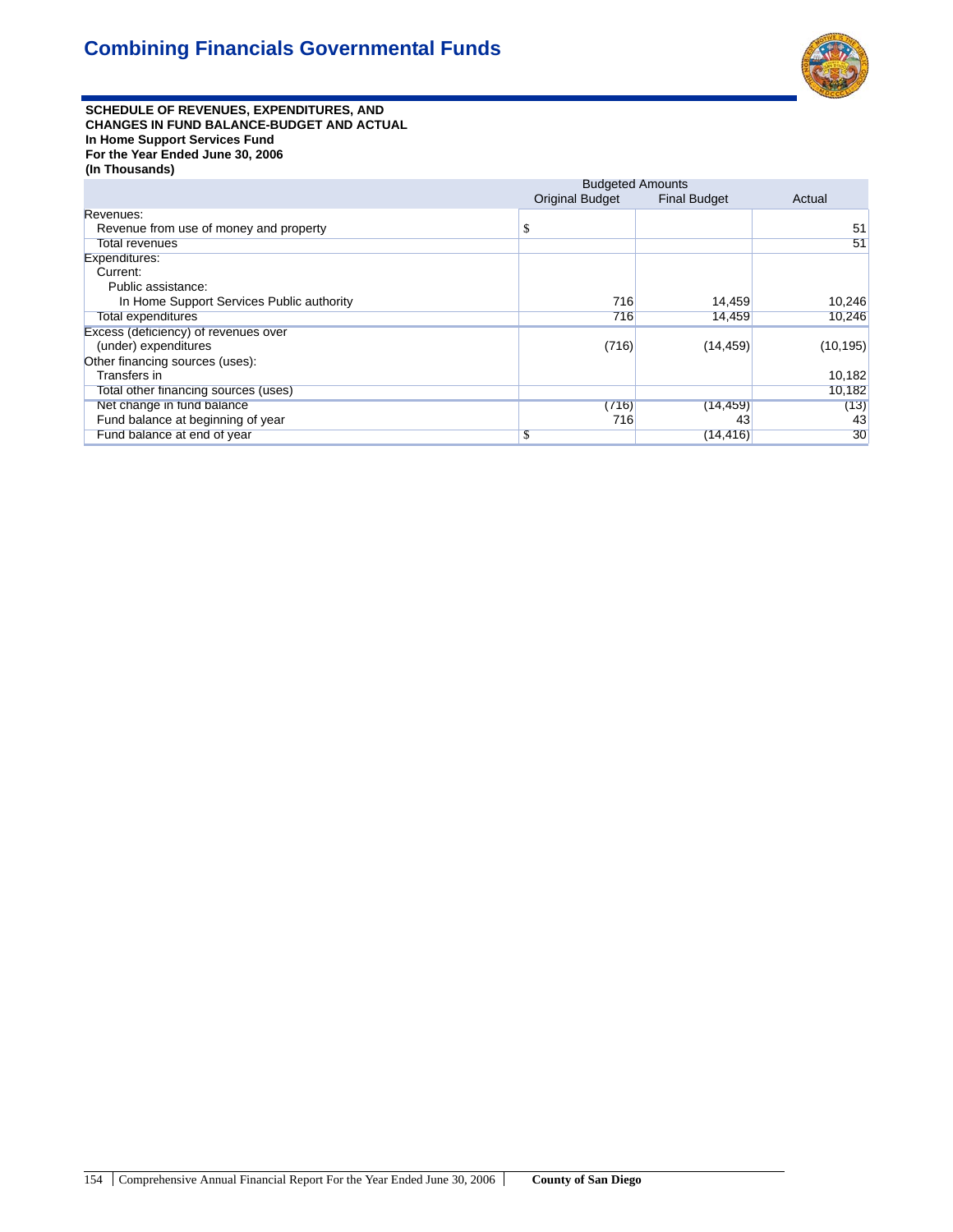

#### **SCHEDULE OF REVENUES, EXPENDITURES, AND CHANGES IN FUND BALANCE-BUDGET AND ACTUAL Other Special Districts Funds For the Year Ended June 30, 2006 (In Thousands)**

|                                                 | <b>Budgeted Amounts</b> |                     |        |  |
|-------------------------------------------------|-------------------------|---------------------|--------|--|
|                                                 | Original Budget         | <b>Final Budget</b> | Actual |  |
| Revenues:                                       |                         |                     |        |  |
| Fines, forfeitures and penalties                | 16                      | 16                  | 28     |  |
| Revenue from use of money and property          |                         | 5                   | 15     |  |
| Aid from other governmental agencies:           |                         |                     |        |  |
| <b>State</b>                                    | 174                     | 174                 | 80     |  |
| Federal                                         |                         |                     | 1      |  |
| Charges for current services                    | 100                     | 100                 | 150    |  |
| <b>Total revenues</b>                           | 295                     | 295                 | 274    |  |
| Expenditures:                                   |                         |                     |        |  |
| Current:                                        |                         |                     |        |  |
| Public protection:                              |                         |                     |        |  |
| Agriculture weights and Measure - Fish and Game | 47                      | 65                  | 63     |  |
| Total public protection                         | 47                      | 65                  | 63     |  |
| Public ways and facilities:                     |                         |                     |        |  |
| <b>Special Aviation</b>                         | 178                     | 178                 | 128    |  |
| Total public ways and facilities                | 178                     | 178                 | 128    |  |
| <b>Total expenditures</b>                       | 225                     | 243                 | 191    |  |
| Excess (deficiency) of revenues over            |                         |                     |        |  |
| (under) expenditures                            | 70                      | 52                  | 83     |  |
| Other financing sources (uses):                 |                         |                     |        |  |
| Transfers (out)                                 | (100)                   | (100)               |        |  |
| Total other financing sources (uses)            | (100)                   | (100)               |        |  |
| Net change in fund balance                      | (30)                    | (48)                | 83     |  |
| Fund balance at beginning of year               |                         | 443                 | 443    |  |
| Fund balance at end of year                     | \$                      | 395                 | 526    |  |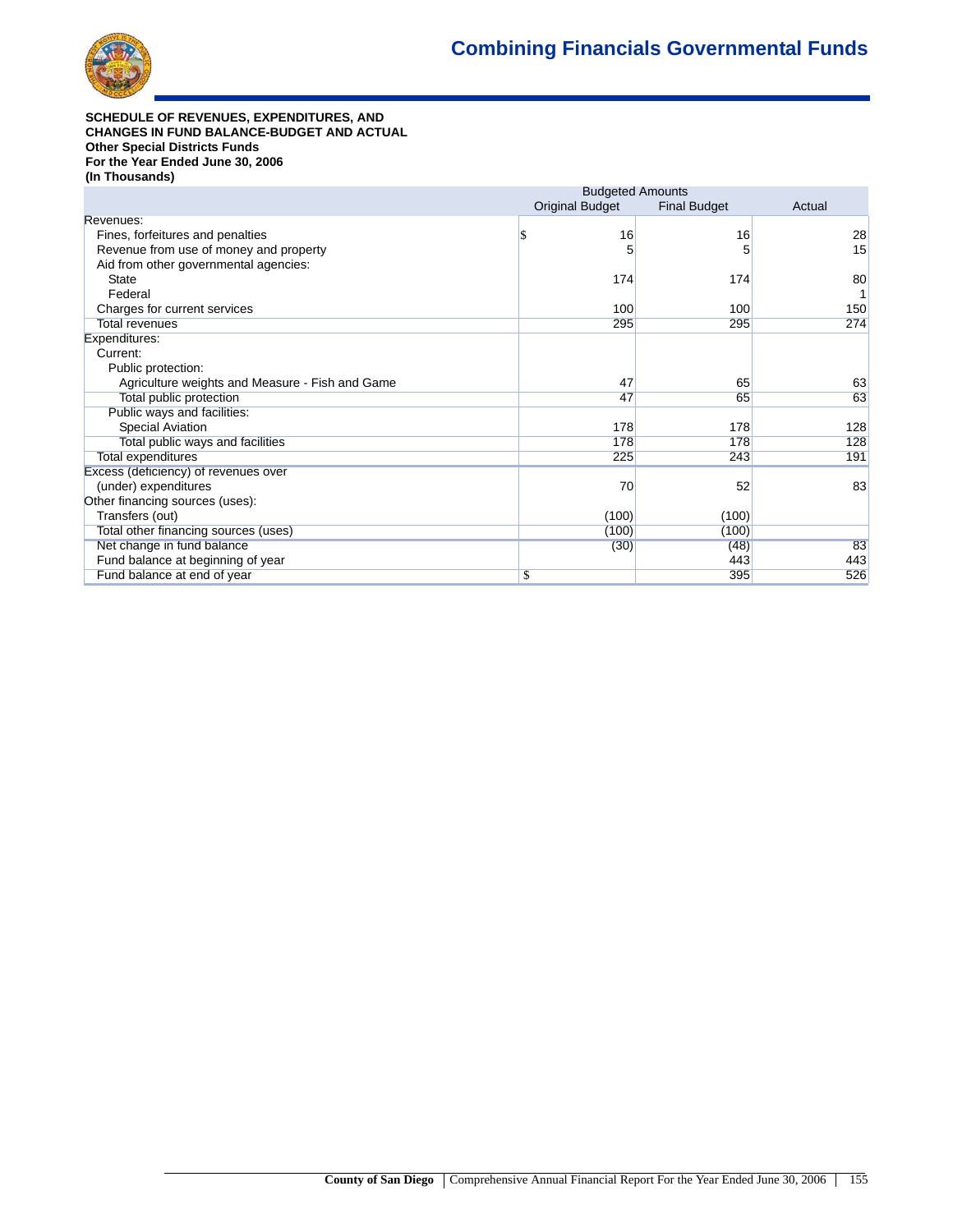

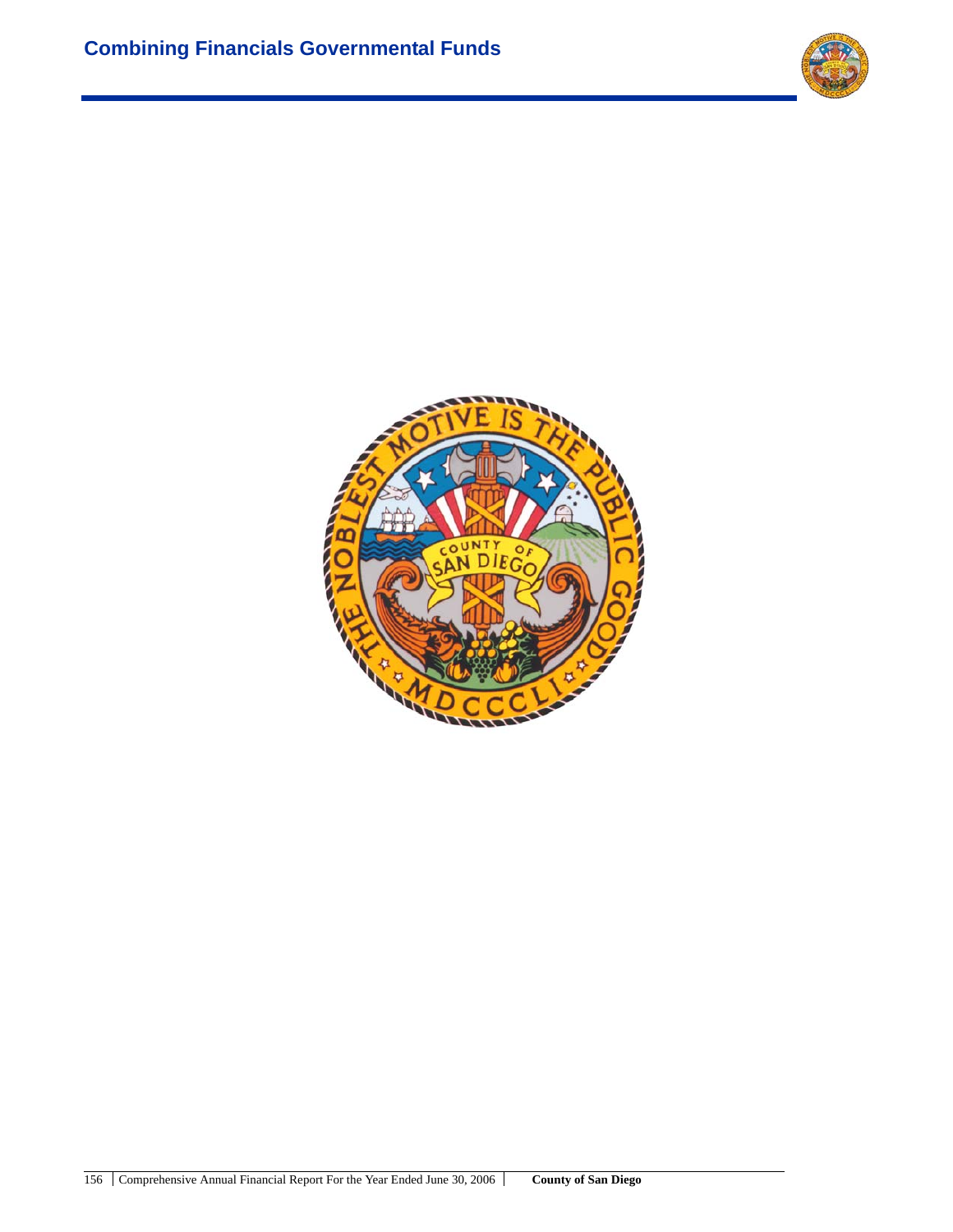

## **ENTERPRISE FUNDS**

Enterprise funds are used to account for operations that are financed and operated in a manner similar to private business enterprises where the intent of the governing body is that the costs of providing goods or services to the general public on a continuing basis be financed or recovered primarily through user charges; or where the governing body has decided that periodic determination of net income is appropriate for accountability purposes.

## **AIRPORT FUND**

This fund is used to account for the maintenance, operations and development of County airports. A major objective of the airport program is to purchase and develop airport property in order to create tax revenues and create jobs in the private sector.

## **WASTEWATER MANAGEMENT**

This fund is used to account for operational services and support provided to sanitation districts governed by the Board of Supervisors.

## **SANITATION DISTRICTS FUND**

This fund is used to account for the activities of all individual sanitation districts governed by the County Board of Supervisors.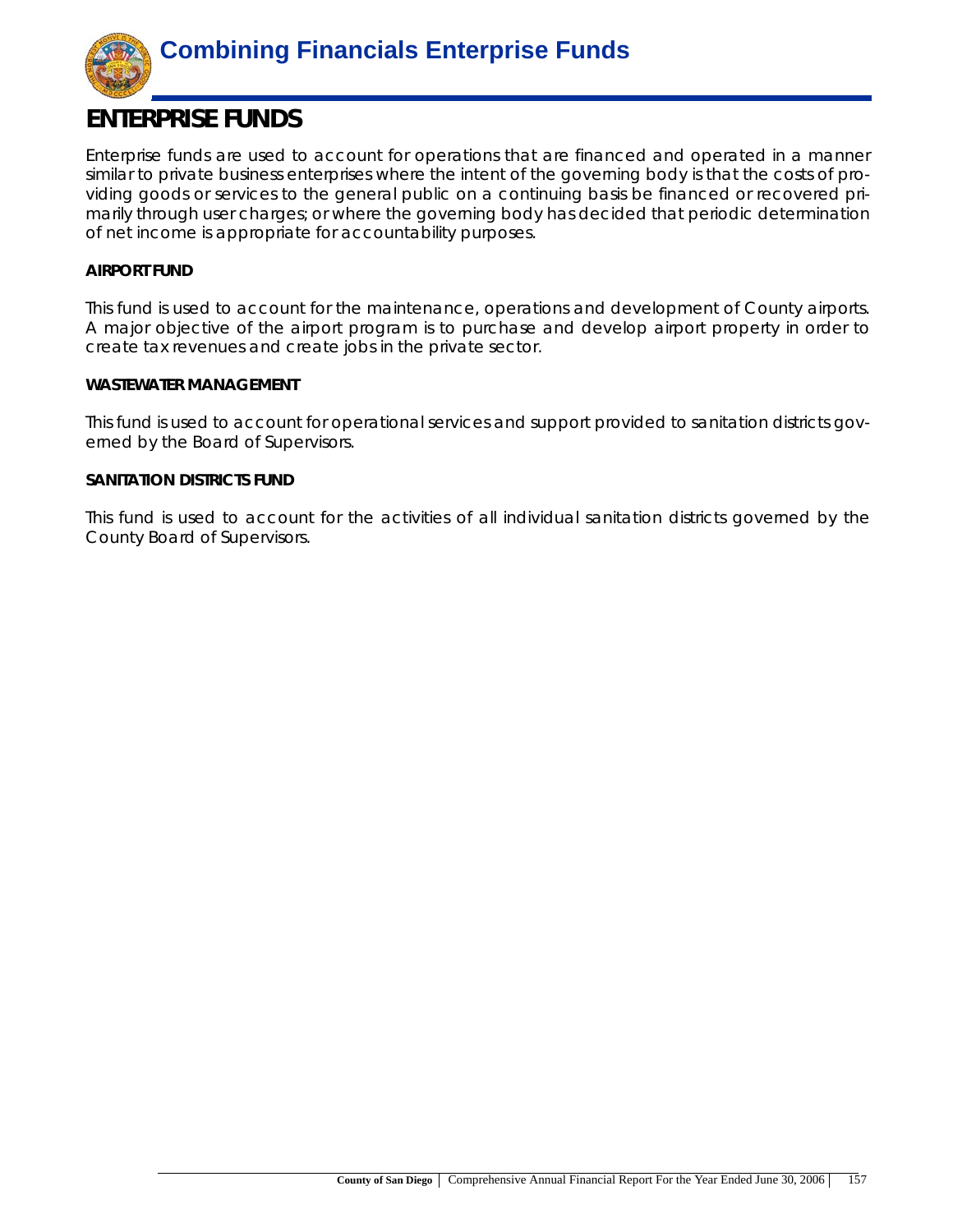

#### **COMBINING STATEMENT OF NET ASSETS ENTERPRISE FUNDS June 30, 2006 (In thousands)**

| <b>ASSETS</b><br>Current assets:<br>$\boldsymbol{\mathsf{s}}$<br>Pooled cash and investments<br>2,870<br>78,286<br>15,780<br>59,636<br>1,964<br>39<br>808<br>Receivables, net<br>2,811<br>2<br>Property taxes receivables, net<br>Due from other funds<br>345<br>481<br>174<br>1,000<br>18,089<br>3,390<br>60,620<br><b>Total current assets</b><br>82,099<br>Noncurrent assets:<br>3,363<br>3,363<br>Advances to other funds<br>Capital assets:<br>Land<br>20<br>1,069<br>10,709<br>9,620<br>Construction and contracts in progress<br>14,427<br>13,229<br>27,656<br>1,699<br>47,128<br>Buildings and improvements<br>44,708<br>721<br>Equipment<br>194<br>579<br>479<br>1,252<br>Road network<br>139<br>139<br>64,251<br>Sewer network<br>64,251<br>(533)<br>(20, 934)<br>(29, 494)<br>(50, 961)<br>Accumulated depreciation<br>51,802<br>402<br>51,333<br>103,537<br><b>Total noncurrent assets</b><br>3,792<br>69,891<br>111,953<br>185,636<br><b>Total assets</b><br><b>LIABILITIES</b><br><b>Current liabilities:</b><br>2,411<br>65<br>542<br>3,018<br>Accounts payable<br>67<br>Accrued payroll<br>51<br>118<br>Due to other funds<br>363<br>428<br>397<br>1,188<br>212<br>213<br>Unearned revenue<br>192<br>193<br>Bonds, loans and notes payable<br>22<br>66<br>Compensated absences<br>44<br><b>Total current liabilities</b><br>3,251<br>604<br>4,796<br>941<br>Noncurrent liabilities:<br>Advances from other funds<br>217<br>217<br>2,460<br>92<br>Bonds, loans and notes payable<br>2,552<br>139<br>323<br>184<br>Compensated absences<br>2,599<br>184<br>Total noncurrent liabilities<br>309<br>3,092<br>5,850<br>788<br><b>Total liabilities</b><br>1,250<br>7,888<br><b>NET ASSETS</b><br>Invested in capital assets, net of related debt<br>45,787<br>402<br>51,023<br>97,212<br>18,254<br>2,602<br>59,680<br>80,536<br>Unrestricted<br>$\overline{\mathbb{S}}$<br>64,041<br>3,004<br>110,703<br>177,748<br>Total net assets |                     | Wastewater      | <b>Sanitation Districts</b> | <b>Total Enterprise</b> |
|-------------------------------------------------------------------------------------------------------------------------------------------------------------------------------------------------------------------------------------------------------------------------------------------------------------------------------------------------------------------------------------------------------------------------------------------------------------------------------------------------------------------------------------------------------------------------------------------------------------------------------------------------------------------------------------------------------------------------------------------------------------------------------------------------------------------------------------------------------------------------------------------------------------------------------------------------------------------------------------------------------------------------------------------------------------------------------------------------------------------------------------------------------------------------------------------------------------------------------------------------------------------------------------------------------------------------------------------------------------------------------------------------------------------------------------------------------------------------------------------------------------------------------------------------------------------------------------------------------------------------------------------------------------------------------------------------------------------------------------------------------------------------------------------------------------------------------------------------------------------------------------------------------------------------------------------------|---------------------|-----------------|-----------------------------|-------------------------|
|                                                                                                                                                                                                                                                                                                                                                                                                                                                                                                                                                                                                                                                                                                                                                                                                                                                                                                                                                                                                                                                                                                                                                                                                                                                                                                                                                                                                                                                                                                                                                                                                                                                                                                                                                                                                                                                                                                                                                 | <b>Airport Fund</b> | Management Fund | Fund                        | Funds                   |
|                                                                                                                                                                                                                                                                                                                                                                                                                                                                                                                                                                                                                                                                                                                                                                                                                                                                                                                                                                                                                                                                                                                                                                                                                                                                                                                                                                                                                                                                                                                                                                                                                                                                                                                                                                                                                                                                                                                                                 |                     |                 |                             |                         |
|                                                                                                                                                                                                                                                                                                                                                                                                                                                                                                                                                                                                                                                                                                                                                                                                                                                                                                                                                                                                                                                                                                                                                                                                                                                                                                                                                                                                                                                                                                                                                                                                                                                                                                                                                                                                                                                                                                                                                 |                     |                 |                             |                         |
|                                                                                                                                                                                                                                                                                                                                                                                                                                                                                                                                                                                                                                                                                                                                                                                                                                                                                                                                                                                                                                                                                                                                                                                                                                                                                                                                                                                                                                                                                                                                                                                                                                                                                                                                                                                                                                                                                                                                                 |                     |                 |                             |                         |
|                                                                                                                                                                                                                                                                                                                                                                                                                                                                                                                                                                                                                                                                                                                                                                                                                                                                                                                                                                                                                                                                                                                                                                                                                                                                                                                                                                                                                                                                                                                                                                                                                                                                                                                                                                                                                                                                                                                                                 |                     |                 |                             |                         |
|                                                                                                                                                                                                                                                                                                                                                                                                                                                                                                                                                                                                                                                                                                                                                                                                                                                                                                                                                                                                                                                                                                                                                                                                                                                                                                                                                                                                                                                                                                                                                                                                                                                                                                                                                                                                                                                                                                                                                 |                     |                 |                             |                         |
|                                                                                                                                                                                                                                                                                                                                                                                                                                                                                                                                                                                                                                                                                                                                                                                                                                                                                                                                                                                                                                                                                                                                                                                                                                                                                                                                                                                                                                                                                                                                                                                                                                                                                                                                                                                                                                                                                                                                                 |                     |                 |                             |                         |
|                                                                                                                                                                                                                                                                                                                                                                                                                                                                                                                                                                                                                                                                                                                                                                                                                                                                                                                                                                                                                                                                                                                                                                                                                                                                                                                                                                                                                                                                                                                                                                                                                                                                                                                                                                                                                                                                                                                                                 |                     |                 |                             |                         |
|                                                                                                                                                                                                                                                                                                                                                                                                                                                                                                                                                                                                                                                                                                                                                                                                                                                                                                                                                                                                                                                                                                                                                                                                                                                                                                                                                                                                                                                                                                                                                                                                                                                                                                                                                                                                                                                                                                                                                 |                     |                 |                             |                         |
|                                                                                                                                                                                                                                                                                                                                                                                                                                                                                                                                                                                                                                                                                                                                                                                                                                                                                                                                                                                                                                                                                                                                                                                                                                                                                                                                                                                                                                                                                                                                                                                                                                                                                                                                                                                                                                                                                                                                                 |                     |                 |                             |                         |
|                                                                                                                                                                                                                                                                                                                                                                                                                                                                                                                                                                                                                                                                                                                                                                                                                                                                                                                                                                                                                                                                                                                                                                                                                                                                                                                                                                                                                                                                                                                                                                                                                                                                                                                                                                                                                                                                                                                                                 |                     |                 |                             |                         |
|                                                                                                                                                                                                                                                                                                                                                                                                                                                                                                                                                                                                                                                                                                                                                                                                                                                                                                                                                                                                                                                                                                                                                                                                                                                                                                                                                                                                                                                                                                                                                                                                                                                                                                                                                                                                                                                                                                                                                 |                     |                 |                             |                         |
|                                                                                                                                                                                                                                                                                                                                                                                                                                                                                                                                                                                                                                                                                                                                                                                                                                                                                                                                                                                                                                                                                                                                                                                                                                                                                                                                                                                                                                                                                                                                                                                                                                                                                                                                                                                                                                                                                                                                                 |                     |                 |                             |                         |
|                                                                                                                                                                                                                                                                                                                                                                                                                                                                                                                                                                                                                                                                                                                                                                                                                                                                                                                                                                                                                                                                                                                                                                                                                                                                                                                                                                                                                                                                                                                                                                                                                                                                                                                                                                                                                                                                                                                                                 |                     |                 |                             |                         |
|                                                                                                                                                                                                                                                                                                                                                                                                                                                                                                                                                                                                                                                                                                                                                                                                                                                                                                                                                                                                                                                                                                                                                                                                                                                                                                                                                                                                                                                                                                                                                                                                                                                                                                                                                                                                                                                                                                                                                 |                     |                 |                             |                         |
|                                                                                                                                                                                                                                                                                                                                                                                                                                                                                                                                                                                                                                                                                                                                                                                                                                                                                                                                                                                                                                                                                                                                                                                                                                                                                                                                                                                                                                                                                                                                                                                                                                                                                                                                                                                                                                                                                                                                                 |                     |                 |                             |                         |
|                                                                                                                                                                                                                                                                                                                                                                                                                                                                                                                                                                                                                                                                                                                                                                                                                                                                                                                                                                                                                                                                                                                                                                                                                                                                                                                                                                                                                                                                                                                                                                                                                                                                                                                                                                                                                                                                                                                                                 |                     |                 |                             |                         |
|                                                                                                                                                                                                                                                                                                                                                                                                                                                                                                                                                                                                                                                                                                                                                                                                                                                                                                                                                                                                                                                                                                                                                                                                                                                                                                                                                                                                                                                                                                                                                                                                                                                                                                                                                                                                                                                                                                                                                 |                     |                 |                             |                         |
|                                                                                                                                                                                                                                                                                                                                                                                                                                                                                                                                                                                                                                                                                                                                                                                                                                                                                                                                                                                                                                                                                                                                                                                                                                                                                                                                                                                                                                                                                                                                                                                                                                                                                                                                                                                                                                                                                                                                                 |                     |                 |                             |                         |
|                                                                                                                                                                                                                                                                                                                                                                                                                                                                                                                                                                                                                                                                                                                                                                                                                                                                                                                                                                                                                                                                                                                                                                                                                                                                                                                                                                                                                                                                                                                                                                                                                                                                                                                                                                                                                                                                                                                                                 |                     |                 |                             |                         |
|                                                                                                                                                                                                                                                                                                                                                                                                                                                                                                                                                                                                                                                                                                                                                                                                                                                                                                                                                                                                                                                                                                                                                                                                                                                                                                                                                                                                                                                                                                                                                                                                                                                                                                                                                                                                                                                                                                                                                 |                     |                 |                             |                         |
|                                                                                                                                                                                                                                                                                                                                                                                                                                                                                                                                                                                                                                                                                                                                                                                                                                                                                                                                                                                                                                                                                                                                                                                                                                                                                                                                                                                                                                                                                                                                                                                                                                                                                                                                                                                                                                                                                                                                                 |                     |                 |                             |                         |
|                                                                                                                                                                                                                                                                                                                                                                                                                                                                                                                                                                                                                                                                                                                                                                                                                                                                                                                                                                                                                                                                                                                                                                                                                                                                                                                                                                                                                                                                                                                                                                                                                                                                                                                                                                                                                                                                                                                                                 |                     |                 |                             |                         |
|                                                                                                                                                                                                                                                                                                                                                                                                                                                                                                                                                                                                                                                                                                                                                                                                                                                                                                                                                                                                                                                                                                                                                                                                                                                                                                                                                                                                                                                                                                                                                                                                                                                                                                                                                                                                                                                                                                                                                 |                     |                 |                             |                         |
|                                                                                                                                                                                                                                                                                                                                                                                                                                                                                                                                                                                                                                                                                                                                                                                                                                                                                                                                                                                                                                                                                                                                                                                                                                                                                                                                                                                                                                                                                                                                                                                                                                                                                                                                                                                                                                                                                                                                                 |                     |                 |                             |                         |
|                                                                                                                                                                                                                                                                                                                                                                                                                                                                                                                                                                                                                                                                                                                                                                                                                                                                                                                                                                                                                                                                                                                                                                                                                                                                                                                                                                                                                                                                                                                                                                                                                                                                                                                                                                                                                                                                                                                                                 |                     |                 |                             |                         |
|                                                                                                                                                                                                                                                                                                                                                                                                                                                                                                                                                                                                                                                                                                                                                                                                                                                                                                                                                                                                                                                                                                                                                                                                                                                                                                                                                                                                                                                                                                                                                                                                                                                                                                                                                                                                                                                                                                                                                 |                     |                 |                             |                         |
|                                                                                                                                                                                                                                                                                                                                                                                                                                                                                                                                                                                                                                                                                                                                                                                                                                                                                                                                                                                                                                                                                                                                                                                                                                                                                                                                                                                                                                                                                                                                                                                                                                                                                                                                                                                                                                                                                                                                                 |                     |                 |                             |                         |
|                                                                                                                                                                                                                                                                                                                                                                                                                                                                                                                                                                                                                                                                                                                                                                                                                                                                                                                                                                                                                                                                                                                                                                                                                                                                                                                                                                                                                                                                                                                                                                                                                                                                                                                                                                                                                                                                                                                                                 |                     |                 |                             |                         |
|                                                                                                                                                                                                                                                                                                                                                                                                                                                                                                                                                                                                                                                                                                                                                                                                                                                                                                                                                                                                                                                                                                                                                                                                                                                                                                                                                                                                                                                                                                                                                                                                                                                                                                                                                                                                                                                                                                                                                 |                     |                 |                             |                         |
|                                                                                                                                                                                                                                                                                                                                                                                                                                                                                                                                                                                                                                                                                                                                                                                                                                                                                                                                                                                                                                                                                                                                                                                                                                                                                                                                                                                                                                                                                                                                                                                                                                                                                                                                                                                                                                                                                                                                                 |                     |                 |                             |                         |
|                                                                                                                                                                                                                                                                                                                                                                                                                                                                                                                                                                                                                                                                                                                                                                                                                                                                                                                                                                                                                                                                                                                                                                                                                                                                                                                                                                                                                                                                                                                                                                                                                                                                                                                                                                                                                                                                                                                                                 |                     |                 |                             |                         |
|                                                                                                                                                                                                                                                                                                                                                                                                                                                                                                                                                                                                                                                                                                                                                                                                                                                                                                                                                                                                                                                                                                                                                                                                                                                                                                                                                                                                                                                                                                                                                                                                                                                                                                                                                                                                                                                                                                                                                 |                     |                 |                             |                         |
|                                                                                                                                                                                                                                                                                                                                                                                                                                                                                                                                                                                                                                                                                                                                                                                                                                                                                                                                                                                                                                                                                                                                                                                                                                                                                                                                                                                                                                                                                                                                                                                                                                                                                                                                                                                                                                                                                                                                                 |                     |                 |                             |                         |
|                                                                                                                                                                                                                                                                                                                                                                                                                                                                                                                                                                                                                                                                                                                                                                                                                                                                                                                                                                                                                                                                                                                                                                                                                                                                                                                                                                                                                                                                                                                                                                                                                                                                                                                                                                                                                                                                                                                                                 |                     |                 |                             |                         |
|                                                                                                                                                                                                                                                                                                                                                                                                                                                                                                                                                                                                                                                                                                                                                                                                                                                                                                                                                                                                                                                                                                                                                                                                                                                                                                                                                                                                                                                                                                                                                                                                                                                                                                                                                                                                                                                                                                                                                 |                     |                 |                             |                         |
|                                                                                                                                                                                                                                                                                                                                                                                                                                                                                                                                                                                                                                                                                                                                                                                                                                                                                                                                                                                                                                                                                                                                                                                                                                                                                                                                                                                                                                                                                                                                                                                                                                                                                                                                                                                                                                                                                                                                                 |                     |                 |                             |                         |
|                                                                                                                                                                                                                                                                                                                                                                                                                                                                                                                                                                                                                                                                                                                                                                                                                                                                                                                                                                                                                                                                                                                                                                                                                                                                                                                                                                                                                                                                                                                                                                                                                                                                                                                                                                                                                                                                                                                                                 |                     |                 |                             |                         |
|                                                                                                                                                                                                                                                                                                                                                                                                                                                                                                                                                                                                                                                                                                                                                                                                                                                                                                                                                                                                                                                                                                                                                                                                                                                                                                                                                                                                                                                                                                                                                                                                                                                                                                                                                                                                                                                                                                                                                 |                     |                 |                             |                         |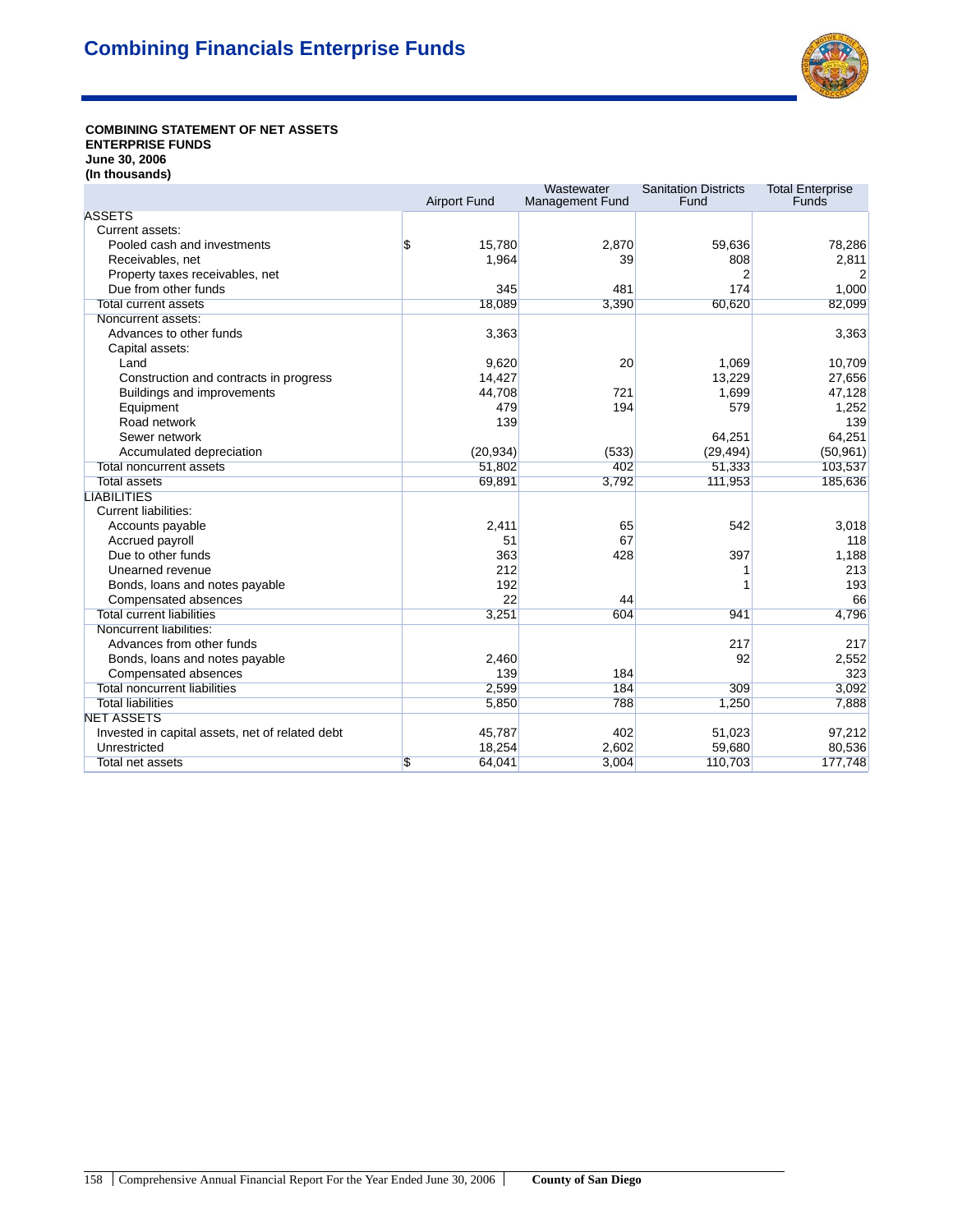

### **COMBINING STATEMENT OF REVENUES, EXPENSES, AND CHANGES IN FUND NET ASSETS - ENTERPRISE FUNDS For the Year Ended June 30, 2006**

|  | (In Thousands) |
|--|----------------|
|--|----------------|

|                                                  |                     | Wastewater             | <b>Sanitation Districts</b> | <b>Total Enterprise</b> |
|--------------------------------------------------|---------------------|------------------------|-----------------------------|-------------------------|
|                                                  | <b>Airport Fund</b> | <b>Management Fund</b> | Fund                        | Funds                   |
| <b>OPERATING REVENUES</b>                        |                     |                        |                             |                         |
| Charges for current services                     | S.<br>7,055         | 4,322                  | 17,230                      | 28,607                  |
| <b>Miscellaneous</b>                             | 156                 |                        |                             | 161                     |
| Total operating revenues                         | 7,211               | 4,327                  | 17,230                      | 28,768                  |
| <b>OPERATING EXPENSES</b>                        |                     |                        |                             |                         |
| <b>Salaries</b>                                  | 2,564               | 3,411                  |                             | 5,975                   |
| Repairs and maintenance                          | 422                 | 91                     | 3,620                       | 4,133                   |
| Equipment rental                                 | 241                 | 282                    |                             | 523                     |
| Sewage processing                                |                     |                        | 8,696                       | 8,696                   |
| <b>Contracted services</b>                       | 2,558               | 756                    |                             | 3,314                   |
| Depreciation                                     | 1,070               | 19                     | 1,374                       | 2,463                   |
| <b>Utilities</b>                                 | 125                 | 12                     |                             | 137                     |
| Cost of material                                 |                     | $\overline{2}$         |                             |                         |
| Other operating expenses                         | 541                 | 268                    | 571                         | 1,380                   |
| Total operating expenses                         | 7,521               | 4,841                  | 14,261                      | 26,623                  |
| Operating income (loss)                          | (310)               | (514)                  | 2,969                       | 2,145                   |
| NONOPERATING REVENUES (EXPENSES)                 |                     |                        |                             |                         |
| Grants                                           | 9,994               |                        |                             | 9,994                   |
| Interest and dividends                           | 5,214               | 85                     | 2,102                       | 7,401                   |
| Interest expense                                 | (159)               |                        | (19)                        | (178)                   |
| Loss on disposal of assets                       |                     |                        | (853)                       | (853)                   |
| Other nonoperating revenues                      | 46                  |                        |                             | 46                      |
| Total nonoperating revenues (expenses)           | 15,095              | 85                     | 1,230                       | 16,410                  |
| Income (loss) before contributions and transfers | 14,785              | (429)                  | 4,199                       | 18,555                  |
| Capital contributions                            |                     |                        | 58                          | 58                      |
| Transfers in                                     |                     |                        | 107                         | 107                     |
| <b>Transfers out</b>                             | (1,046)             | (151)                  |                             | (1, 197)                |
| Net change in net assets                         | 13,739              | (580)                  | 4,364                       | 17,523                  |
| Net assets (deficits) at beginning of year       | 50,302              | 3,584                  | 106,339                     | 160,225                 |
| Net assets (deficits) at end of year             | 64,041<br>\$        | 3,004                  | 110,703                     | 177,748                 |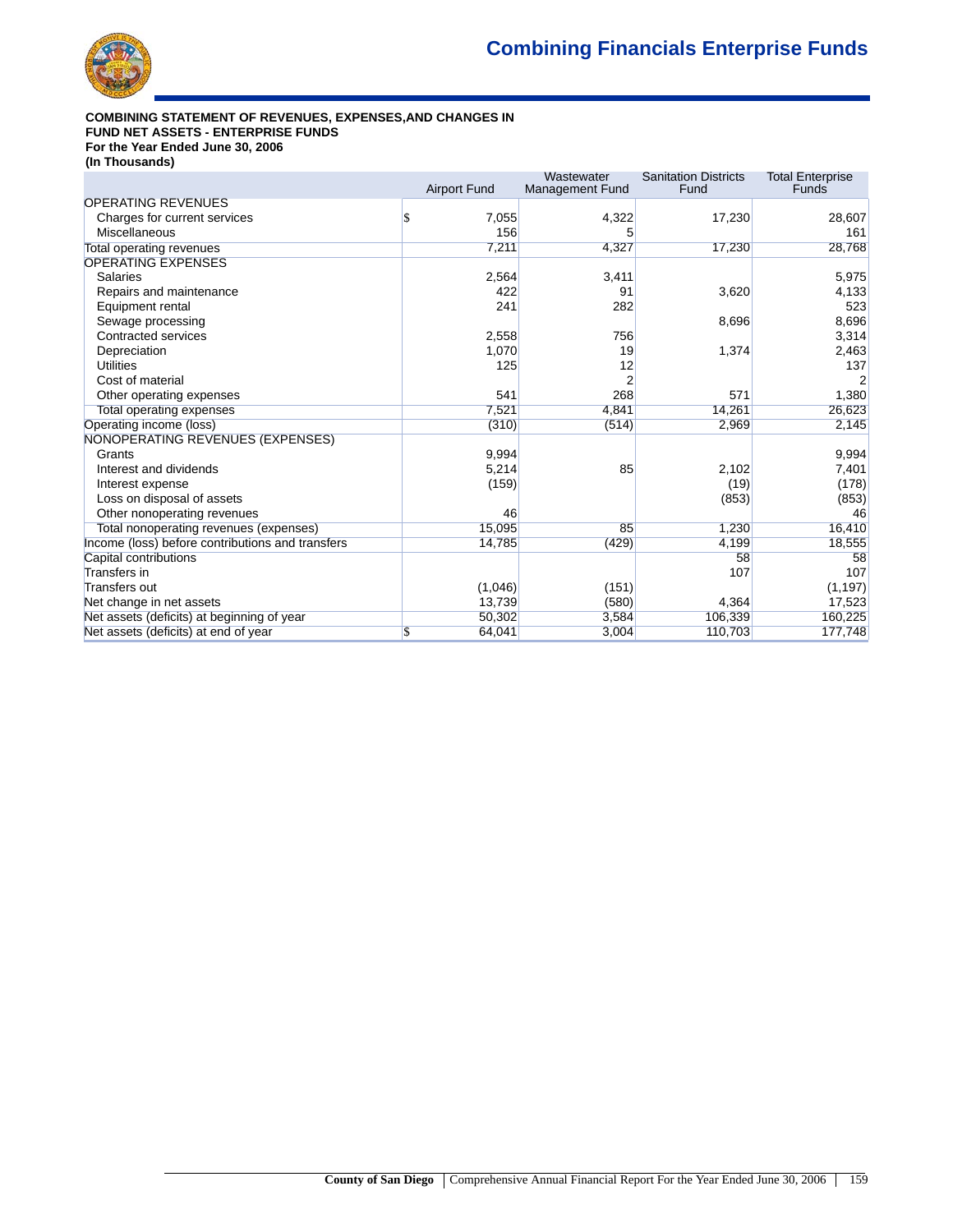

#### **COMBINING STATEMENT OF CASH FLOWS ENTERPRISE FUNDS For the Year Ended June 30, 2006 (In Thousands)**

| Cash flows from operating activities:<br>Cash received from customers<br>\$<br>7,006<br>17,236<br>24,242<br>4,970<br>Cash received from other funds<br>4,970<br>(1, 188)<br>Cash payments to suppliers<br>(3,730)<br>(10, 419)<br>(15, 337)<br>Cash payments to employees<br>(2,612)<br>(3, 454)<br>(6,066)<br>Cash payments to other funds<br>(336)<br>(4, 115)<br>(3,779)<br>Other payments<br>(308)<br>(58)<br>(299)<br>(665)<br>20<br>270<br>2,739<br>Net cash provided (used) by operating activities<br>3,029<br>Cash flows from noncapital financing activities:<br>Operating grants<br>8,308<br>8,308<br>Transfers from other funds<br>106<br>106<br>Transfers to other funds<br>(1,046)<br>(151)<br>(1, 197)<br>5,949<br>5,949<br>Collections on advances to other funds<br>333<br>Other noncapital increases<br>333<br>Net cash provided (used) by non-capital financing<br>13,544<br>106<br>(151)<br>13,499<br>activities<br>Cash flows from capital financing activities:<br>Acquisition of capital assets<br>(8,749)<br>(13, 612)<br>(4,863)<br>Proceeds from sale of assets<br>Retirement of capital leases, bonds and loans<br>(179)<br>(2)<br>(181)<br>Interest paid on long-term debt<br>(159)<br>(17)<br>(176)<br>Net cash provided (used) by capital and related<br>(4,882)<br>(9,087)<br>(13,969)<br>financing activities<br>Cash flows from investing activities:<br>4,862<br>73<br>1,844<br>6,779<br>Interest<br>192<br>9,339<br>(193)<br>9,338<br>6,441<br>2,678<br>59,829<br>68,948<br>Cash and cash equivalents - beginning of year<br>Cash and cash equivalents - end of year<br>15,780<br>2,870<br>59,636<br>78,286<br>Reconciliation of operating income (loss) to net cash<br>provided by (used in) operating activities:<br>Operating income (loss)<br>(310)<br>(514)<br>2,969<br>2,145<br>Adjustments for non-cash activities:<br>Inc (dec) in compensated absences<br>21<br>44<br>65<br>Inc (dec) in accrued payroll<br>(67)<br>(86)<br>(153)<br>Inc (dec) in due to other funds<br>189<br>332<br>(605)<br>(84)<br>Inc (dec) in accounts payable<br>(554)<br>29<br>(832)<br>(1, 357)<br>Inc (dec) in deferred credits and other liabilities<br>(26)<br>2<br>(24)<br>73<br>Dec (inc) in accounts and notes receivable<br>82<br>8<br>(17)<br>Dec (inc) in due from other funds<br>(385)<br>438<br>(99)<br>(152)<br>1,070<br>Depreciation<br>19<br>1,374<br>2,463<br>Net cash provided by (used in) operating activities<br>20<br>270<br>2,739<br>3,029<br>Non-Cash investing and capital financing activities:<br><b>Accrued Interest</b><br>61<br>28<br>615<br>704 |                                                      |                     | Wastewater             | <b>Sanitation Districts</b><br>Fund | <b>Total Enterprise</b><br><b>Funds</b> |
|---------------------------------------------------------------------------------------------------------------------------------------------------------------------------------------------------------------------------------------------------------------------------------------------------------------------------------------------------------------------------------------------------------------------------------------------------------------------------------------------------------------------------------------------------------------------------------------------------------------------------------------------------------------------------------------------------------------------------------------------------------------------------------------------------------------------------------------------------------------------------------------------------------------------------------------------------------------------------------------------------------------------------------------------------------------------------------------------------------------------------------------------------------------------------------------------------------------------------------------------------------------------------------------------------------------------------------------------------------------------------------------------------------------------------------------------------------------------------------------------------------------------------------------------------------------------------------------------------------------------------------------------------------------------------------------------------------------------------------------------------------------------------------------------------------------------------------------------------------------------------------------------------------------------------------------------------------------------------------------------------------------------------------------------------------------------------------------------------------------------------------------------------------------------------------------------------------------------------------------------------------------------------------------------------------------------------------------------------------------------------------------------------------------------------------------------------------------------------------------------------------------------------------------------------------------------------------------------------|------------------------------------------------------|---------------------|------------------------|-------------------------------------|-----------------------------------------|
|                                                                                                                                                                                                                                                                                                                                                                                                                                                                                                                                                                                                                                                                                                                                                                                                                                                                                                                                                                                                                                                                                                                                                                                                                                                                                                                                                                                                                                                                                                                                                                                                                                                                                                                                                                                                                                                                                                                                                                                                                                                                                                                                                                                                                                                                                                                                                                                                                                                                                                                                                                                                   |                                                      | <b>Airport Fund</b> | <b>Management Fund</b> |                                     |                                         |
|                                                                                                                                                                                                                                                                                                                                                                                                                                                                                                                                                                                                                                                                                                                                                                                                                                                                                                                                                                                                                                                                                                                                                                                                                                                                                                                                                                                                                                                                                                                                                                                                                                                                                                                                                                                                                                                                                                                                                                                                                                                                                                                                                                                                                                                                                                                                                                                                                                                                                                                                                                                                   |                                                      |                     |                        |                                     |                                         |
|                                                                                                                                                                                                                                                                                                                                                                                                                                                                                                                                                                                                                                                                                                                                                                                                                                                                                                                                                                                                                                                                                                                                                                                                                                                                                                                                                                                                                                                                                                                                                                                                                                                                                                                                                                                                                                                                                                                                                                                                                                                                                                                                                                                                                                                                                                                                                                                                                                                                                                                                                                                                   |                                                      |                     |                        |                                     |                                         |
|                                                                                                                                                                                                                                                                                                                                                                                                                                                                                                                                                                                                                                                                                                                                                                                                                                                                                                                                                                                                                                                                                                                                                                                                                                                                                                                                                                                                                                                                                                                                                                                                                                                                                                                                                                                                                                                                                                                                                                                                                                                                                                                                                                                                                                                                                                                                                                                                                                                                                                                                                                                                   |                                                      |                     |                        |                                     |                                         |
|                                                                                                                                                                                                                                                                                                                                                                                                                                                                                                                                                                                                                                                                                                                                                                                                                                                                                                                                                                                                                                                                                                                                                                                                                                                                                                                                                                                                                                                                                                                                                                                                                                                                                                                                                                                                                                                                                                                                                                                                                                                                                                                                                                                                                                                                                                                                                                                                                                                                                                                                                                                                   |                                                      |                     |                        |                                     |                                         |
|                                                                                                                                                                                                                                                                                                                                                                                                                                                                                                                                                                                                                                                                                                                                                                                                                                                                                                                                                                                                                                                                                                                                                                                                                                                                                                                                                                                                                                                                                                                                                                                                                                                                                                                                                                                                                                                                                                                                                                                                                                                                                                                                                                                                                                                                                                                                                                                                                                                                                                                                                                                                   |                                                      |                     |                        |                                     |                                         |
|                                                                                                                                                                                                                                                                                                                                                                                                                                                                                                                                                                                                                                                                                                                                                                                                                                                                                                                                                                                                                                                                                                                                                                                                                                                                                                                                                                                                                                                                                                                                                                                                                                                                                                                                                                                                                                                                                                                                                                                                                                                                                                                                                                                                                                                                                                                                                                                                                                                                                                                                                                                                   |                                                      |                     |                        |                                     |                                         |
|                                                                                                                                                                                                                                                                                                                                                                                                                                                                                                                                                                                                                                                                                                                                                                                                                                                                                                                                                                                                                                                                                                                                                                                                                                                                                                                                                                                                                                                                                                                                                                                                                                                                                                                                                                                                                                                                                                                                                                                                                                                                                                                                                                                                                                                                                                                                                                                                                                                                                                                                                                                                   |                                                      |                     |                        |                                     |                                         |
|                                                                                                                                                                                                                                                                                                                                                                                                                                                                                                                                                                                                                                                                                                                                                                                                                                                                                                                                                                                                                                                                                                                                                                                                                                                                                                                                                                                                                                                                                                                                                                                                                                                                                                                                                                                                                                                                                                                                                                                                                                                                                                                                                                                                                                                                                                                                                                                                                                                                                                                                                                                                   |                                                      |                     |                        |                                     |                                         |
|                                                                                                                                                                                                                                                                                                                                                                                                                                                                                                                                                                                                                                                                                                                                                                                                                                                                                                                                                                                                                                                                                                                                                                                                                                                                                                                                                                                                                                                                                                                                                                                                                                                                                                                                                                                                                                                                                                                                                                                                                                                                                                                                                                                                                                                                                                                                                                                                                                                                                                                                                                                                   |                                                      |                     |                        |                                     |                                         |
|                                                                                                                                                                                                                                                                                                                                                                                                                                                                                                                                                                                                                                                                                                                                                                                                                                                                                                                                                                                                                                                                                                                                                                                                                                                                                                                                                                                                                                                                                                                                                                                                                                                                                                                                                                                                                                                                                                                                                                                                                                                                                                                                                                                                                                                                                                                                                                                                                                                                                                                                                                                                   |                                                      |                     |                        |                                     |                                         |
|                                                                                                                                                                                                                                                                                                                                                                                                                                                                                                                                                                                                                                                                                                                                                                                                                                                                                                                                                                                                                                                                                                                                                                                                                                                                                                                                                                                                                                                                                                                                                                                                                                                                                                                                                                                                                                                                                                                                                                                                                                                                                                                                                                                                                                                                                                                                                                                                                                                                                                                                                                                                   |                                                      |                     |                        |                                     |                                         |
|                                                                                                                                                                                                                                                                                                                                                                                                                                                                                                                                                                                                                                                                                                                                                                                                                                                                                                                                                                                                                                                                                                                                                                                                                                                                                                                                                                                                                                                                                                                                                                                                                                                                                                                                                                                                                                                                                                                                                                                                                                                                                                                                                                                                                                                                                                                                                                                                                                                                                                                                                                                                   |                                                      |                     |                        |                                     |                                         |
|                                                                                                                                                                                                                                                                                                                                                                                                                                                                                                                                                                                                                                                                                                                                                                                                                                                                                                                                                                                                                                                                                                                                                                                                                                                                                                                                                                                                                                                                                                                                                                                                                                                                                                                                                                                                                                                                                                                                                                                                                                                                                                                                                                                                                                                                                                                                                                                                                                                                                                                                                                                                   |                                                      |                     |                        |                                     |                                         |
|                                                                                                                                                                                                                                                                                                                                                                                                                                                                                                                                                                                                                                                                                                                                                                                                                                                                                                                                                                                                                                                                                                                                                                                                                                                                                                                                                                                                                                                                                                                                                                                                                                                                                                                                                                                                                                                                                                                                                                                                                                                                                                                                                                                                                                                                                                                                                                                                                                                                                                                                                                                                   |                                                      |                     |                        |                                     |                                         |
|                                                                                                                                                                                                                                                                                                                                                                                                                                                                                                                                                                                                                                                                                                                                                                                                                                                                                                                                                                                                                                                                                                                                                                                                                                                                                                                                                                                                                                                                                                                                                                                                                                                                                                                                                                                                                                                                                                                                                                                                                                                                                                                                                                                                                                                                                                                                                                                                                                                                                                                                                                                                   |                                                      |                     |                        |                                     |                                         |
|                                                                                                                                                                                                                                                                                                                                                                                                                                                                                                                                                                                                                                                                                                                                                                                                                                                                                                                                                                                                                                                                                                                                                                                                                                                                                                                                                                                                                                                                                                                                                                                                                                                                                                                                                                                                                                                                                                                                                                                                                                                                                                                                                                                                                                                                                                                                                                                                                                                                                                                                                                                                   |                                                      |                     |                        |                                     |                                         |
|                                                                                                                                                                                                                                                                                                                                                                                                                                                                                                                                                                                                                                                                                                                                                                                                                                                                                                                                                                                                                                                                                                                                                                                                                                                                                                                                                                                                                                                                                                                                                                                                                                                                                                                                                                                                                                                                                                                                                                                                                                                                                                                                                                                                                                                                                                                                                                                                                                                                                                                                                                                                   |                                                      |                     |                        |                                     |                                         |
|                                                                                                                                                                                                                                                                                                                                                                                                                                                                                                                                                                                                                                                                                                                                                                                                                                                                                                                                                                                                                                                                                                                                                                                                                                                                                                                                                                                                                                                                                                                                                                                                                                                                                                                                                                                                                                                                                                                                                                                                                                                                                                                                                                                                                                                                                                                                                                                                                                                                                                                                                                                                   |                                                      |                     |                        |                                     |                                         |
|                                                                                                                                                                                                                                                                                                                                                                                                                                                                                                                                                                                                                                                                                                                                                                                                                                                                                                                                                                                                                                                                                                                                                                                                                                                                                                                                                                                                                                                                                                                                                                                                                                                                                                                                                                                                                                                                                                                                                                                                                                                                                                                                                                                                                                                                                                                                                                                                                                                                                                                                                                                                   |                                                      |                     |                        |                                     |                                         |
|                                                                                                                                                                                                                                                                                                                                                                                                                                                                                                                                                                                                                                                                                                                                                                                                                                                                                                                                                                                                                                                                                                                                                                                                                                                                                                                                                                                                                                                                                                                                                                                                                                                                                                                                                                                                                                                                                                                                                                                                                                                                                                                                                                                                                                                                                                                                                                                                                                                                                                                                                                                                   |                                                      |                     |                        |                                     |                                         |
|                                                                                                                                                                                                                                                                                                                                                                                                                                                                                                                                                                                                                                                                                                                                                                                                                                                                                                                                                                                                                                                                                                                                                                                                                                                                                                                                                                                                                                                                                                                                                                                                                                                                                                                                                                                                                                                                                                                                                                                                                                                                                                                                                                                                                                                                                                                                                                                                                                                                                                                                                                                                   |                                                      |                     |                        |                                     |                                         |
|                                                                                                                                                                                                                                                                                                                                                                                                                                                                                                                                                                                                                                                                                                                                                                                                                                                                                                                                                                                                                                                                                                                                                                                                                                                                                                                                                                                                                                                                                                                                                                                                                                                                                                                                                                                                                                                                                                                                                                                                                                                                                                                                                                                                                                                                                                                                                                                                                                                                                                                                                                                                   |                                                      |                     |                        |                                     |                                         |
|                                                                                                                                                                                                                                                                                                                                                                                                                                                                                                                                                                                                                                                                                                                                                                                                                                                                                                                                                                                                                                                                                                                                                                                                                                                                                                                                                                                                                                                                                                                                                                                                                                                                                                                                                                                                                                                                                                                                                                                                                                                                                                                                                                                                                                                                                                                                                                                                                                                                                                                                                                                                   |                                                      |                     |                        |                                     |                                         |
|                                                                                                                                                                                                                                                                                                                                                                                                                                                                                                                                                                                                                                                                                                                                                                                                                                                                                                                                                                                                                                                                                                                                                                                                                                                                                                                                                                                                                                                                                                                                                                                                                                                                                                                                                                                                                                                                                                                                                                                                                                                                                                                                                                                                                                                                                                                                                                                                                                                                                                                                                                                                   |                                                      |                     |                        |                                     |                                         |
|                                                                                                                                                                                                                                                                                                                                                                                                                                                                                                                                                                                                                                                                                                                                                                                                                                                                                                                                                                                                                                                                                                                                                                                                                                                                                                                                                                                                                                                                                                                                                                                                                                                                                                                                                                                                                                                                                                                                                                                                                                                                                                                                                                                                                                                                                                                                                                                                                                                                                                                                                                                                   | Net increase (decrease) in cash and cash equivalents |                     |                        |                                     |                                         |
|                                                                                                                                                                                                                                                                                                                                                                                                                                                                                                                                                                                                                                                                                                                                                                                                                                                                                                                                                                                                                                                                                                                                                                                                                                                                                                                                                                                                                                                                                                                                                                                                                                                                                                                                                                                                                                                                                                                                                                                                                                                                                                                                                                                                                                                                                                                                                                                                                                                                                                                                                                                                   |                                                      |                     |                        |                                     |                                         |
|                                                                                                                                                                                                                                                                                                                                                                                                                                                                                                                                                                                                                                                                                                                                                                                                                                                                                                                                                                                                                                                                                                                                                                                                                                                                                                                                                                                                                                                                                                                                                                                                                                                                                                                                                                                                                                                                                                                                                                                                                                                                                                                                                                                                                                                                                                                                                                                                                                                                                                                                                                                                   |                                                      |                     |                        |                                     |                                         |
|                                                                                                                                                                                                                                                                                                                                                                                                                                                                                                                                                                                                                                                                                                                                                                                                                                                                                                                                                                                                                                                                                                                                                                                                                                                                                                                                                                                                                                                                                                                                                                                                                                                                                                                                                                                                                                                                                                                                                                                                                                                                                                                                                                                                                                                                                                                                                                                                                                                                                                                                                                                                   |                                                      |                     |                        |                                     |                                         |
|                                                                                                                                                                                                                                                                                                                                                                                                                                                                                                                                                                                                                                                                                                                                                                                                                                                                                                                                                                                                                                                                                                                                                                                                                                                                                                                                                                                                                                                                                                                                                                                                                                                                                                                                                                                                                                                                                                                                                                                                                                                                                                                                                                                                                                                                                                                                                                                                                                                                                                                                                                                                   |                                                      |                     |                        |                                     |                                         |
|                                                                                                                                                                                                                                                                                                                                                                                                                                                                                                                                                                                                                                                                                                                                                                                                                                                                                                                                                                                                                                                                                                                                                                                                                                                                                                                                                                                                                                                                                                                                                                                                                                                                                                                                                                                                                                                                                                                                                                                                                                                                                                                                                                                                                                                                                                                                                                                                                                                                                                                                                                                                   |                                                      |                     |                        |                                     |                                         |
|                                                                                                                                                                                                                                                                                                                                                                                                                                                                                                                                                                                                                                                                                                                                                                                                                                                                                                                                                                                                                                                                                                                                                                                                                                                                                                                                                                                                                                                                                                                                                                                                                                                                                                                                                                                                                                                                                                                                                                                                                                                                                                                                                                                                                                                                                                                                                                                                                                                                                                                                                                                                   |                                                      |                     |                        |                                     |                                         |
|                                                                                                                                                                                                                                                                                                                                                                                                                                                                                                                                                                                                                                                                                                                                                                                                                                                                                                                                                                                                                                                                                                                                                                                                                                                                                                                                                                                                                                                                                                                                                                                                                                                                                                                                                                                                                                                                                                                                                                                                                                                                                                                                                                                                                                                                                                                                                                                                                                                                                                                                                                                                   |                                                      |                     |                        |                                     |                                         |
|                                                                                                                                                                                                                                                                                                                                                                                                                                                                                                                                                                                                                                                                                                                                                                                                                                                                                                                                                                                                                                                                                                                                                                                                                                                                                                                                                                                                                                                                                                                                                                                                                                                                                                                                                                                                                                                                                                                                                                                                                                                                                                                                                                                                                                                                                                                                                                                                                                                                                                                                                                                                   |                                                      |                     |                        |                                     |                                         |
|                                                                                                                                                                                                                                                                                                                                                                                                                                                                                                                                                                                                                                                                                                                                                                                                                                                                                                                                                                                                                                                                                                                                                                                                                                                                                                                                                                                                                                                                                                                                                                                                                                                                                                                                                                                                                                                                                                                                                                                                                                                                                                                                                                                                                                                                                                                                                                                                                                                                                                                                                                                                   |                                                      |                     |                        |                                     |                                         |
|                                                                                                                                                                                                                                                                                                                                                                                                                                                                                                                                                                                                                                                                                                                                                                                                                                                                                                                                                                                                                                                                                                                                                                                                                                                                                                                                                                                                                                                                                                                                                                                                                                                                                                                                                                                                                                                                                                                                                                                                                                                                                                                                                                                                                                                                                                                                                                                                                                                                                                                                                                                                   |                                                      |                     |                        |                                     |                                         |
|                                                                                                                                                                                                                                                                                                                                                                                                                                                                                                                                                                                                                                                                                                                                                                                                                                                                                                                                                                                                                                                                                                                                                                                                                                                                                                                                                                                                                                                                                                                                                                                                                                                                                                                                                                                                                                                                                                                                                                                                                                                                                                                                                                                                                                                                                                                                                                                                                                                                                                                                                                                                   |                                                      |                     |                        |                                     |                                         |
|                                                                                                                                                                                                                                                                                                                                                                                                                                                                                                                                                                                                                                                                                                                                                                                                                                                                                                                                                                                                                                                                                                                                                                                                                                                                                                                                                                                                                                                                                                                                                                                                                                                                                                                                                                                                                                                                                                                                                                                                                                                                                                                                                                                                                                                                                                                                                                                                                                                                                                                                                                                                   |                                                      |                     |                        |                                     |                                         |
|                                                                                                                                                                                                                                                                                                                                                                                                                                                                                                                                                                                                                                                                                                                                                                                                                                                                                                                                                                                                                                                                                                                                                                                                                                                                                                                                                                                                                                                                                                                                                                                                                                                                                                                                                                                                                                                                                                                                                                                                                                                                                                                                                                                                                                                                                                                                                                                                                                                                                                                                                                                                   |                                                      |                     |                        |                                     |                                         |
|                                                                                                                                                                                                                                                                                                                                                                                                                                                                                                                                                                                                                                                                                                                                                                                                                                                                                                                                                                                                                                                                                                                                                                                                                                                                                                                                                                                                                                                                                                                                                                                                                                                                                                                                                                                                                                                                                                                                                                                                                                                                                                                                                                                                                                                                                                                                                                                                                                                                                                                                                                                                   |                                                      |                     |                        |                                     |                                         |
|                                                                                                                                                                                                                                                                                                                                                                                                                                                                                                                                                                                                                                                                                                                                                                                                                                                                                                                                                                                                                                                                                                                                                                                                                                                                                                                                                                                                                                                                                                                                                                                                                                                                                                                                                                                                                                                                                                                                                                                                                                                                                                                                                                                                                                                                                                                                                                                                                                                                                                                                                                                                   |                                                      |                     |                        |                                     |                                         |
|                                                                                                                                                                                                                                                                                                                                                                                                                                                                                                                                                                                                                                                                                                                                                                                                                                                                                                                                                                                                                                                                                                                                                                                                                                                                                                                                                                                                                                                                                                                                                                                                                                                                                                                                                                                                                                                                                                                                                                                                                                                                                                                                                                                                                                                                                                                                                                                                                                                                                                                                                                                                   |                                                      |                     |                        |                                     |                                         |
|                                                                                                                                                                                                                                                                                                                                                                                                                                                                                                                                                                                                                                                                                                                                                                                                                                                                                                                                                                                                                                                                                                                                                                                                                                                                                                                                                                                                                                                                                                                                                                                                                                                                                                                                                                                                                                                                                                                                                                                                                                                                                                                                                                                                                                                                                                                                                                                                                                                                                                                                                                                                   | Capital acquisitions included in accounts payable    | 1,956               |                        | 236                                 | 2,192                                   |
| <b>Contributions of Capital Assets:</b>                                                                                                                                                                                                                                                                                                                                                                                                                                                                                                                                                                                                                                                                                                                                                                                                                                                                                                                                                                                                                                                                                                                                                                                                                                                                                                                                                                                                                                                                                                                                                                                                                                                                                                                                                                                                                                                                                                                                                                                                                                                                                                                                                                                                                                                                                                                                                                                                                                                                                                                                                           |                                                      |                     |                        |                                     |                                         |
| <b>From Governmental</b><br>46<br>46                                                                                                                                                                                                                                                                                                                                                                                                                                                                                                                                                                                                                                                                                                                                                                                                                                                                                                                                                                                                                                                                                                                                                                                                                                                                                                                                                                                                                                                                                                                                                                                                                                                                                                                                                                                                                                                                                                                                                                                                                                                                                                                                                                                                                                                                                                                                                                                                                                                                                                                                                              |                                                      |                     |                        |                                     |                                         |
| 59<br><b>From Developers</b><br>59                                                                                                                                                                                                                                                                                                                                                                                                                                                                                                                                                                                                                                                                                                                                                                                                                                                                                                                                                                                                                                                                                                                                                                                                                                                                                                                                                                                                                                                                                                                                                                                                                                                                                                                                                                                                                                                                                                                                                                                                                                                                                                                                                                                                                                                                                                                                                                                                                                                                                                                                                                |                                                      |                     |                        |                                     |                                         |
| 2,063<br>28<br>910<br>3,001<br>Total non-cash investing and capital financing activities \\$                                                                                                                                                                                                                                                                                                                                                                                                                                                                                                                                                                                                                                                                                                                                                                                                                                                                                                                                                                                                                                                                                                                                                                                                                                                                                                                                                                                                                                                                                                                                                                                                                                                                                                                                                                                                                                                                                                                                                                                                                                                                                                                                                                                                                                                                                                                                                                                                                                                                                                      |                                                      |                     |                        |                                     |                                         |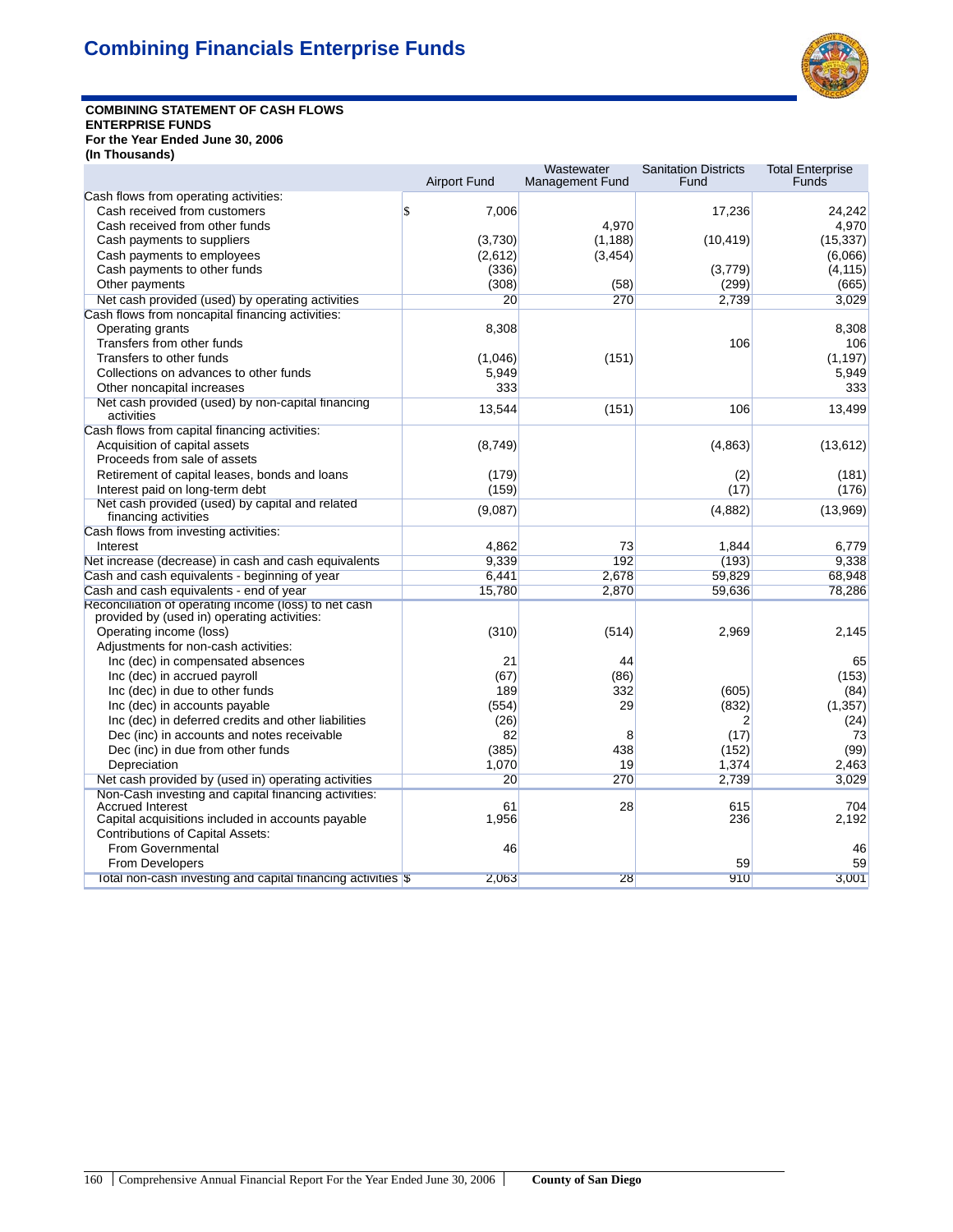

# **INTERNAL SERVICE FUNDS**

Internal service funds are established to account for services furnished to other county departments and are financed primarily by these service charges. Because they are exempt from budgetary control, they are free to employ commercial accounting techniques, and are often used in situations where a more accurate determination of operating results is desired.

## **ROAD AND COMMUNICATION EQUIPMENT FUND**

This fund was established to account for the financing of public works and communications equipment provided to other county departments on a cost reimbursement basis.

## **PURCHASING FUND**

This fund accounts for the financing of materials and supplies provided to county departments and provides printing and record storage services; all on a cost reimbursement basis.

### **SPECIAL DISTRICT LOANS FUND**

This fund was established to provide financing for start up services for new and existing county service districts on a cost reimbursement basis.

## **RISK FINANCING FUND**

This fund was established to account for all of the county's uninsured risk management activities.

## **FLEET SERVICES FUND**

This fund was established to account for the financing of General Services' Fleet vehicles provided to other County departments on a cost reimbursement basis.

## **FACILITIES MANAGEMENT FUND**

This fund was established to account for the financing of public service utilities, property management, architectural and engineering services and mail services provided to other county departments on a cost reimbursement basis.

## **INFORMATION TECHNOLOGY FUND**

This fund was established to account for the financing of software applications for human resources, payroll, and financial systems as well as telecommunications services provided to other county departments on a cost reimbursement basis.

## **OTHER MISCELLANEOUS INTERNAL SERVICE FUNDS**

This fund was established to provide for the financing of clothing and personal sundry items for persons institutionalized at various County facilities.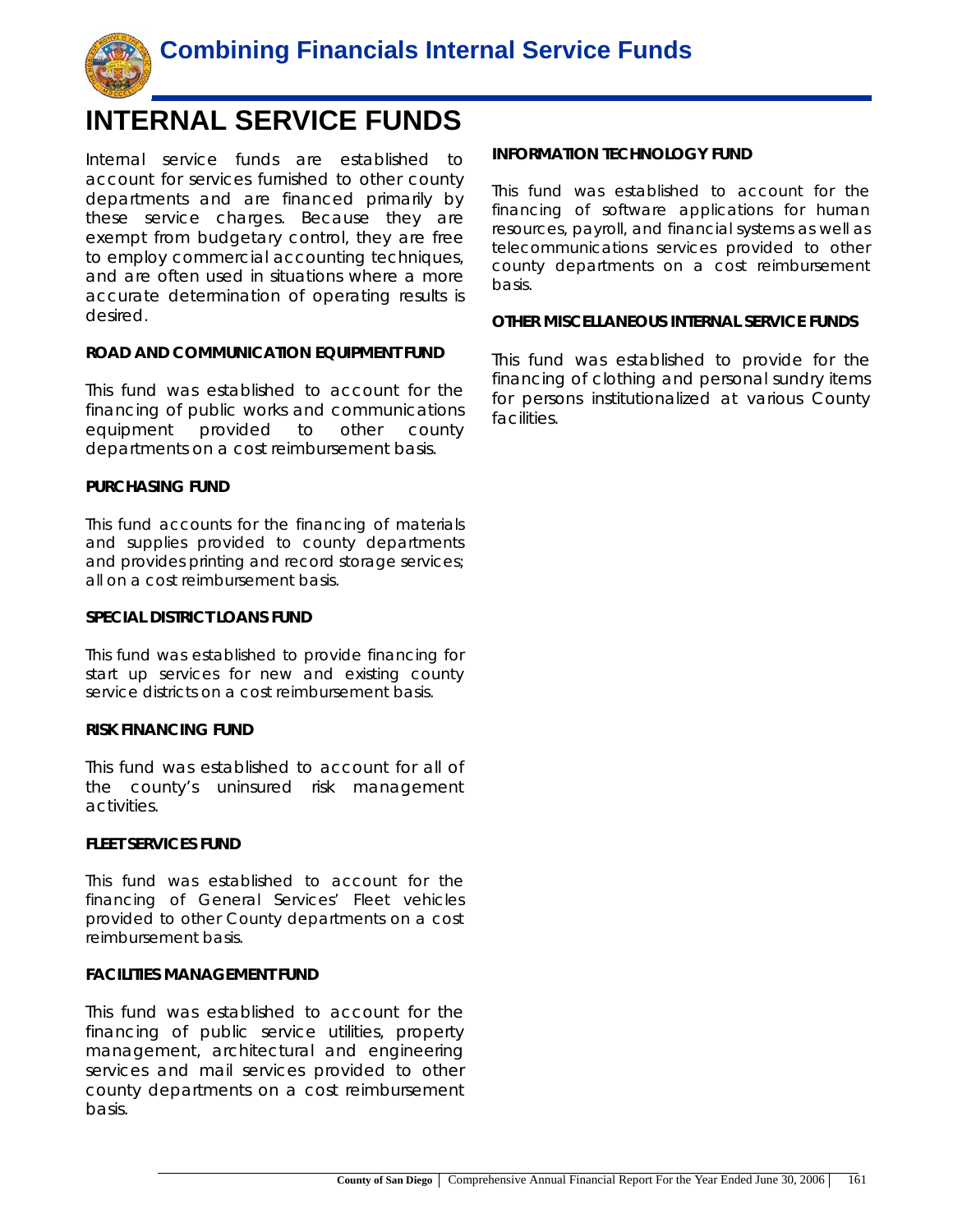

**COMBINING STATEMENT OF NET ASSETS INTERNAL SERVICE FUNDS June 30, 2006 (In Thousands)**

|                                                 | Road and                               |                        |                                       |                               |
|-------------------------------------------------|----------------------------------------|------------------------|---------------------------------------|-------------------------------|
|                                                 | Communication<br><b>Equipment Fund</b> | <b>Purchasing Fund</b> | <b>Special District</b><br>Loans Fund | <b>Risk Financing</b><br>Fund |
| <b>ASSETS</b>                                   |                                        |                        |                                       |                               |
| Current assets:                                 |                                        |                        |                                       |                               |
| Pooled cash and investments                     | <sup>\$</sup><br>12,329                | 3,673                  | 602                                   | 86,398                        |
| Receivables, net                                | 128                                    | 60                     |                                       | 865                           |
| Due from other funds                            | 1,602                                  | 718                    | 140                                   | 1,154                         |
| Inventory of materials and supplies             |                                        | Δ                      |                                       |                               |
| Prepaid items                                   |                                        |                        |                                       |                               |
| <b>Total current assets</b>                     | 14,059                                 | 4,455                  | 742                                   | 88,417                        |
| Noncurrent assets:                              |                                        |                        |                                       |                               |
| Advances to other funds                         |                                        |                        | 211                                   | 237                           |
| Capital assets:                                 |                                        |                        |                                       |                               |
| Equipment                                       | 25,296                                 | 137                    |                                       |                               |
| Software                                        |                                        |                        |                                       |                               |
| Accumulated depreciation                        | (14, 278)                              | (97)                   |                                       |                               |
| <b>Total noncurrent assets</b>                  | 11,018                                 | 40                     | 211                                   | 237                           |
| <b>Total assets</b>                             | 25,077                                 | 4,495                  | 953                                   | 88,654                        |
| <b>LIABILITIES</b>                              |                                        |                        |                                       |                               |
| <b>Current liabilities:</b>                     |                                        |                        |                                       |                               |
| Accounts payable                                | 44                                     | 33                     |                                       | 3,537                         |
| Accrued payroll                                 |                                        | 86                     |                                       |                               |
| Due to other funds                              | 5,264                                  | 62                     | 50                                    | 1,825                         |
| Unearned revenue                                |                                        |                        |                                       |                               |
| Bonds, loans and notes payable                  |                                        |                        |                                       |                               |
| Compensated absences                            |                                        | 5                      |                                       |                               |
| Claims and judgments                            |                                        |                        |                                       | 35,180                        |
| <b>Total current liabilities</b>                | 5,308                                  | 186                    | 50                                    | 40,542                        |
| Noncurrent liabilities:                         |                                        |                        |                                       |                               |
| Bonds, loans and notes payable                  |                                        |                        |                                       |                               |
| Compensated absences                            |                                        | 444                    |                                       |                               |
| Claims and judgments                            |                                        |                        |                                       | 87,152                        |
| <b>Total noncurrent liabilities</b>             |                                        | 444                    |                                       | 87,152                        |
| <b>Total liabilities</b>                        | 5,308                                  | 630                    | 50                                    | 127,694                       |
| <b>NET ASSETS</b>                               |                                        |                        |                                       |                               |
| Invested in capital assets, net of related debt | 11,018                                 | 40                     |                                       |                               |
| Unrestricted                                    | 8,751                                  | 3,825                  | 903                                   | (39,040)                      |
| <b>Total net assets</b>                         | 19,769<br><sup>\$</sup>                | 3,865                  | 903                                   | (39,040)                      |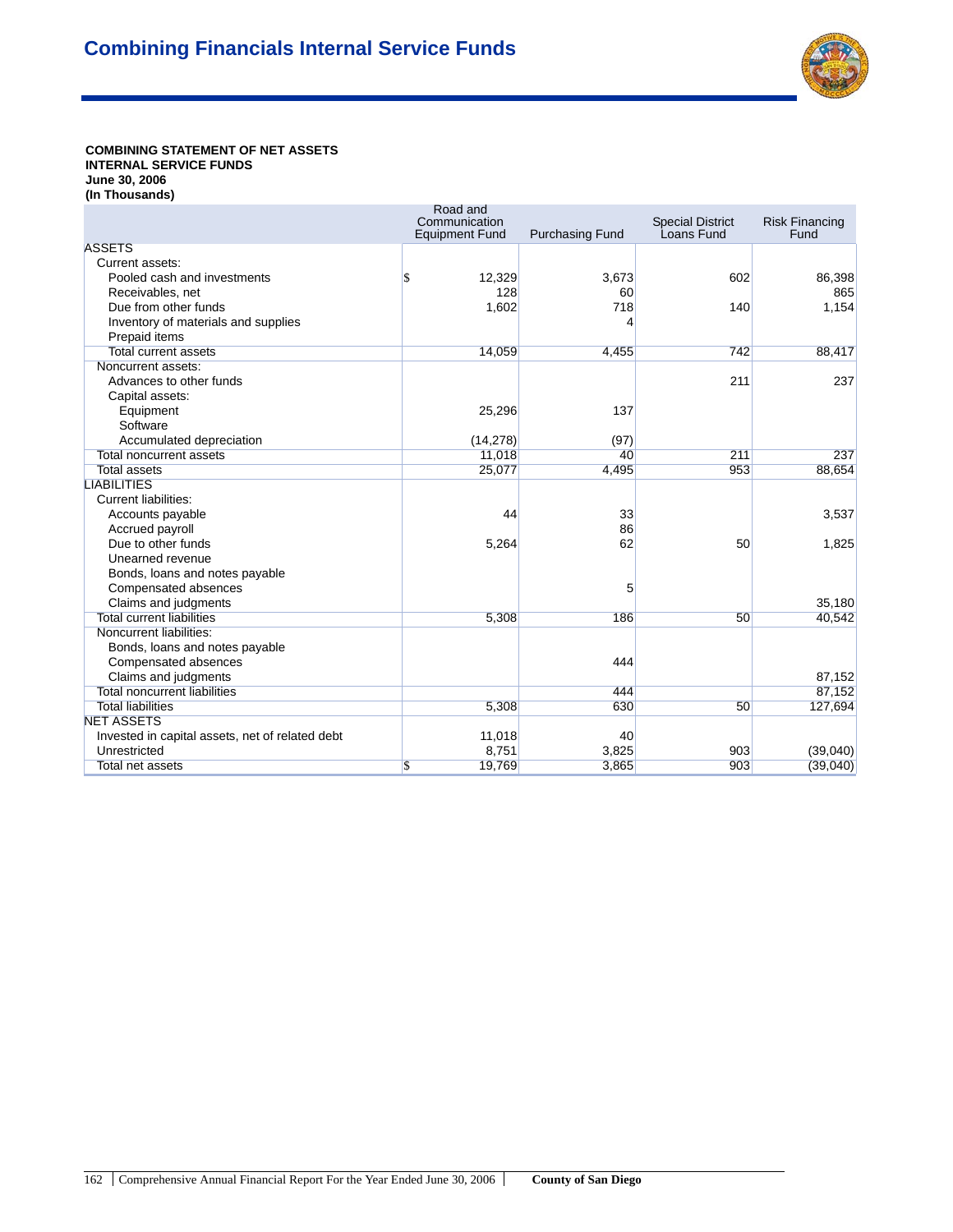

#### **COMBINING STATEMENT OF NET ASSETS INTERNAL SERVICE FUNDS June 30, 2006 (In Thousands)**

| <b>Facilities</b><br><b>Other Miscellaneous</b>    |                                   |                    |                                       |                                         |                                               |
|----------------------------------------------------|-----------------------------------|--------------------|---------------------------------------|-----------------------------------------|-----------------------------------------------|
| (Continued)                                        | <b>Fleet Services</b><br>Fund     | Management<br>Fund | Information<br><b>Technology Fund</b> | <b>Internal Service</b><br><b>Funds</b> | <b>Total Internal</b><br><b>Service Funds</b> |
| <b>ASSETS</b>                                      |                                   |                    |                                       |                                         |                                               |
| Current assets:                                    |                                   |                    |                                       |                                         |                                               |
| Pooled cash and investments                        | \$<br>15,045                      | 4,875              | 49,457                                | 2,014                                   | 174,393                                       |
| Receivables, net                                   | 472                               | 1,251              | 2,549                                 |                                         | 5,325                                         |
| Due from other funds                               | 1,110                             | 5,596              | 9,488                                 |                                         | 19,809                                        |
| Inventory of materials and supplies                | 479                               | 36                 |                                       | 121                                     | 640                                           |
| Prepaid items                                      |                                   | 86                 |                                       |                                         | 86                                            |
| <b>Total current assets</b>                        | 17,106                            | 11,844             | 61,494                                | 2,136                                   | 200,253                                       |
| Noncurrent assets:                                 |                                   |                    |                                       |                                         |                                               |
| Advances to other funds                            |                                   |                    |                                       |                                         | 448                                           |
| Capital assets:                                    |                                   |                    |                                       |                                         |                                               |
| Equipment                                          | 82,771                            | 1,138              |                                       | 281                                     | 109,623                                       |
| Software                                           |                                   |                    | 55,480                                |                                         | 55,480                                        |
| Accumulated depreciation                           | (43,760)                          | (880)              | (5,548)                               | (243)                                   | (64, 806)                                     |
| <b>Total noncurrent assets</b>                     | 39,011                            | 258                | 49,932                                | 38                                      | 100,745                                       |
| <b>Total assets</b>                                | 56,117                            | 12,102             | 111,426                               | 2,174                                   | 300,998                                       |
| <b>LIABILITIES</b>                                 |                                   |                    |                                       |                                         |                                               |
| <b>Current liabilities:</b>                        |                                   |                    |                                       |                                         |                                               |
| Accounts payable                                   | 2,269                             | 4,584              | 17,062                                | 460                                     | 27,989                                        |
| Accrued payroll                                    | 77                                | 385                |                                       |                                         | 548                                           |
| Due to other funds                                 | 188                               | 7,801              | 44,669                                | 52                                      | 59,911                                        |
| Unearned revenue                                   |                                   | 129                |                                       |                                         | 130                                           |
| Bonds, loans and notes payable                     |                                   | 369                |                                       |                                         | 369                                           |
| Compensated absences                               | 9                                 | 33                 |                                       |                                         | 47                                            |
| Claims and judgments                               |                                   |                    |                                       |                                         | 35,180                                        |
| <b>Total current liabilities</b>                   | 2,544                             | 13,301             | 61,731                                | 512                                     | 124,174                                       |
| Noncurrent liabilities:                            |                                   |                    |                                       |                                         |                                               |
| Bonds, loans and notes payable                     |                                   | 4,329              |                                       |                                         | 4,329                                         |
| Compensated absences                               | 269                               | 1,529              |                                       |                                         | 2,242                                         |
| Claims and judgments                               |                                   |                    |                                       |                                         | 87,152                                        |
| <b>Total noncurrent liabilities</b>                | 269                               | 5,858              |                                       |                                         | 93,723                                        |
| <b>Total liabilities</b>                           | 2,813                             | 19,159             | 61,731                                | 512                                     | 217,897                                       |
| <b>NET ASSETS</b>                                  |                                   |                    |                                       |                                         |                                               |
| Invested in capital assets, net of<br>related debt | 39,011                            | 258                | 49,932                                | 38                                      | 100,297                                       |
| Unrestricted                                       | 14,293                            | (7, 315)           | (237)                                 | 1,624                                   | (17, 196)                                     |
| Total net assets                                   | $\overline{\mathbb{S}}$<br>53,304 | (7,057)            | 49,695                                | 1,662                                   | 83,101                                        |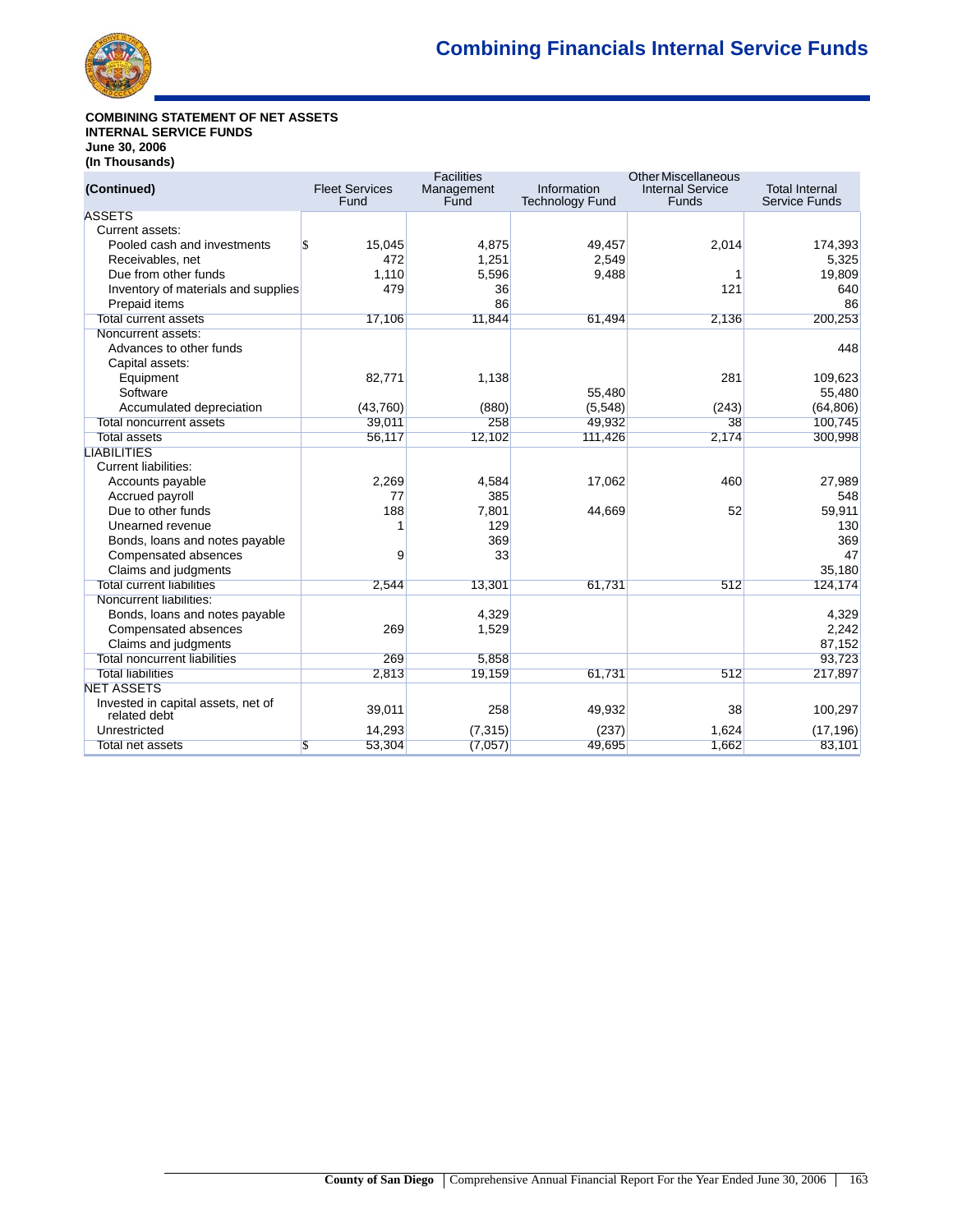

#### **COMBINING STATEMENT OF REVENUES, EXPENSES, AND CHANGES IN FUND NET ASSETS-INTERNAL SERVICE FUNDS For the Year Ended June 30, 2006**

|                                                     | Road and<br>Communication<br><b>Equipment Fund</b> | <b>Purchasing Fund</b> | <b>Special District</b><br>Loans Fund | <b>Risk Financing</b><br>Fund | <b>Fleet Services</b><br>Fund |
|-----------------------------------------------------|----------------------------------------------------|------------------------|---------------------------------------|-------------------------------|-------------------------------|
| <b>OPERATING REVENUES</b>                           |                                                    |                        |                                       |                               |                               |
| Charges for current services                        | 5,141<br>\$                                        | 7,951                  |                                       | 37,221                        | 27,464                        |
| Miscellaneous                                       | 14                                                 | 140                    |                                       | 75                            | 213                           |
| <b>Total operating revenues</b>                     | 5,155                                              | 8,091                  |                                       | 37,296                        | 27,677                        |
| <b>OPERATING EXPENSES</b>                           |                                                    |                        |                                       |                               |                               |
| <b>Salaries</b>                                     |                                                    | 4,574                  |                                       |                               | 4,044                         |
| Repairs and maintenance                             | 2,119                                              | 225                    |                                       |                               | 6,838                         |
| Equipment rental                                    |                                                    | 125                    |                                       |                               | 107                           |
| Contracted services                                 | 251                                                | 686                    |                                       |                               | 1,257                         |
| Depreciation                                        | 1,809                                              | 95                     |                                       |                               | 8,278                         |
| <b>Utilities</b>                                    |                                                    | 158                    |                                       |                               | 287                           |
| Cost of material                                    |                                                    | 376                    |                                       |                               |                               |
| Claims and judgments                                |                                                    |                        |                                       | 52,908                        |                               |
| Fuel                                                | 1,018                                              | 2                      |                                       |                               | 8,191                         |
| Other operating expenses                            |                                                    | 741                    |                                       |                               | 802                           |
| <b>Total operating expenses</b>                     | 5,197                                              | 6,982                  |                                       | 52,908                        | 29,805                        |
| Operating income (loss)                             | (42)                                               | 1,109                  |                                       | (15, 612)                     | (2, 128)                      |
| NONOPERATING REVENUES<br>(EXPENSES)                 |                                                    |                        |                                       |                               |                               |
| Grants                                              |                                                    | 4                      |                                       |                               |                               |
| Interest and dividends                              | 448                                                | 114                    | (3)                                   |                               | 695                           |
| Interest expense                                    |                                                    |                        |                                       | (611)                         |                               |
| Loss on disposal of assets                          | (96)                                               | (87)                   |                                       |                               | (200)                         |
| Other nonoperating revenues                         | (10)                                               |                        |                                       |                               |                               |
| <b>Total nonoperating revenues</b><br>(expenses)    | 342                                                | 31                     | (3)                                   | (611)                         | 499                           |
| Income (loss) before contributions and<br>transfers | 300                                                | 1,140                  | (3)                                   | (16, 223)                     | (1,629)                       |
| Capital contributions                               |                                                    |                        |                                       |                               | 120                           |
| Transfers in                                        | 603                                                |                        |                                       | 262                           | 701                           |
| <b>Transfers out</b>                                | (5,000)                                            | (219)                  |                                       |                               | (173)                         |
| Net change in net assets                            | (4,097)                                            | 921                    | (3)                                   | (15,961)                      | (981)                         |
| Net assets (deficits) at beginning of year          | 23,866                                             | 2,944                  | 906                                   | (23,079)                      | 54,285                        |
| Net assets (deficits) at end of year                | 19,769<br>\$                                       | 3,865                  | 903                                   | (39,040)                      | 53,304                        |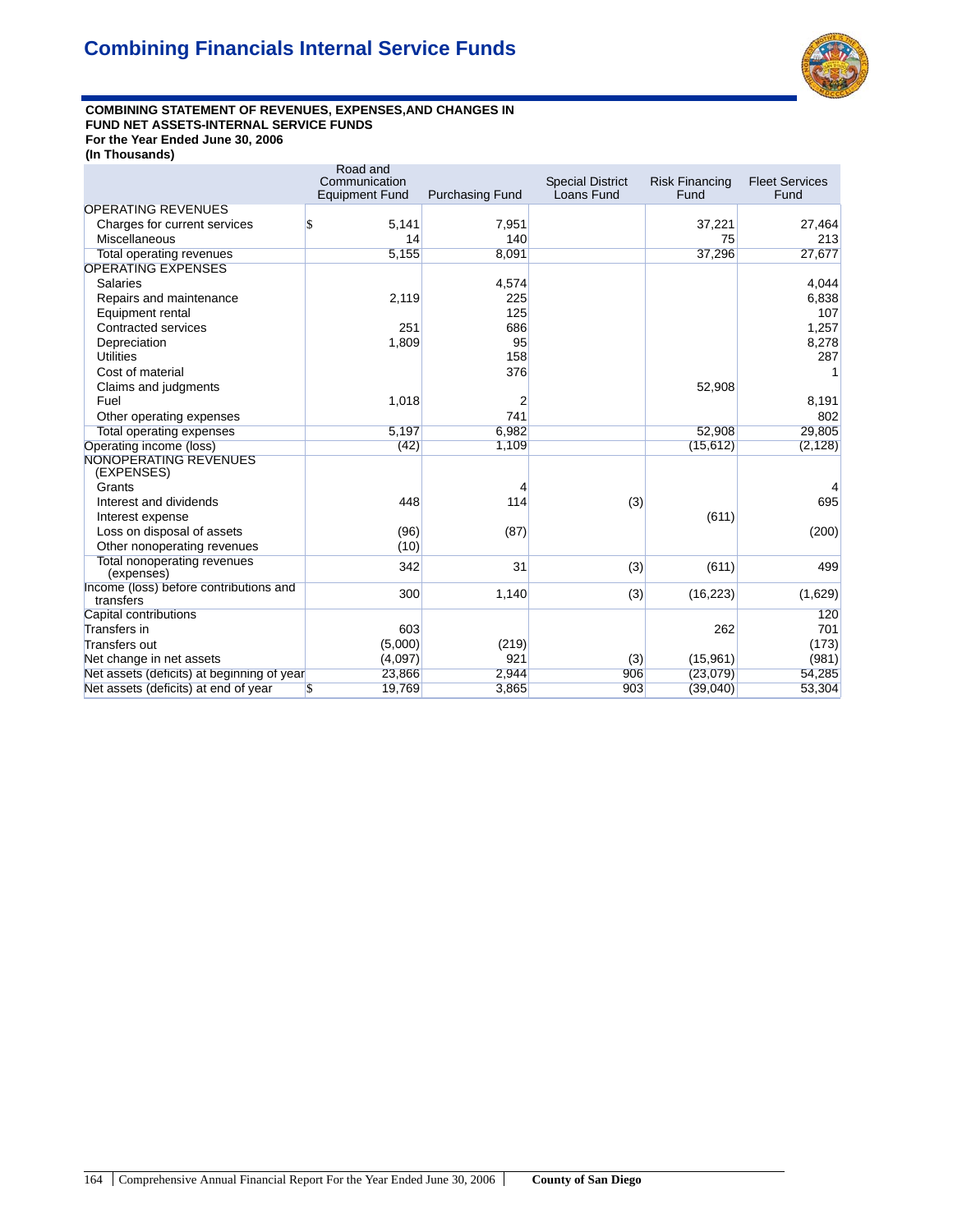

#### **COMBINING STATEMENT OF REVENUES, EXPENSES,AND CHANGES IN FUND NET ASSETS-INTERNAL SERVICE FUNDS For the Year Ended June 30, 2006 (In Thousands)**

|                                                  | <b>Other Miscellaneous</b>                  |                                       |                                         |                                               |  |
|--------------------------------------------------|---------------------------------------------|---------------------------------------|-----------------------------------------|-----------------------------------------------|--|
| (Continued)                                      | <b>Facilities</b><br><b>Management Fund</b> | Information<br><b>Technology Fund</b> | <b>Internal Service</b><br><b>Funds</b> | <b>Total Internal</b><br><b>Service Funds</b> |  |
| <b>OPERATING REVENUES</b>                        |                                             |                                       |                                         |                                               |  |
| Charges for current services                     | \$<br>76,551                                | 104,579                               |                                         | 258,907                                       |  |
| Miscellaneous                                    | 1,487                                       |                                       | 4,145                                   | 6,074                                         |  |
| Total operating revenues                         | 78,038                                      | 104.579                               | 4.145                                   | 264,981                                       |  |
| <b>OPERATING EXPENSES</b>                        |                                             |                                       |                                         |                                               |  |
| <b>Salaries</b>                                  | 20,293                                      |                                       |                                         | 28,911                                        |  |
| Repairs and maintenance                          | 23,289                                      |                                       | 27                                      | 32,498                                        |  |
| Equipment rental                                 | 1,350                                       |                                       | 55                                      | 1,637                                         |  |
| Contracted services                              | 5,650                                       | 103,245                               | 1,036                                   | 112,125                                       |  |
| Depreciation                                     | 72                                          | 5,548                                 | 16                                      | 15,818                                        |  |
| Utilities                                        | 16,338                                      |                                       | 2                                       | 16,785                                        |  |
| Cost of material                                 | 49                                          |                                       | 1,437                                   | 1,863                                         |  |
| Claims and judgments                             |                                             |                                       |                                         | 52,908                                        |  |
| Fuel                                             | 268                                         |                                       | 8                                       | 9,487                                         |  |
| Other operating expenses                         | 17,442                                      |                                       | 55                                      | 19,040                                        |  |
| Total operating expenses                         | 84,751                                      | 108,793                               | 2,636                                   | 291,072                                       |  |
| Operating income (loss)                          | (6, 713)                                    | (4,214)                               | 1,509                                   | (26,091)                                      |  |
| NONOPERATING REVENUES (EXPENSES)                 |                                             |                                       |                                         |                                               |  |
| Grants                                           | 1,509                                       |                                       |                                         | 1,517                                         |  |
| Interest and dividends                           | 1,862                                       |                                       | (1)                                     | 3,115                                         |  |
| Interest expense                                 | (73)                                        | (347)                                 |                                         | (1,031)                                       |  |
| Loss on disposal of assets                       |                                             |                                       |                                         | (383)                                         |  |
| Other nonoperating revenues                      | 434                                         |                                       |                                         | 424                                           |  |
| Total nonoperating revenues (expenses)           | 3,732                                       | (347)                                 | (1)                                     | 3,642                                         |  |
| Income (loss) before contributions and transfers | (2,981)                                     | (4, 561)                              | 1,508                                   | (22, 449)                                     |  |
| Capital contributions                            |                                             |                                       |                                         | 120                                           |  |
| Transfers in                                     | 1,391                                       | 6,449                                 |                                         | 9,406                                         |  |
| Transfers out                                    | (906)                                       |                                       | (1,083)                                 | (7, 381)                                      |  |
| Net change in net assets                         | (2, 496)                                    | 1,888                                 | 425                                     | (20, 304)                                     |  |
| Net assets (deficits) at beginning of year       | (4, 561)                                    | 47,807                                | 1,237                                   | 103,405                                       |  |
| Net assets (deficits) at end of year             | (7,057)<br>\$                               | 49,695                                | 1,662                                   | 83,101                                        |  |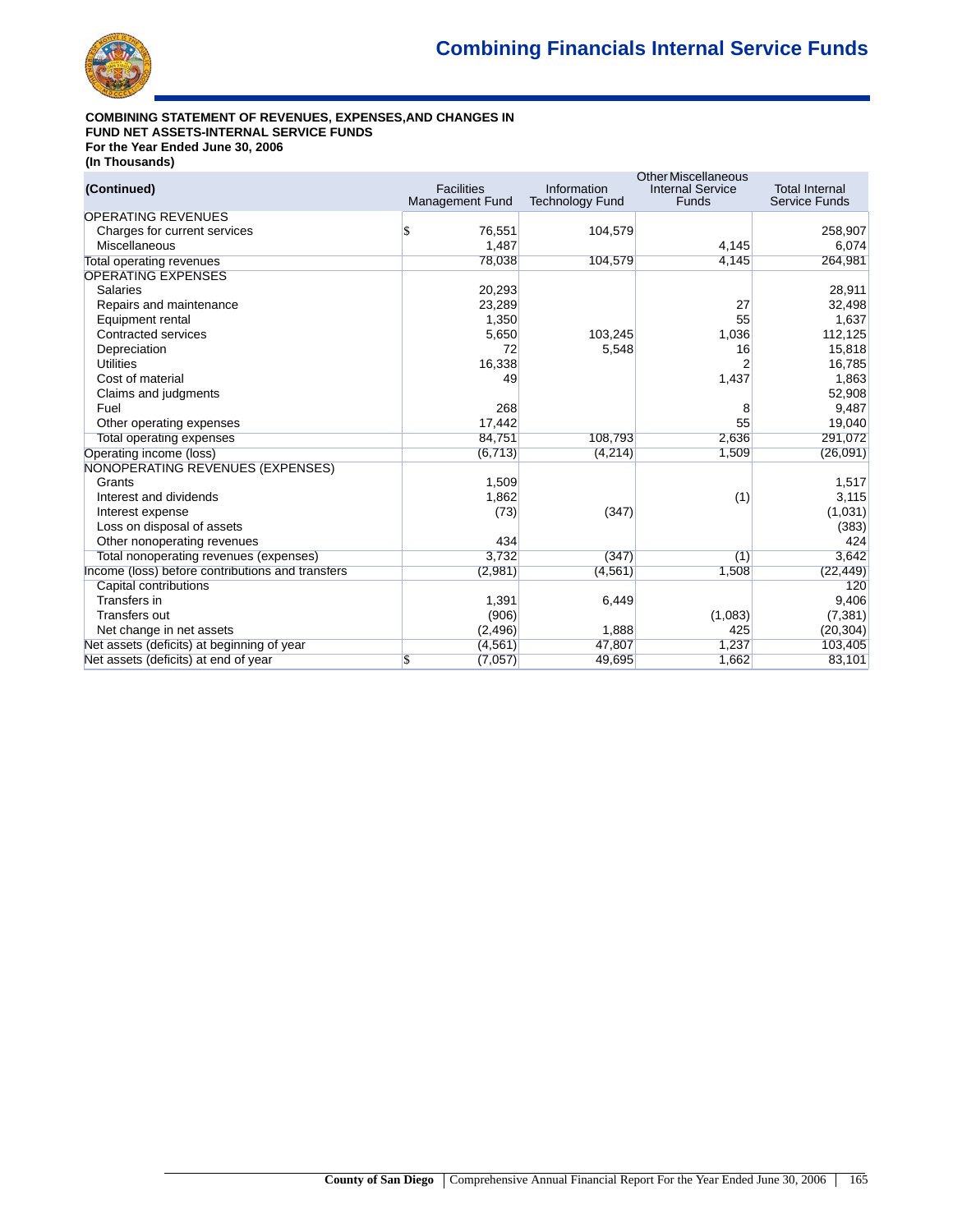

Combining Statement of Cash Flows - Internal Service Funds **COMBINING STATEMENT OF CASH FLOWS INTERNAL SERVICE FUNDS For the Year Ended June 30, 2006 (In Thousands)**

| <b>Risk</b><br>Communication<br>Special<br><b>Fleet Services</b><br>Purchasing<br><b>District Loans</b><br>Financing<br>Equipment<br>Fund<br>Fund<br>Fund<br>Fund<br>Fund<br>Cash flows from operating activities:<br>\$<br>Cash received from customers<br>5,322<br>161<br>1,124<br>Cash received from other funds<br>2,443<br>7,749<br>38,288<br>26,140<br>Other receipts<br>Cash payments to suppliers<br>(2,314)<br>(1, 165)<br>(13, 635)<br>Cash payments to employees<br>(4, 857)<br>(4, 166)<br>Cash payments to other funds<br>(85)<br>(844)<br>(3,247)<br>Cash paid for judgments and claims<br>(32, 655)<br>(23)<br>Other payments<br>(348)<br>(7)<br>Net cash provided (used) by operating activities<br>5,428<br>696<br>(85)<br>5,633<br>6,209<br>Cash flows from noncapital financing activities:<br>Operating grants<br>(136)<br>Transfers from other funds<br>603<br>262<br>701<br>Transfers to other funds<br>(5,000)<br>(173)<br>(219)<br>89<br>59<br>Collections on advances to other funds<br>Other noncapital increases<br>Other noncapital (decreases)<br>(865)<br>14<br>Net cash provided (used) by non-capital financing<br>(4, 397)<br>(219)<br>89<br>(544)<br>406<br>activities<br>Capital contributions<br>(1,595)<br>(11,996)<br>Acquisition of capital assets<br>Proceeds from sale of assets<br>136<br>55<br>411<br>Retirement of capital leases, bonds and loans<br>(9)<br>Bond sale proceeds and loans received<br>Interest paid on long-term debt<br>(611)<br>Net cash provided (used) by capital and related financing<br>(1, 459)<br>46<br>(611)<br>(11, 585)<br>activities<br>Cash flows from investing activities:<br>399<br>93<br>Interest<br>(3)<br>642<br>4,478<br>(29)<br>616<br>(4,328)<br>Net increase (decrease) in cash and cash equivalents<br>1<br>81,920<br>19,373<br>Cash and cash equivalents - beginning of year<br>12,358<br>3,057<br>601<br>12,329<br>3,673<br>602<br>86,398<br>15,045<br>Cash and cash equivalents - end of year<br>Reconciliation of operating income (loss) to net cash<br>provided by (used in) operating activities:<br>Operating income (loss)<br>(42)<br>1,109<br>(15, 612)<br>(2, 128)<br>Adjustments for non-cash activities:<br>Inc (dec) in compensated absences<br>9<br>6<br>Inc (dec) in accrued payroll<br>(283)<br>(131)<br>Inc (dec) in due to other funds<br>5,236<br>50<br>253<br>49<br>(2)<br>1,237<br>(103)<br>651<br>Inc (dec) in accounts payable<br>(148)<br>Inc (dec) in claims and judgments<br>18,763<br>Inc (dec) in deferred credits and other liabilities<br>1<br>1<br>89<br>Dec (inc) in accounts and notes receivable<br>167<br>12<br>1,265<br>Dec (inc) in due from other funds<br>(1,639)<br>(193)<br>(135)<br>(273)<br>Dec (inc) in Inventory of materials and supplies<br>99<br>Dec (inc) in other current assets<br>Depreciation<br>1.809<br>95<br>Net cash provided by (used in) operating activities<br>5,428<br>696<br>(85)<br>5,633<br>Non-cash investing and capital financing activities:<br>38<br><b>Accrued Interest</b><br>128<br>177<br>Capital acquisitions included in accounts payable<br>41 |                                                           | Road and          |    |  |       |
|-------------------------------------------------------------------------------------------------------------------------------------------------------------------------------------------------------------------------------------------------------------------------------------------------------------------------------------------------------------------------------------------------------------------------------------------------------------------------------------------------------------------------------------------------------------------------------------------------------------------------------------------------------------------------------------------------------------------------------------------------------------------------------------------------------------------------------------------------------------------------------------------------------------------------------------------------------------------------------------------------------------------------------------------------------------------------------------------------------------------------------------------------------------------------------------------------------------------------------------------------------------------------------------------------------------------------------------------------------------------------------------------------------------------------------------------------------------------------------------------------------------------------------------------------------------------------------------------------------------------------------------------------------------------------------------------------------------------------------------------------------------------------------------------------------------------------------------------------------------------------------------------------------------------------------------------------------------------------------------------------------------------------------------------------------------------------------------------------------------------------------------------------------------------------------------------------------------------------------------------------------------------------------------------------------------------------------------------------------------------------------------------------------------------------------------------------------------------------------------------------------------------------------------------------------------------------------------------------------------------------------------------------------------------------------------------------------------------------------------------------------------------------------------------------------------------------------------------------------------------------------------------------------------------------------------------------------------------------------------------------------------------------------------------------------------------------------------------------------------------|-----------------------------------------------------------|-------------------|----|--|-------|
| 8,278<br>6,209<br>1,171                                                                                                                                                                                                                                                                                                                                                                                                                                                                                                                                                                                                                                                                                                                                                                                                                                                                                                                                                                                                                                                                                                                                                                                                                                                                                                                                                                                                                                                                                                                                                                                                                                                                                                                                                                                                                                                                                                                                                                                                                                                                                                                                                                                                                                                                                                                                                                                                                                                                                                                                                                                                                                                                                                                                                                                                                                                                                                                                                                                                                                                                                           |                                                           |                   |    |  |       |
| (503)<br>(106)                                                                                                                                                                                                                                                                                                                                                                                                                                                                                                                                                                                                                                                                                                                                                                                                                                                                                                                                                                                                                                                                                                                                                                                                                                                                                                                                                                                                                                                                                                                                                                                                                                                                                                                                                                                                                                                                                                                                                                                                                                                                                                                                                                                                                                                                                                                                                                                                                                                                                                                                                                                                                                                                                                                                                                                                                                                                                                                                                                                                                                                                                                    |                                                           |                   |    |  |       |
|                                                                                                                                                                                                                                                                                                                                                                                                                                                                                                                                                                                                                                                                                                                                                                                                                                                                                                                                                                                                                                                                                                                                                                                                                                                                                                                                                                                                                                                                                                                                                                                                                                                                                                                                                                                                                                                                                                                                                                                                                                                                                                                                                                                                                                                                                                                                                                                                                                                                                                                                                                                                                                                                                                                                                                                                                                                                                                                                                                                                                                                                                                                   |                                                           |                   |    |  |       |
|                                                                                                                                                                                                                                                                                                                                                                                                                                                                                                                                                                                                                                                                                                                                                                                                                                                                                                                                                                                                                                                                                                                                                                                                                                                                                                                                                                                                                                                                                                                                                                                                                                                                                                                                                                                                                                                                                                                                                                                                                                                                                                                                                                                                                                                                                                                                                                                                                                                                                                                                                                                                                                                                                                                                                                                                                                                                                                                                                                                                                                                                                                                   |                                                           |                   |    |  |       |
|                                                                                                                                                                                                                                                                                                                                                                                                                                                                                                                                                                                                                                                                                                                                                                                                                                                                                                                                                                                                                                                                                                                                                                                                                                                                                                                                                                                                                                                                                                                                                                                                                                                                                                                                                                                                                                                                                                                                                                                                                                                                                                                                                                                                                                                                                                                                                                                                                                                                                                                                                                                                                                                                                                                                                                                                                                                                                                                                                                                                                                                                                                                   |                                                           |                   |    |  |       |
|                                                                                                                                                                                                                                                                                                                                                                                                                                                                                                                                                                                                                                                                                                                                                                                                                                                                                                                                                                                                                                                                                                                                                                                                                                                                                                                                                                                                                                                                                                                                                                                                                                                                                                                                                                                                                                                                                                                                                                                                                                                                                                                                                                                                                                                                                                                                                                                                                                                                                                                                                                                                                                                                                                                                                                                                                                                                                                                                                                                                                                                                                                                   |                                                           |                   |    |  |       |
|                                                                                                                                                                                                                                                                                                                                                                                                                                                                                                                                                                                                                                                                                                                                                                                                                                                                                                                                                                                                                                                                                                                                                                                                                                                                                                                                                                                                                                                                                                                                                                                                                                                                                                                                                                                                                                                                                                                                                                                                                                                                                                                                                                                                                                                                                                                                                                                                                                                                                                                                                                                                                                                                                                                                                                                                                                                                                                                                                                                                                                                                                                                   |                                                           |                   |    |  |       |
|                                                                                                                                                                                                                                                                                                                                                                                                                                                                                                                                                                                                                                                                                                                                                                                                                                                                                                                                                                                                                                                                                                                                                                                                                                                                                                                                                                                                                                                                                                                                                                                                                                                                                                                                                                                                                                                                                                                                                                                                                                                                                                                                                                                                                                                                                                                                                                                                                                                                                                                                                                                                                                                                                                                                                                                                                                                                                                                                                                                                                                                                                                                   |                                                           |                   |    |  |       |
|                                                                                                                                                                                                                                                                                                                                                                                                                                                                                                                                                                                                                                                                                                                                                                                                                                                                                                                                                                                                                                                                                                                                                                                                                                                                                                                                                                                                                                                                                                                                                                                                                                                                                                                                                                                                                                                                                                                                                                                                                                                                                                                                                                                                                                                                                                                                                                                                                                                                                                                                                                                                                                                                                                                                                                                                                                                                                                                                                                                                                                                                                                                   |                                                           |                   |    |  |       |
|                                                                                                                                                                                                                                                                                                                                                                                                                                                                                                                                                                                                                                                                                                                                                                                                                                                                                                                                                                                                                                                                                                                                                                                                                                                                                                                                                                                                                                                                                                                                                                                                                                                                                                                                                                                                                                                                                                                                                                                                                                                                                                                                                                                                                                                                                                                                                                                                                                                                                                                                                                                                                                                                                                                                                                                                                                                                                                                                                                                                                                                                                                                   |                                                           |                   |    |  |       |
|                                                                                                                                                                                                                                                                                                                                                                                                                                                                                                                                                                                                                                                                                                                                                                                                                                                                                                                                                                                                                                                                                                                                                                                                                                                                                                                                                                                                                                                                                                                                                                                                                                                                                                                                                                                                                                                                                                                                                                                                                                                                                                                                                                                                                                                                                                                                                                                                                                                                                                                                                                                                                                                                                                                                                                                                                                                                                                                                                                                                                                                                                                                   |                                                           |                   |    |  |       |
|                                                                                                                                                                                                                                                                                                                                                                                                                                                                                                                                                                                                                                                                                                                                                                                                                                                                                                                                                                                                                                                                                                                                                                                                                                                                                                                                                                                                                                                                                                                                                                                                                                                                                                                                                                                                                                                                                                                                                                                                                                                                                                                                                                                                                                                                                                                                                                                                                                                                                                                                                                                                                                                                                                                                                                                                                                                                                                                                                                                                                                                                                                                   |                                                           |                   |    |  |       |
|                                                                                                                                                                                                                                                                                                                                                                                                                                                                                                                                                                                                                                                                                                                                                                                                                                                                                                                                                                                                                                                                                                                                                                                                                                                                                                                                                                                                                                                                                                                                                                                                                                                                                                                                                                                                                                                                                                                                                                                                                                                                                                                                                                                                                                                                                                                                                                                                                                                                                                                                                                                                                                                                                                                                                                                                                                                                                                                                                                                                                                                                                                                   |                                                           |                   |    |  |       |
|                                                                                                                                                                                                                                                                                                                                                                                                                                                                                                                                                                                                                                                                                                                                                                                                                                                                                                                                                                                                                                                                                                                                                                                                                                                                                                                                                                                                                                                                                                                                                                                                                                                                                                                                                                                                                                                                                                                                                                                                                                                                                                                                                                                                                                                                                                                                                                                                                                                                                                                                                                                                                                                                                                                                                                                                                                                                                                                                                                                                                                                                                                                   |                                                           |                   |    |  |       |
|                                                                                                                                                                                                                                                                                                                                                                                                                                                                                                                                                                                                                                                                                                                                                                                                                                                                                                                                                                                                                                                                                                                                                                                                                                                                                                                                                                                                                                                                                                                                                                                                                                                                                                                                                                                                                                                                                                                                                                                                                                                                                                                                                                                                                                                                                                                                                                                                                                                                                                                                                                                                                                                                                                                                                                                                                                                                                                                                                                                                                                                                                                                   |                                                           |                   |    |  |       |
|                                                                                                                                                                                                                                                                                                                                                                                                                                                                                                                                                                                                                                                                                                                                                                                                                                                                                                                                                                                                                                                                                                                                                                                                                                                                                                                                                                                                                                                                                                                                                                                                                                                                                                                                                                                                                                                                                                                                                                                                                                                                                                                                                                                                                                                                                                                                                                                                                                                                                                                                                                                                                                                                                                                                                                                                                                                                                                                                                                                                                                                                                                                   |                                                           |                   |    |  |       |
|                                                                                                                                                                                                                                                                                                                                                                                                                                                                                                                                                                                                                                                                                                                                                                                                                                                                                                                                                                                                                                                                                                                                                                                                                                                                                                                                                                                                                                                                                                                                                                                                                                                                                                                                                                                                                                                                                                                                                                                                                                                                                                                                                                                                                                                                                                                                                                                                                                                                                                                                                                                                                                                                                                                                                                                                                                                                                                                                                                                                                                                                                                                   |                                                           |                   |    |  |       |
|                                                                                                                                                                                                                                                                                                                                                                                                                                                                                                                                                                                                                                                                                                                                                                                                                                                                                                                                                                                                                                                                                                                                                                                                                                                                                                                                                                                                                                                                                                                                                                                                                                                                                                                                                                                                                                                                                                                                                                                                                                                                                                                                                                                                                                                                                                                                                                                                                                                                                                                                                                                                                                                                                                                                                                                                                                                                                                                                                                                                                                                                                                                   |                                                           |                   |    |  |       |
|                                                                                                                                                                                                                                                                                                                                                                                                                                                                                                                                                                                                                                                                                                                                                                                                                                                                                                                                                                                                                                                                                                                                                                                                                                                                                                                                                                                                                                                                                                                                                                                                                                                                                                                                                                                                                                                                                                                                                                                                                                                                                                                                                                                                                                                                                                                                                                                                                                                                                                                                                                                                                                                                                                                                                                                                                                                                                                                                                                                                                                                                                                                   |                                                           |                   |    |  |       |
|                                                                                                                                                                                                                                                                                                                                                                                                                                                                                                                                                                                                                                                                                                                                                                                                                                                                                                                                                                                                                                                                                                                                                                                                                                                                                                                                                                                                                                                                                                                                                                                                                                                                                                                                                                                                                                                                                                                                                                                                                                                                                                                                                                                                                                                                                                                                                                                                                                                                                                                                                                                                                                                                                                                                                                                                                                                                                                                                                                                                                                                                                                                   | Cash flows from capital financing activities:             |                   |    |  |       |
|                                                                                                                                                                                                                                                                                                                                                                                                                                                                                                                                                                                                                                                                                                                                                                                                                                                                                                                                                                                                                                                                                                                                                                                                                                                                                                                                                                                                                                                                                                                                                                                                                                                                                                                                                                                                                                                                                                                                                                                                                                                                                                                                                                                                                                                                                                                                                                                                                                                                                                                                                                                                                                                                                                                                                                                                                                                                                                                                                                                                                                                                                                                   |                                                           |                   |    |  |       |
|                                                                                                                                                                                                                                                                                                                                                                                                                                                                                                                                                                                                                                                                                                                                                                                                                                                                                                                                                                                                                                                                                                                                                                                                                                                                                                                                                                                                                                                                                                                                                                                                                                                                                                                                                                                                                                                                                                                                                                                                                                                                                                                                                                                                                                                                                                                                                                                                                                                                                                                                                                                                                                                                                                                                                                                                                                                                                                                                                                                                                                                                                                                   |                                                           |                   |    |  |       |
|                                                                                                                                                                                                                                                                                                                                                                                                                                                                                                                                                                                                                                                                                                                                                                                                                                                                                                                                                                                                                                                                                                                                                                                                                                                                                                                                                                                                                                                                                                                                                                                                                                                                                                                                                                                                                                                                                                                                                                                                                                                                                                                                                                                                                                                                                                                                                                                                                                                                                                                                                                                                                                                                                                                                                                                                                                                                                                                                                                                                                                                                                                                   |                                                           |                   |    |  |       |
|                                                                                                                                                                                                                                                                                                                                                                                                                                                                                                                                                                                                                                                                                                                                                                                                                                                                                                                                                                                                                                                                                                                                                                                                                                                                                                                                                                                                                                                                                                                                                                                                                                                                                                                                                                                                                                                                                                                                                                                                                                                                                                                                                                                                                                                                                                                                                                                                                                                                                                                                                                                                                                                                                                                                                                                                                                                                                                                                                                                                                                                                                                                   |                                                           |                   |    |  |       |
|                                                                                                                                                                                                                                                                                                                                                                                                                                                                                                                                                                                                                                                                                                                                                                                                                                                                                                                                                                                                                                                                                                                                                                                                                                                                                                                                                                                                                                                                                                                                                                                                                                                                                                                                                                                                                                                                                                                                                                                                                                                                                                                                                                                                                                                                                                                                                                                                                                                                                                                                                                                                                                                                                                                                                                                                                                                                                                                                                                                                                                                                                                                   |                                                           |                   |    |  |       |
|                                                                                                                                                                                                                                                                                                                                                                                                                                                                                                                                                                                                                                                                                                                                                                                                                                                                                                                                                                                                                                                                                                                                                                                                                                                                                                                                                                                                                                                                                                                                                                                                                                                                                                                                                                                                                                                                                                                                                                                                                                                                                                                                                                                                                                                                                                                                                                                                                                                                                                                                                                                                                                                                                                                                                                                                                                                                                                                                                                                                                                                                                                                   |                                                           |                   |    |  |       |
|                                                                                                                                                                                                                                                                                                                                                                                                                                                                                                                                                                                                                                                                                                                                                                                                                                                                                                                                                                                                                                                                                                                                                                                                                                                                                                                                                                                                                                                                                                                                                                                                                                                                                                                                                                                                                                                                                                                                                                                                                                                                                                                                                                                                                                                                                                                                                                                                                                                                                                                                                                                                                                                                                                                                                                                                                                                                                                                                                                                                                                                                                                                   |                                                           |                   |    |  |       |
|                                                                                                                                                                                                                                                                                                                                                                                                                                                                                                                                                                                                                                                                                                                                                                                                                                                                                                                                                                                                                                                                                                                                                                                                                                                                                                                                                                                                                                                                                                                                                                                                                                                                                                                                                                                                                                                                                                                                                                                                                                                                                                                                                                                                                                                                                                                                                                                                                                                                                                                                                                                                                                                                                                                                                                                                                                                                                                                                                                                                                                                                                                                   |                                                           |                   |    |  |       |
|                                                                                                                                                                                                                                                                                                                                                                                                                                                                                                                                                                                                                                                                                                                                                                                                                                                                                                                                                                                                                                                                                                                                                                                                                                                                                                                                                                                                                                                                                                                                                                                                                                                                                                                                                                                                                                                                                                                                                                                                                                                                                                                                                                                                                                                                                                                                                                                                                                                                                                                                                                                                                                                                                                                                                                                                                                                                                                                                                                                                                                                                                                                   |                                                           |                   |    |  |       |
|                                                                                                                                                                                                                                                                                                                                                                                                                                                                                                                                                                                                                                                                                                                                                                                                                                                                                                                                                                                                                                                                                                                                                                                                                                                                                                                                                                                                                                                                                                                                                                                                                                                                                                                                                                                                                                                                                                                                                                                                                                                                                                                                                                                                                                                                                                                                                                                                                                                                                                                                                                                                                                                                                                                                                                                                                                                                                                                                                                                                                                                                                                                   |                                                           |                   |    |  |       |
|                                                                                                                                                                                                                                                                                                                                                                                                                                                                                                                                                                                                                                                                                                                                                                                                                                                                                                                                                                                                                                                                                                                                                                                                                                                                                                                                                                                                                                                                                                                                                                                                                                                                                                                                                                                                                                                                                                                                                                                                                                                                                                                                                                                                                                                                                                                                                                                                                                                                                                                                                                                                                                                                                                                                                                                                                                                                                                                                                                                                                                                                                                                   |                                                           |                   |    |  |       |
|                                                                                                                                                                                                                                                                                                                                                                                                                                                                                                                                                                                                                                                                                                                                                                                                                                                                                                                                                                                                                                                                                                                                                                                                                                                                                                                                                                                                                                                                                                                                                                                                                                                                                                                                                                                                                                                                                                                                                                                                                                                                                                                                                                                                                                                                                                                                                                                                                                                                                                                                                                                                                                                                                                                                                                                                                                                                                                                                                                                                                                                                                                                   |                                                           |                   |    |  |       |
|                                                                                                                                                                                                                                                                                                                                                                                                                                                                                                                                                                                                                                                                                                                                                                                                                                                                                                                                                                                                                                                                                                                                                                                                                                                                                                                                                                                                                                                                                                                                                                                                                                                                                                                                                                                                                                                                                                                                                                                                                                                                                                                                                                                                                                                                                                                                                                                                                                                                                                                                                                                                                                                                                                                                                                                                                                                                                                                                                                                                                                                                                                                   |                                                           |                   |    |  |       |
|                                                                                                                                                                                                                                                                                                                                                                                                                                                                                                                                                                                                                                                                                                                                                                                                                                                                                                                                                                                                                                                                                                                                                                                                                                                                                                                                                                                                                                                                                                                                                                                                                                                                                                                                                                                                                                                                                                                                                                                                                                                                                                                                                                                                                                                                                                                                                                                                                                                                                                                                                                                                                                                                                                                                                                                                                                                                                                                                                                                                                                                                                                                   |                                                           |                   |    |  |       |
|                                                                                                                                                                                                                                                                                                                                                                                                                                                                                                                                                                                                                                                                                                                                                                                                                                                                                                                                                                                                                                                                                                                                                                                                                                                                                                                                                                                                                                                                                                                                                                                                                                                                                                                                                                                                                                                                                                                                                                                                                                                                                                                                                                                                                                                                                                                                                                                                                                                                                                                                                                                                                                                                                                                                                                                                                                                                                                                                                                                                                                                                                                                   |                                                           |                   |    |  |       |
|                                                                                                                                                                                                                                                                                                                                                                                                                                                                                                                                                                                                                                                                                                                                                                                                                                                                                                                                                                                                                                                                                                                                                                                                                                                                                                                                                                                                                                                                                                                                                                                                                                                                                                                                                                                                                                                                                                                                                                                                                                                                                                                                                                                                                                                                                                                                                                                                                                                                                                                                                                                                                                                                                                                                                                                                                                                                                                                                                                                                                                                                                                                   |                                                           |                   |    |  |       |
|                                                                                                                                                                                                                                                                                                                                                                                                                                                                                                                                                                                                                                                                                                                                                                                                                                                                                                                                                                                                                                                                                                                                                                                                                                                                                                                                                                                                                                                                                                                                                                                                                                                                                                                                                                                                                                                                                                                                                                                                                                                                                                                                                                                                                                                                                                                                                                                                                                                                                                                                                                                                                                                                                                                                                                                                                                                                                                                                                                                                                                                                                                                   |                                                           |                   |    |  |       |
|                                                                                                                                                                                                                                                                                                                                                                                                                                                                                                                                                                                                                                                                                                                                                                                                                                                                                                                                                                                                                                                                                                                                                                                                                                                                                                                                                                                                                                                                                                                                                                                                                                                                                                                                                                                                                                                                                                                                                                                                                                                                                                                                                                                                                                                                                                                                                                                                                                                                                                                                                                                                                                                                                                                                                                                                                                                                                                                                                                                                                                                                                                                   |                                                           |                   |    |  |       |
|                                                                                                                                                                                                                                                                                                                                                                                                                                                                                                                                                                                                                                                                                                                                                                                                                                                                                                                                                                                                                                                                                                                                                                                                                                                                                                                                                                                                                                                                                                                                                                                                                                                                                                                                                                                                                                                                                                                                                                                                                                                                                                                                                                                                                                                                                                                                                                                                                                                                                                                                                                                                                                                                                                                                                                                                                                                                                                                                                                                                                                                                                                                   |                                                           |                   |    |  |       |
|                                                                                                                                                                                                                                                                                                                                                                                                                                                                                                                                                                                                                                                                                                                                                                                                                                                                                                                                                                                                                                                                                                                                                                                                                                                                                                                                                                                                                                                                                                                                                                                                                                                                                                                                                                                                                                                                                                                                                                                                                                                                                                                                                                                                                                                                                                                                                                                                                                                                                                                                                                                                                                                                                                                                                                                                                                                                                                                                                                                                                                                                                                                   |                                                           |                   |    |  |       |
|                                                                                                                                                                                                                                                                                                                                                                                                                                                                                                                                                                                                                                                                                                                                                                                                                                                                                                                                                                                                                                                                                                                                                                                                                                                                                                                                                                                                                                                                                                                                                                                                                                                                                                                                                                                                                                                                                                                                                                                                                                                                                                                                                                                                                                                                                                                                                                                                                                                                                                                                                                                                                                                                                                                                                                                                                                                                                                                                                                                                                                                                                                                   |                                                           |                   |    |  |       |
|                                                                                                                                                                                                                                                                                                                                                                                                                                                                                                                                                                                                                                                                                                                                                                                                                                                                                                                                                                                                                                                                                                                                                                                                                                                                                                                                                                                                                                                                                                                                                                                                                                                                                                                                                                                                                                                                                                                                                                                                                                                                                                                                                                                                                                                                                                                                                                                                                                                                                                                                                                                                                                                                                                                                                                                                                                                                                                                                                                                                                                                                                                                   |                                                           |                   |    |  |       |
|                                                                                                                                                                                                                                                                                                                                                                                                                                                                                                                                                                                                                                                                                                                                                                                                                                                                                                                                                                                                                                                                                                                                                                                                                                                                                                                                                                                                                                                                                                                                                                                                                                                                                                                                                                                                                                                                                                                                                                                                                                                                                                                                                                                                                                                                                                                                                                                                                                                                                                                                                                                                                                                                                                                                                                                                                                                                                                                                                                                                                                                                                                                   |                                                           |                   |    |  |       |
|                                                                                                                                                                                                                                                                                                                                                                                                                                                                                                                                                                                                                                                                                                                                                                                                                                                                                                                                                                                                                                                                                                                                                                                                                                                                                                                                                                                                                                                                                                                                                                                                                                                                                                                                                                                                                                                                                                                                                                                                                                                                                                                                                                                                                                                                                                                                                                                                                                                                                                                                                                                                                                                                                                                                                                                                                                                                                                                                                                                                                                                                                                                   |                                                           |                   |    |  |       |
|                                                                                                                                                                                                                                                                                                                                                                                                                                                                                                                                                                                                                                                                                                                                                                                                                                                                                                                                                                                                                                                                                                                                                                                                                                                                                                                                                                                                                                                                                                                                                                                                                                                                                                                                                                                                                                                                                                                                                                                                                                                                                                                                                                                                                                                                                                                                                                                                                                                                                                                                                                                                                                                                                                                                                                                                                                                                                                                                                                                                                                                                                                                   |                                                           |                   |    |  |       |
|                                                                                                                                                                                                                                                                                                                                                                                                                                                                                                                                                                                                                                                                                                                                                                                                                                                                                                                                                                                                                                                                                                                                                                                                                                                                                                                                                                                                                                                                                                                                                                                                                                                                                                                                                                                                                                                                                                                                                                                                                                                                                                                                                                                                                                                                                                                                                                                                                                                                                                                                                                                                                                                                                                                                                                                                                                                                                                                                                                                                                                                                                                                   |                                                           |                   |    |  |       |
|                                                                                                                                                                                                                                                                                                                                                                                                                                                                                                                                                                                                                                                                                                                                                                                                                                                                                                                                                                                                                                                                                                                                                                                                                                                                                                                                                                                                                                                                                                                                                                                                                                                                                                                                                                                                                                                                                                                                                                                                                                                                                                                                                                                                                                                                                                                                                                                                                                                                                                                                                                                                                                                                                                                                                                                                                                                                                                                                                                                                                                                                                                                   |                                                           |                   |    |  |       |
|                                                                                                                                                                                                                                                                                                                                                                                                                                                                                                                                                                                                                                                                                                                                                                                                                                                                                                                                                                                                                                                                                                                                                                                                                                                                                                                                                                                                                                                                                                                                                                                                                                                                                                                                                                                                                                                                                                                                                                                                                                                                                                                                                                                                                                                                                                                                                                                                                                                                                                                                                                                                                                                                                                                                                                                                                                                                                                                                                                                                                                                                                                                   |                                                           |                   |    |  |       |
|                                                                                                                                                                                                                                                                                                                                                                                                                                                                                                                                                                                                                                                                                                                                                                                                                                                                                                                                                                                                                                                                                                                                                                                                                                                                                                                                                                                                                                                                                                                                                                                                                                                                                                                                                                                                                                                                                                                                                                                                                                                                                                                                                                                                                                                                                                                                                                                                                                                                                                                                                                                                                                                                                                                                                                                                                                                                                                                                                                                                                                                                                                                   | Total non-cash investing and capital financing activities | 169<br>$\sqrt{S}$ | 38 |  | 1,348 |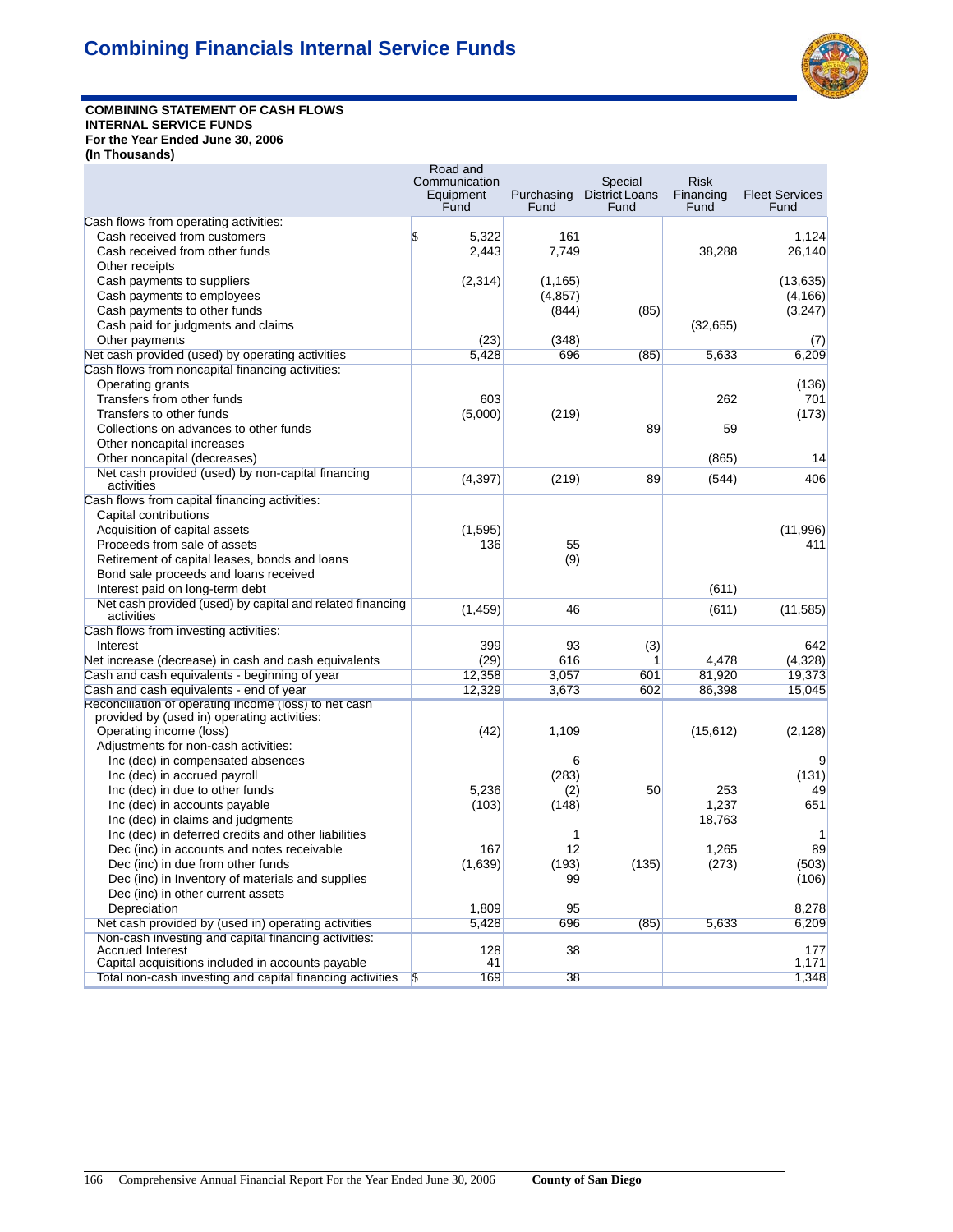

#### **COMBINING STATEMENT OF CASH FLOWS INTERNAL SERVICE FUNDS For the Year Ended June 30, 2006 (In Thousands)**

| <b>Other Miscellaneous</b>                                    |                                      |                                       |                                  |                                        |
|---------------------------------------------------------------|--------------------------------------|---------------------------------------|----------------------------------|----------------------------------------|
| (Continued)                                                   | <b>Facilities</b><br>Management Fund | Information<br><b>Technology Fund</b> | <b>Internal Service</b><br>Funds | <b>Total Internal</b><br>Service Funds |
| Cash flows from operating activities:                         |                                      |                                       |                                  |                                        |
| Cash received from customers                                  | \$<br>3,133                          | 9,612                                 | 4,145                            | 23,497                                 |
| Cash received from other funds                                | 75,185                               | 94,093                                |                                  | 243,898                                |
| Other receipts                                                | 1                                    |                                       |                                  |                                        |
| Cash payments to suppliers                                    | (60, 674)                            | (93, 754)                             | (2, 395)                         | (173, 937)                             |
| Cash payments to employees                                    | (20, 890)                            |                                       |                                  | (29, 913)                              |
| Cash payments to other funds                                  | (526)                                | (195)                                 | (41)                             | (4,938)                                |
| Cash paid for judgments and claims                            |                                      |                                       |                                  | (32,655)                               |
| Other payments                                                | (348)                                |                                       | (4)                              | (730)                                  |
| Net cash provided (used) by operating activities              | (4, 119)                             | 9,756                                 | 1,705                            | 25,223                                 |
| Cash flows from noncapital financing activities:              |                                      |                                       |                                  |                                        |
| Operating grants                                              | 1,081                                |                                       |                                  | 945                                    |
| Transfers from other funds                                    | 1,391                                | 6,412                                 |                                  | 9,369                                  |
| Transfers to other funds                                      | (906)                                |                                       | (1,083)                          | (7, 381)                               |
| Collections on advances to other funds                        |                                      |                                       |                                  | 148                                    |
| Other noncapital increases                                    | 2,291                                |                                       |                                  | 2,291                                  |
| Other noncapital (decreases)                                  |                                      |                                       |                                  | (851)                                  |
| Net cash provided (used) by non-capital financing             |                                      |                                       |                                  |                                        |
| activities                                                    | 3,857                                | 6,412                                 | (1,083)                          | 4,521                                  |
| Cash flows from capital financing activities:                 |                                      |                                       |                                  |                                        |
| Capital contributions                                         |                                      |                                       |                                  |                                        |
| Acquisition of capital assets                                 |                                      | (7, 785)                              |                                  | (21, 376)                              |
| Proceeds from sale of assets                                  |                                      |                                       |                                  | 602                                    |
| Retirement of capital leases, bonds and loans                 | (165)                                |                                       |                                  | (174)                                  |
| Bond sale proceeds and loans received                         | 1,215                                |                                       |                                  | 1,215                                  |
| Interest paid on long-term debt                               | (73)                                 | (347)                                 |                                  | (1,031)                                |
| Net cash provided (used) by capital and related               |                                      |                                       |                                  |                                        |
| financing activities                                          | 977                                  | (8, 132)                              |                                  | (20, 764)                              |
| Cash flows from investing activities:                         |                                      |                                       |                                  |                                        |
| Interest                                                      | 5                                    |                                       | (1)                              | 1,135                                  |
| Net increase (decrease) in cash and cash equivalents          | 720                                  | 8.036                                 | 621                              | 10.115                                 |
| Cash and cash equivalents - beginning of year                 | 4,155                                | 41,421                                | 1,393                            | 164,278                                |
| Cash and cash equivalents - end of year                       | 4,875                                | 49,457                                | 2,014                            | 174,393                                |
| Reconciliation of operating income (loss) to net cash         |                                      |                                       |                                  |                                        |
| provided by (used in) operating activities:                   |                                      |                                       |                                  |                                        |
| Operating income (loss)                                       | (6, 713)                             | (4,214)                               | 1,509                            | (26,091)                               |
| Adjustments for non-cash activities:                          |                                      |                                       |                                  |                                        |
| Inc (dec) in compensated absences                             | 34                                   |                                       |                                  | 49                                     |
| Inc (dec) in accrued payroll                                  | (603)                                |                                       |                                  | (1,017)                                |
| Inc (dec) in due to other funds                               | 1,552                                | 803                                   | 1                                | 7,942                                  |
| Inc (dec) in accounts payable                                 | 1,346                                | 8,737                                 | 213                              | 11,933                                 |
| Inc (dec) in claims and judgments                             |                                      |                                       |                                  | 18,763                                 |
| Inc (dec) in deferred credits and other liabilities           | 130                                  |                                       |                                  | 132                                    |
| Dec (inc) in accounts and notes receivable                    | 691                                  | (689)                                 |                                  | 1,535                                  |
| Dec (inc) in due from other funds                             | (540)                                | (429)                                 | (1)                              | (3,713)                                |
| Dec (inc) in Inventory of materials and supplies              | (2)                                  |                                       | (33)                             | (42)                                   |
| Dec (inc) in other current assets                             | (86)                                 |                                       |                                  | (86)                                   |
| Depreciation                                                  | 72                                   | 5,548                                 | 16                               | 15,818                                 |
| Net cash provided by (used in) operating activities           | (4, 119)                             | 9.756                                 | 1,705                            | 25.223                                 |
| Non-cash investing and capital financing activities:          |                                      |                                       |                                  |                                        |
| <b>Accrued Interest</b>                                       |                                      |                                       |                                  | 343                                    |
| Capital acquisitions included in accounts payable             |                                      |                                       |                                  | 1,212                                  |
| Total non-cash investing and capital financing activities \\$ |                                      |                                       |                                  | 1,555                                  |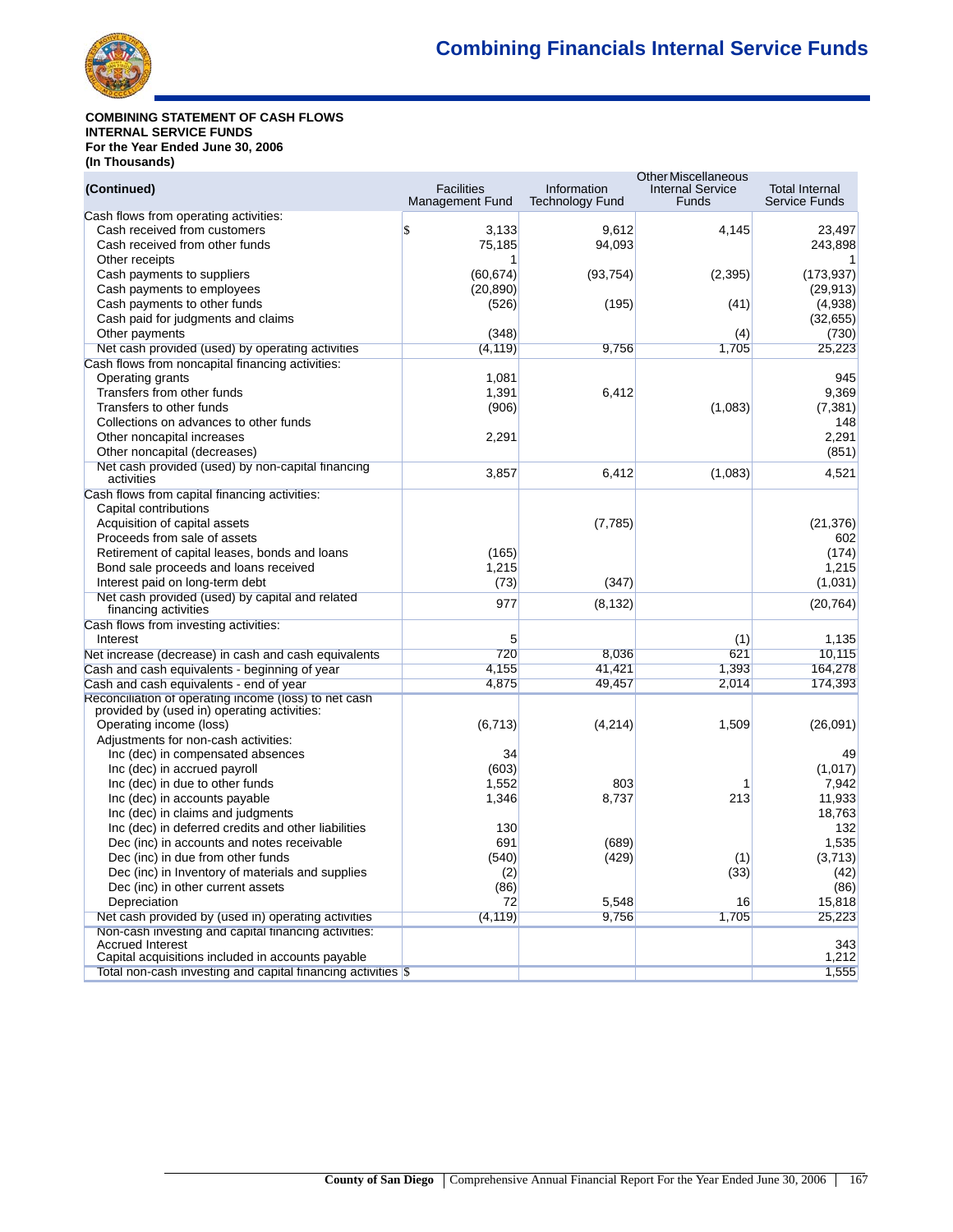

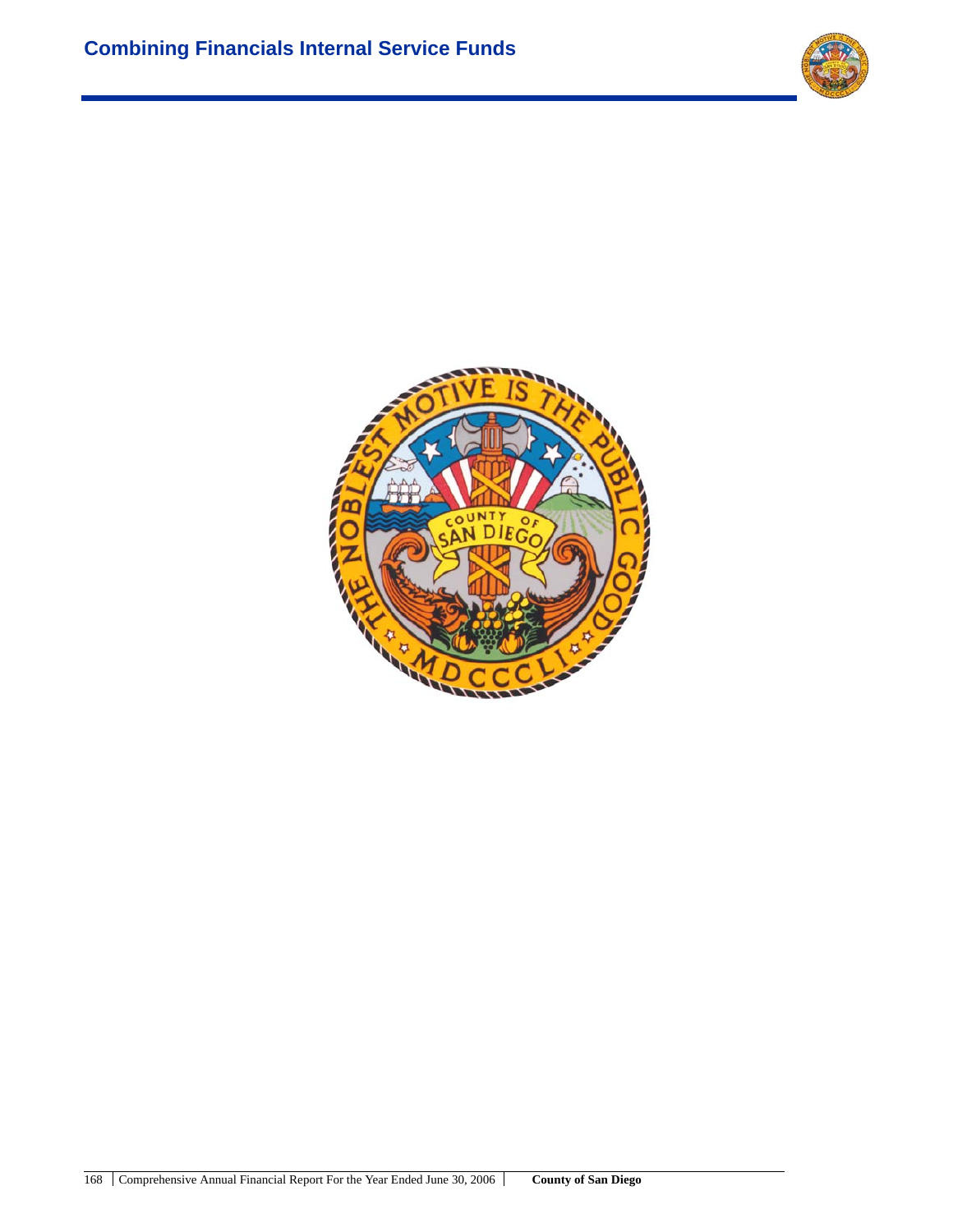

## **AGENCY FUNDS**

Agency funds are used to account for situations where the County's role is purely custodial, such as the receipt, temporary investment, and remittance of fiduciary resources to individuals, private organizations, or other governments. Accordingly, assets reported in the agency funds are offset by a liability to the party on whose behalf they are held.

## **PROPERTY TAXES COLLECTIONS FUNDS**

These funds are used for recording the collection and distribution of property taxes.

## **OTHER AGENCY FUNDS**

These funds maintain assets held in an agent capacity for other governments, organizations and individuals. These assets do not support the county's programs or services. Any portion of agency fund assets held at fiscal year end for other funds are reported in those funds rather than in the agency funds.